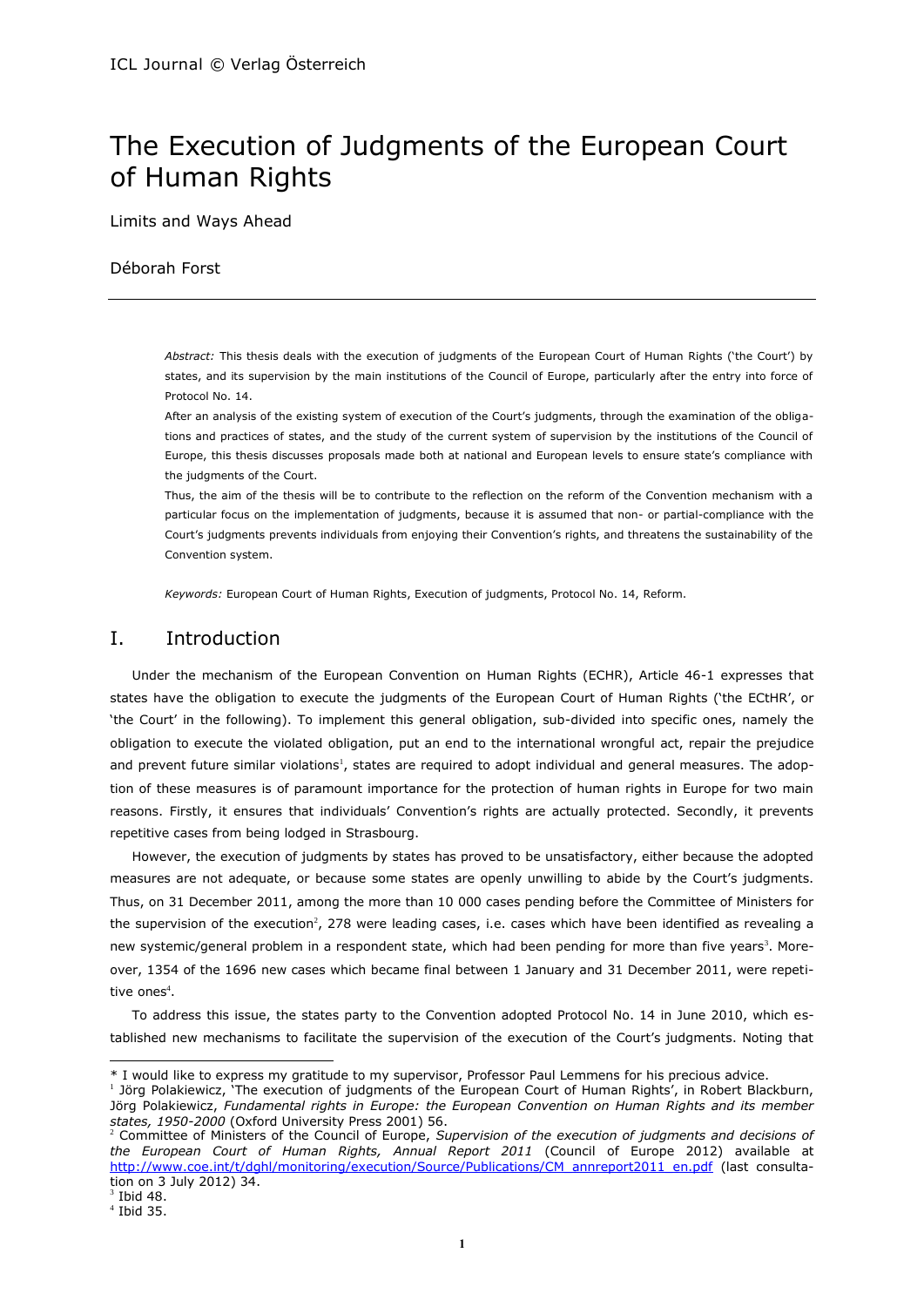this reform would nevertheless be insufficient to tackle the problem of the non- or partial-compliance with the Court's judgments, they launched the 'Interlaken Process' in 2010 to discuss proposals for reform to ensure the effectiveness of the Convention mechanism in the long-run. Under this process, representatives of states met once a year, in Interlaken in 2010, Izmir in 2011, and in Brighton in 2012. As a result negotiations on two draft protocols (No. 15<sup>5</sup> and No. 16<sup>6</sup>) are ongoing within the Council of Europe's Steering Committee on Human Rights. In addition, observers of the Court have advocated for other possible solutions to improve the Convention's system.

<span id="page-1-1"></span><span id="page-1-0"></span>These various proposals reflect the underlying conception of the role that the Court should play. On the one hand, some claim that the Court should focus on its adjudicatory role, namely to provide justice to individuals each time that a state failed to secure the Convention's rights. On the other hand, those in favour of a constitutional role of the Court emphasise that the place of the individual, while important, is secondary to the primary aim of establishing common minimum standards of human rights protection<sup>7</sup>. Thus, they state that the Court should adjudicate fewer cases, but emphasise those which should be executed by all member states of the Council of Europe. Throughout this thesis, the analysis of the existing and possibly new mechanisms of execution and supervision of judgments will reflect the idea that the role of the Court is to raise the standards of protection of human rights in Europe, through the interpretation of the Convention beyond the specific cases. However, the fundamental principle that individuals are entitled to receive reparation for the violation of the rights enshrined in the Convention will also be kept in mind.

# A. Research questions and hypothesis

Two major questions will be asked throughout the thesis:

- What are the actual limits to the current system of execution of the judgments of the ECtHR?
- What changes could be adopted to improve the existing mechanism?

The hypotheses proposed in the thesis will be the following:

- The reform of the execution of judgments, started with the adoption of Protocol No. 14, has proved to be insufficient.
- Further reforms should be adopted to facilitate the execution by states and enhance the supervision by the institutions of the Council of Europe.

# B. Aim of the thesis

The aim of the thesis will be to contribute to the reflection on the future of the Convention mechanism in the context of the Interlaken process. More particularly, the thesis will focus on both the capacity of states to execute the judgments of the Court, and the supervision of the execution by the Council of Europe. Therefore, the thesis will define the limits of the current system of execution of judgments, and analyse proposals to improve it.

# C. Methodology

<sup>5</sup> Committee of Ministers of the Council of Europe, Steering Committee for Human Rights, Committee of experts on the reform of the Court, 'Draft Protocol No. 15 to the Convention', DH-GDR(2012)R2 Addendum III 31 october 2012, available at [http://www.coe.int/t/dghl/standardsetting/cddh/reformechr/GT-GDR-B\\_en.asp](http://www.coe.int/t/dghl/standardsetting/cddh/reformechr/GT-GDR-B_en.asp) (last consultation on 20 February 2013).

<sup>&</sup>lt;sup>6</sup> Council of Europe, Steering Committee for Human Rights, Committee of experts on the reform of the Court, 'Draft Protocol No. 16 to the Convention', DH-GDR(2012)R2 Addendum V, 31 october 2012, available at [http://www.coe.int/t/dghl/standardsetting/cddh/reformechr/GT-GDR-B\\_en.asp](http://www.coe.int/t/dghl/standardsetting/cddh/reformechr/GT-GDR-B_en.asp) (last consultation on 20 February 2013).

<sup>7</sup> Luzius Wildhaber, 'A constitutional future for the European Court of Human Rights?', *Human Rights Law Journal* (2002) 163. See also Steven Greer, Luzius Wildhaber, 'Revisiting the debate about "constitutionalising' the European Court of Human Rights', 12 *Human Rights Law Review* 4 (2012) 686.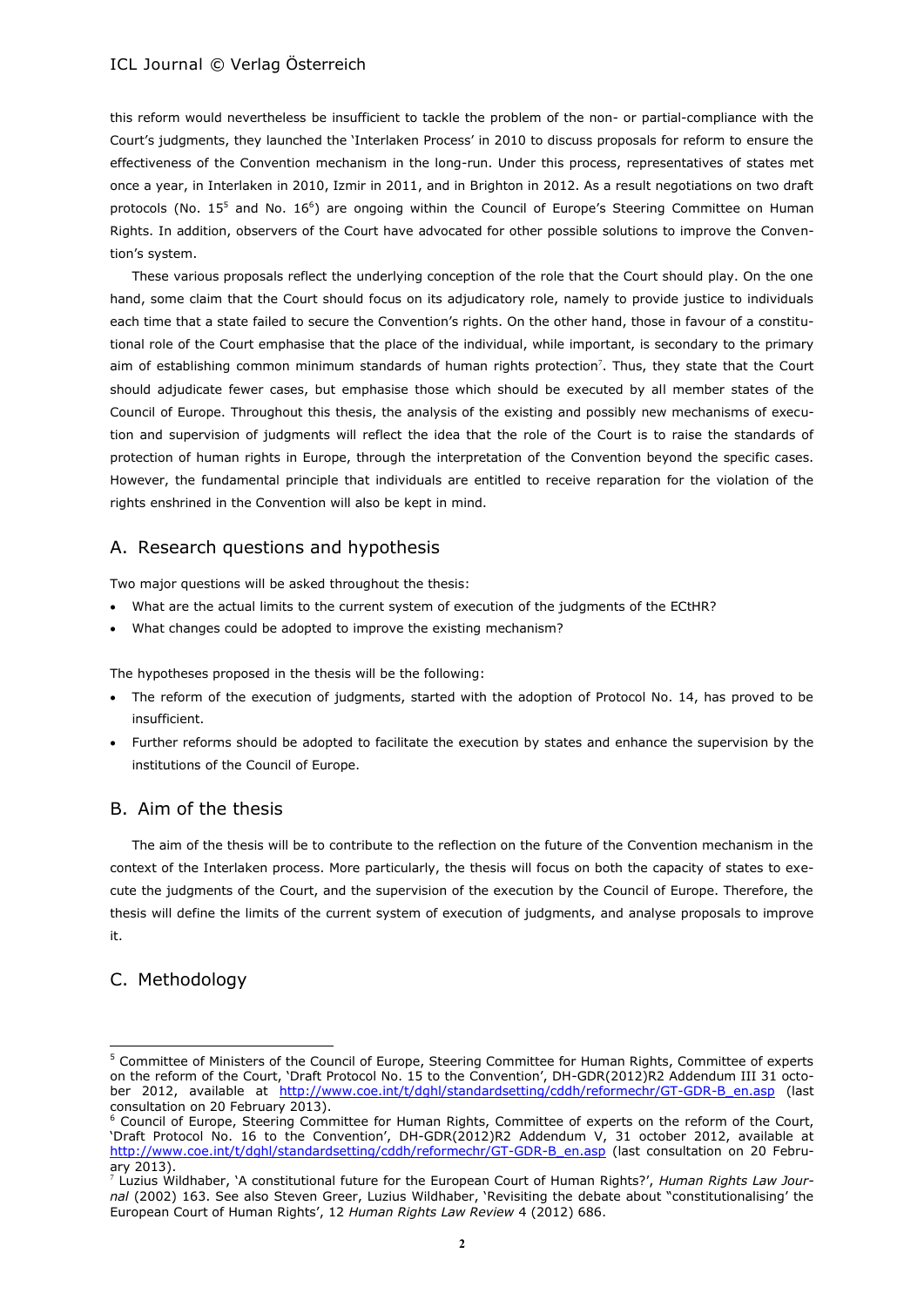There already exists a consistent body of academic literature on the execution of the Court's judgments, which describes the existing mechanisms. This literature will be used to analyse the obligation of states to execute the judgments, show the limits of the current system and explore possible perspectives.

Throughout the thesis, national and international legal texts, the case-law of the ECtHR, decisions and draft proposals of the institutions of the Council of Europe, official statements from member States, academic literature and contributions of the civil society will be the main sources.

# D. Structure of the thesis

The thesis will be divided in two main parts. The first part will present the existing system of execution of the Court's judgments (II). In the first chapter, attention will be paid to the obligation of states to execute the judgments and their practices with regard to the implementation of individual and general measures (A). In a second chapter, the existing system of supervision, by the main institutions of the Council of Europe, will be studied. (B)

The second part of the thesis will deal with proposals to reform the Convention system in the context of the Interlaken process (III). While the first chapter will analyse the possible reforms to be taken at national level (A), the second chapter will focus on the European level (B).

# II. General framework on the existing system of execution of judgments of the Europeans Court of Human Rights

# A. The execution of judgments by states

According to Article 46-1 of the Convention, states have a legal obligation to abide by the judgments when the Court found a violation. After explaining this general obligation (1), the specific obligations to take individual (2) and general (3) measures and the state practices will be examined.

# 1. General principles on the obligation of states to execute the judgments

In order to understand the principles governing the general obligation of states to implement the judgments of the Court, light should be shed on its legal basis, its nature and its scope.

The legal basis of the general obligation to execute the final judgments of the Court is laid down in Article 46 of the Convention, which states:

1. The High Contracting Parties undertake to abide by the final judgment of the Court in any case to which they are parties.

2. The final judgment of the Court shall be transmitted to the Committee of Ministers, which shall supervise its execution.

The conditions under which the judgments become final are defined in Article 44, which reads:

1. The judgment of the Grand Chamber shall be final.

2. The judgment of a Chamber shall become final

 $\overline{a}$ 

(a) When the parties declare that they will not request that the case be referred to the Grand Chamber; or

(b) Three months after the date of the judgment, if reference of the case to the Grand Chamber has not been requested; or

<span id="page-2-1"></span><span id="page-2-0"></span>(c) When the panel of the Grand Chamber rejects the request to refer under Article 43.

Therefore, the final judgments of the ECtHR are legally binding to the respondent state<sup>8</sup>. Article 46-1 expresses a general obligation to execute them with good faith<sup>9</sup>. Thus, the general principles of state responsibil-

<sup>&</sup>lt;sup>8</sup> David Harris, et al, *Law of the European Convention on Human Rights*. (2<sup>nd</sup> ed., Oxford University Press, 2009) 30.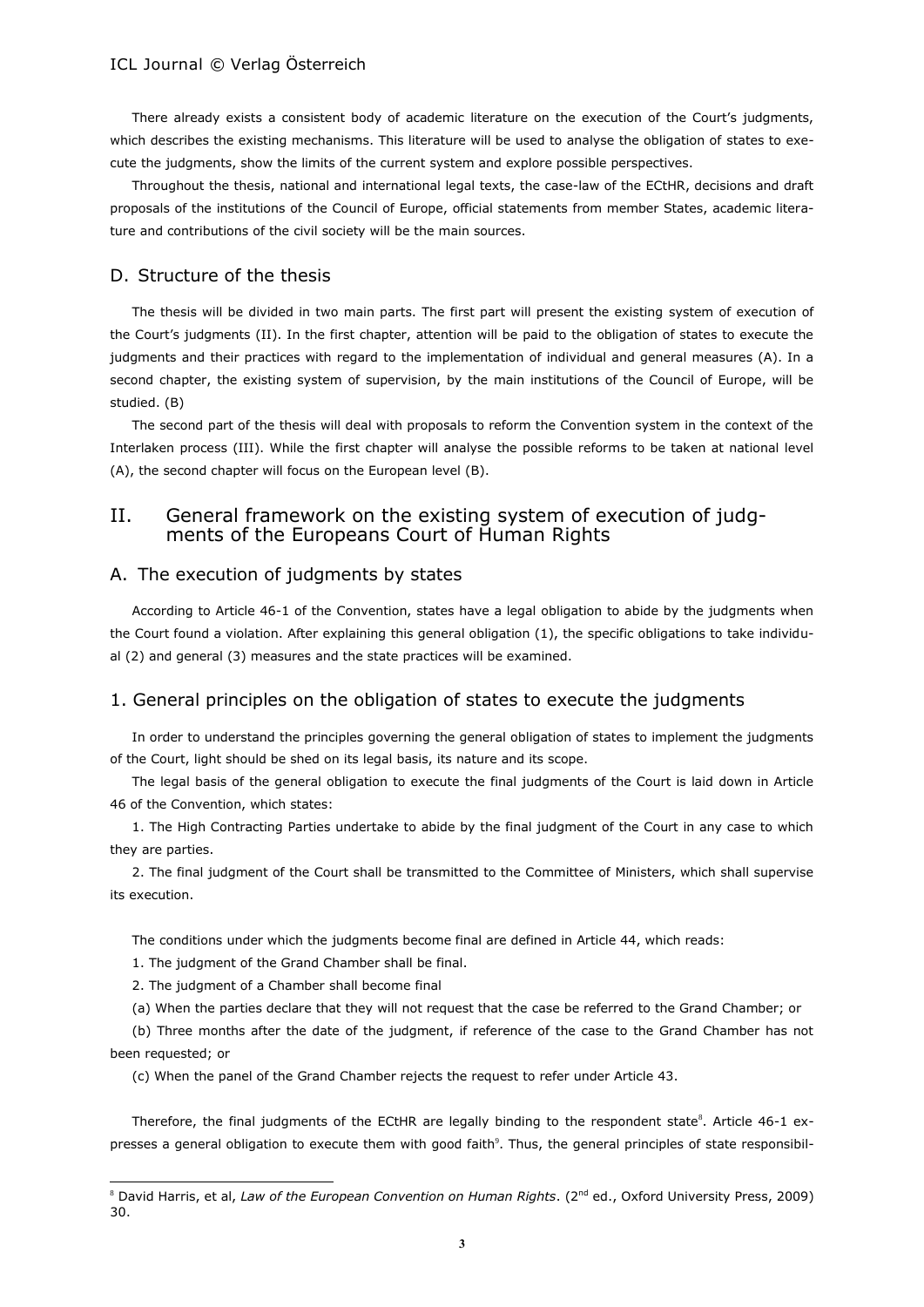ity under public international law for an international wrongful act apply to violations of the Convention. This means that the respondent state has to execute the violated obligation, put an end to the international wrongful act, repair the prejudice and prevent future violations $^{10}$ .

Besides, under Article 39-1 of the Convention, the Court may issue a decision on a friendly settlement reached between the parties at any stage of the proceedings. This decision, which frequently involves the offer of a sum of money by the respondent state to the applicant, is also binding and subject to the supervision of the Committee of Ministers under Article 39-4<sup>11</sup>.

In the judgment *Marckx v Belgium<sup>12</sup>*, the Court made it clear that its judgments are essentially declaratory<sup>13</sup>. This means that states are free to choose the means to execute them. However, this freedom is not absolute insofar as it is subject to the supervision of the Committee of Ministers under Article  $46$ - $2^{14}$ . The foundation of this obligation of result is that the Court is in principle not empowered to suggest which specific individual or collective measures states should take to implement the judgments<sup>15</sup> (with the exception of the just satisfaction), nor to annul, repeal or modify statutory provisions or individual decisions taken by administrative, judicial or other authorities $^{16}$ .

The scope of the obligation to execute the judgment is threefold. First of all, according to Article 46-1, the obligation to execute the Court's judgments is restricted to the parties to the procedure. Therefore, neither third states, nor states which may participate in the proceedings through a third party intervention under Article 36 are in principle bound by the judgment<sup>17</sup>. However, it may be deducted from Article 1 that states have to take into account the interpretation of the Convention by the Court when they "secure" the Convention's rights, giving an *erga omnes* effect to the judgments of the Court. Secondly, the binding part of the judgment is in principle composed of the dispositive. However, insofar as the declaration of violation may be succinct, the inclusion of the motives may be indispensable, particularly when the object of the dispute is a structural problem identified by the Court<sup>18</sup>. Finally, the Court expressed in the judgment *Vermeire v Belgium<sup>19</sup>* that the obligation to implement the judgment is immediate. In other words, no transitory period to adopt individual or general measures is granted to the respondent state. Nevertheless, as it will be explained below, the Court sometimes sets a time limit for the adoption of individual or general measures. The obligation terminates when the Committee of Ministers takes a final resolution which closes the case.

# 2. Individual measures

The first kind of measures that states should take following the finding of a violation of the Convention by the Court, the individual ones, have three aspects: to put an end to the continuing violation, to provide a *restitutio in integrum*, and to pay a just satisfaction when awarded by the Court. After an analysis of these specific obligations, an overview of the State practice will be presented.

<sup>9</sup> Xavier-Baptiste Ruedin, *L'exécution des arrêts de la Cour Européenne des Droits de l'Homme: procédure, obligations des Etats, pratique et réforme* (Bruylant 2009) 122.

 $10$  Polakiewicz (n [1\)](#page-0-0) 56.

<sup>&</sup>lt;sup>11</sup> Elisabeth Lambert-Abdelgawad, *L'exécution des arrêts de la Cour Européenne des Droits de l'Homme* (Council of Europe 2005) 82.

<sup>12</sup> *Marckx v Belgium,* App No. 6833/74 (13 June 1979), Series A no 31, para 58.

 $13$  Harris et al. (n [8\)](#page-2-0) 862.

<sup>&</sup>lt;sup>14</sup> Vitaliano Esposito, 'La liberté des Etats dans le choix des moyens de mise en oeuvre des arrêts de la Cour Européenne des Droits de l'Homme', *Revue Trimestrielle des Droits de l'Homme* (2003) 834.

<sup>15</sup> Robin C. A. White, Clare Ovey, *The European Convention on Human Rights* (Oxford University Press 2010) 44; Elisabeth Lambert, *Les effets des arrêts de la Cour Européenne des Droits de l'Homme, contribution à une approche pluraliste du droit européen des droits de l'Homme* (Bruylant 1999) 115.

<sup>16</sup> Tom Barkhuysen, Michiel Van Emmerik, 'A comparative view on the execution of the judgments of the European Court of Human Rights', in Theodora A. Christou, Juan Pablo Raymond (ed.), *European Court of Human Rights, remedies and execution of judgments* (British Institute of International and Comparative Law 2005) 3; Harris et al (n [8\)](#page-2-0) 862; Lambert, 1999, *Les effets des arrêts de la Cour Européenne des Droits de l'Homme* (n 15) 115; Polakiewicz (n [1\)](#page-0-0) 66; Ruedin (n [9\)](#page-2-1) 97.

 $17$  Ruedin ([n 9\)](#page-2-1) 109-110.

<sup>18</sup> Ruedin (n [9\)](#page-2-1) 118; Lambert, 1999, *Les effets des arrêts de la Cour Européenne des Droits de l'Homme* (n 15) 73.

<sup>&</sup>lt;sup>19</sup> Vermeire v Belgium, App No. 12849/87 (29 November 1991), Series A no 214-C.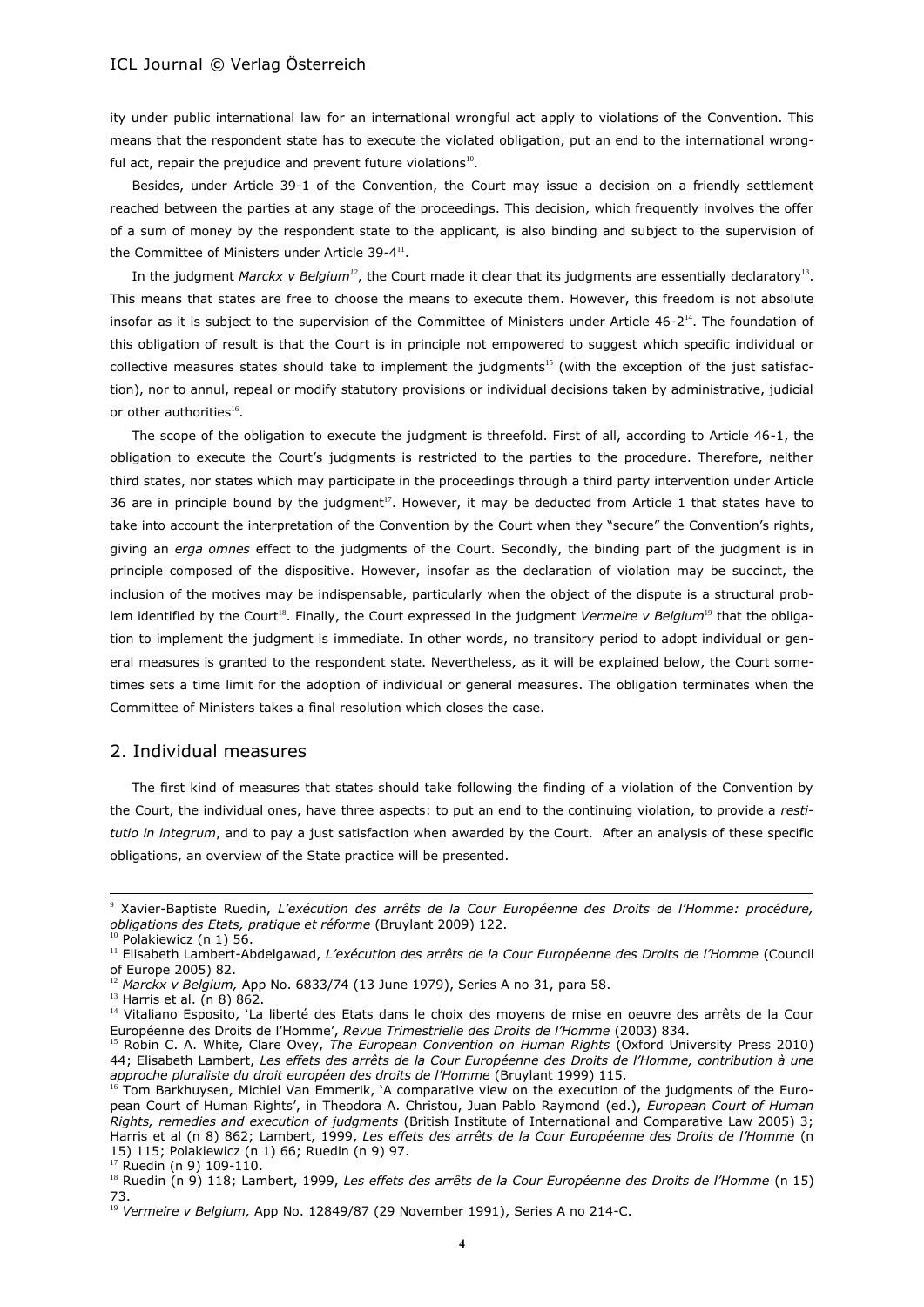#### a. Obligations of states

### *aa. Termination of the continuing violation*

Where a continuing violation of provisions of the ECHR is found, states have the duty to bring the violation to an immediate end<sup>20</sup>, on the basis on two provisions of the Convention<sup>21</sup>: Article 46-1 (the obligation to abide by the judgments) and Article 1 (the general obligation to respect human rights)<sup>22</sup>. This obligation, binding immediately following a condemnation by the Court, also exists when the Court has not issued a judgment<sup>23</sup>.

#### *ba. Restitutio in integrum*

The second specific obligation is the *restitutio in integrum*, based upon Article 46-1 of the Convention<sup>24</sup>. It is an application, at the European level, of the obligation of states to remedy to the international wrongful act under public international law<sup>25</sup>. The Court explained in the case *Pampamichalopoulos v Greece* that the reparation should be done "in such a way as to restore as far as possible the situation existing before the beach"<sup>26</sup>, and then specified in the judgment *Brumarescu v Romania* that "the reparation should aim at putting the applicant in the position in which he would have found himself had the violation not occurred"<sup>27</sup>. However, when it appears impossible to proceed to the *restitutio in integrum*, for instance, because of the very nature of the lesion<sup>28</sup>, states are not freed from their obligation, but have to award a sum of money, the just satisfaction, which corresponds to the hypothetical value of the *restitutio in integrum*<sup>29</sup>.

#### *ca. Just satisfaction*

The third obligation of states with regard to the individual measures is to pay a just satisfaction as it is expressed in Article 41 of the Convention:

"If the Court finds that there has been a violation of the Convention or the Protocols thereto, and if the internal law of the High Contracting Party concerned allows only partial reparation to be made, the Court itself shall, if necessary, afford just satisfaction to the injured party."

Under Article 46-1, states have the obligation to pay a just satisfaction when the Court awarded damages on the ground of Article 41, generally within three months $^{30}$ . Nevertheless, the award of a just satisfaction is subsidiary to the *restitutio in integrum*<sup>31</sup>, and does not constitute a right for the applicant<sup>32</sup>, since the Court may hold that the finding of the violation constitutes in itself a sufficient just satisfaction. In other words, the award of a just satisfaction under three possible headings, i.e. costs and expenses, pecuniary and non-pecuniary damages<sup>33</sup>, is left at the discretion of the Court<sup>34</sup>. Additionally, to receive the sum of money, the applicant has to

 $20$  Georg Ress, 'The effects of decisions and judgments of the European Court of Human Rights in the domestic legal order', *Texas International Law Journal* (2005) 380.

 $<sup>1</sup>$  Ruedin (n 9) 125.</sup>

<sup>22</sup> *Maestri v Italy,* App No. 39748/98 (17 February 2004), ECHR 2004-I, para 47.

<sup>23</sup> Lambert, 1999, *Les effets des arrêts de la Cour Européenne des Droits de l'Homme* (n 15) 107.

 $24$  Ruedin (n 9) 145.

<sup>25</sup> Costas Paraskeva, *The relationship between the domestic implementation of the European Convention on Human Rights and the ongoing reforms of the European Court of Human Rights (with a case study on Cyprus and Turkey)* (Intersentia 2010) 85; *Case concerning the Factory at Chorzow*, (1927) PICJ Serie A No. 9. <sup>26</sup> *Papamichalopoulos v Greece*, App No. 14556/89 (31 November 1995), Series A no 330-B, paras 37-39.

<sup>27</sup> *Brumarescu v Romania*, App No. 28342/95 (23 January 2001), ECHR 2001-I, para 19.

<sup>&</sup>lt;sup>28</sup> Polakiewicz (n [1\)](#page-0-0) 62.

 $29$  Ruedin (n 9) 153.

<sup>&</sup>lt;sup>30</sup> Barkhuysen, Van Emmerik (n 16) 4.

<sup>31</sup> Luzius Wildhaber, *The European Court of Human Rights, 1998-2006: history, achievements, reform* (Engel 2006) 138.

 $32$  Harris et al. (n [8\)](#page-2-0) 857.

<sup>33</sup> Wildhaber, *The European Court of Human Rights, 1998-2006* (n 31) 6.

<sup>34</sup> Ruedin (n 9) 174; Wildhaber, *The European Court of Human Rights, 1998-2006* (n 31) 5.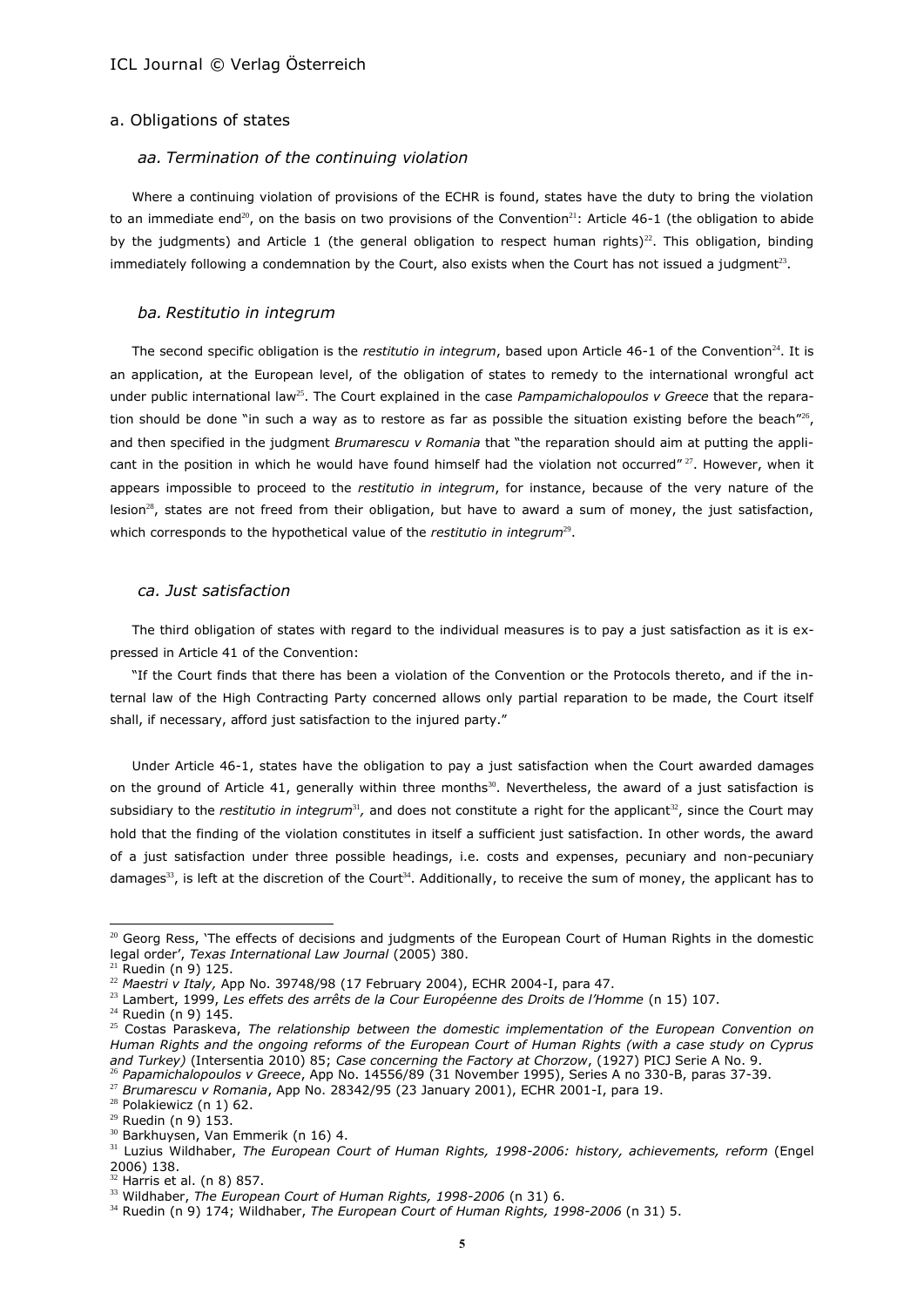prove on the one hand that there is a causal link between the violation and the damage<sup>35</sup>, and on the other hand to make a claim on due time $36$ .

A recent development of the jurisprudence of the Court is to consider that states do not entirely fulfil their obligation under Article 46-1 when they pay the just satisfaction under Article 41. For instance, in the case Scozzari and Guinta (No. 1) v Italy<sup>37</sup>, confirmed in later cases such as *Hirsi Jamaa and others v Italy*<sup>38</sup>, the Court stated that:

"A judgment in which the Court finds a breach imposes on the respondent State a legal obligation not just to pay those concerned the sums awarded by way of just satisfaction, but also to choose, subject to supervision of the Committee of Ministers, the general and/or, if appropriate, individual measures to be adopted in their domestic legal order to put an end to the violation found by the Court and to redress so far as possible the effects".

Thus, the Court insists on the obligation of states to take the appropriate measures to make sure that their domestic legal orders comply with the Convention. This change in the function of the award of a just satisfaction has been accompanied by a new practice by the Court, according to which the just satisfaction does not appear to be anymore an alternative to the individual and general measures, but turns into a form of punitive sanction. As it will be examined below, this new trend has consequences on the ability of the Court to supervise the execution of judgments.

#### b. State practices

With regard to the obligation to put an end to the violation of the Convention, several types of measures have been implemented by states. One common practice is the revocation of a national administrative order found to be in violation with the Convention<sup>39</sup>, such as the revocation of an order of deportation<sup>40</sup> in the case *Omojudi and A.W. Khan v the UK*<sup>41</sup>. Another kind of measures is the speeding-up or conclusion of pending proceedings in cases finding a violation of Article 6<sup>42</sup>. For instance in the case *Ceteroni and other similar cases v Italy*<sup>43</sup>, the Italian authorities notified to the national courts the judgment of the ECtHR in order to expedite the pending proceedings. Finally, the release of a prisoner unlawfully detained is also a common practice to terminate the violation<sup>44</sup>. For example in the case *Selcuk v Turkey*<sup>45</sup>, the prisoner was released after that the Court found an excessive length of pre-trial detention.

With respect to the obligation of *restitutio in integrum*, a whole range of possible actions have been identified<sup>46</sup>. First of all, states are incited to establish a procedure allowing the reopening of criminal proceedings consequently to a judgment of the ECtHR, especially when a violation of Article 6 has been found<sup>47</sup>. The Court

<sup>35</sup> Ruedin (n 9) 173.

<sup>36</sup> Harris et al. (n [8\)](#page-2-0) 857.

<sup>37</sup> *Scozzari and Giunta v Italy,* Appl No. 39221/98 and 41963/98 (13 July 2000), ECHR 2000-VIII, para 249.

<sup>38</sup> *Hirsi Jamaa and others v Italy,* Appl No. 27765/09 (ECtHR 23 February 2012), para 208.

<sup>&</sup>lt;sup>39</sup> Barkhuysen, Van Emmerik (n 16) 5.

<sup>40</sup> Council of Europe, Department of the Execution of Judgments, 'List of individual measures' H/Exec (2006)2 April 2006 available at [http://www.coe.int/t/dghl/monitoring/execution/Documents/MIindex\\_en.asp](http://www.coe.int/t/dghl/monitoring/execution/Documents/MIindex_en.asp) (last consultation on 3 July 2012) 43.

<sup>41</sup> *Omojudi and A.W. Khan v the UK,* Appl No. 1820/08 (ECtHR 24 November 2009), and Committee of Ministers, 'Resolution CM/ResDH(2011)82', 8 August 2011.

<sup>42</sup> Committee of Ministers of the Council of Europe, *Supervision of the execution of judgments of the European Court of Human Rights, 4th Annual Report 2010* (Council of Europe 2011) available at http://www.c<u>oe.int/t/dghl/monitoring/execution/Source/Publications/CM\_annreport2010\_en.pdf</u> (last consultation on 3 July 2012) 134.

<sup>43</sup> *Ceteroni and other similar cases v Italy,* Appl No. 22461/9 (15 November 1996), ECHR 1996-V and Committee of Ministers, 'Resolution CM/InfDH(2008)42', 28 November 2008.

<sup>44</sup> Committee of Ministers, *Annual Report 2010* (n 42) 122.

<sup>45</sup> *Selçuk v Turkey,* Appl No. 21768/02 (ECtHR 10 January 2006), and Committee of Ministers, 'Resolution CM/ResDH(2010)115', 15 September 2010.

<sup>46</sup> Council of Europe, Department of the Execution of Judgments, 'List of individual measures' (n 40).

<sup>47</sup> Committee of Ministers of the Council of Europe, 'Recommendation on the re-examination or reopening of certain cases at domestic level following judgments of the European Court of Human Rights' Rec(2000)2, 19<br>anuary available at January 2000, 2000, available at the attack at the attack and  $\alpha$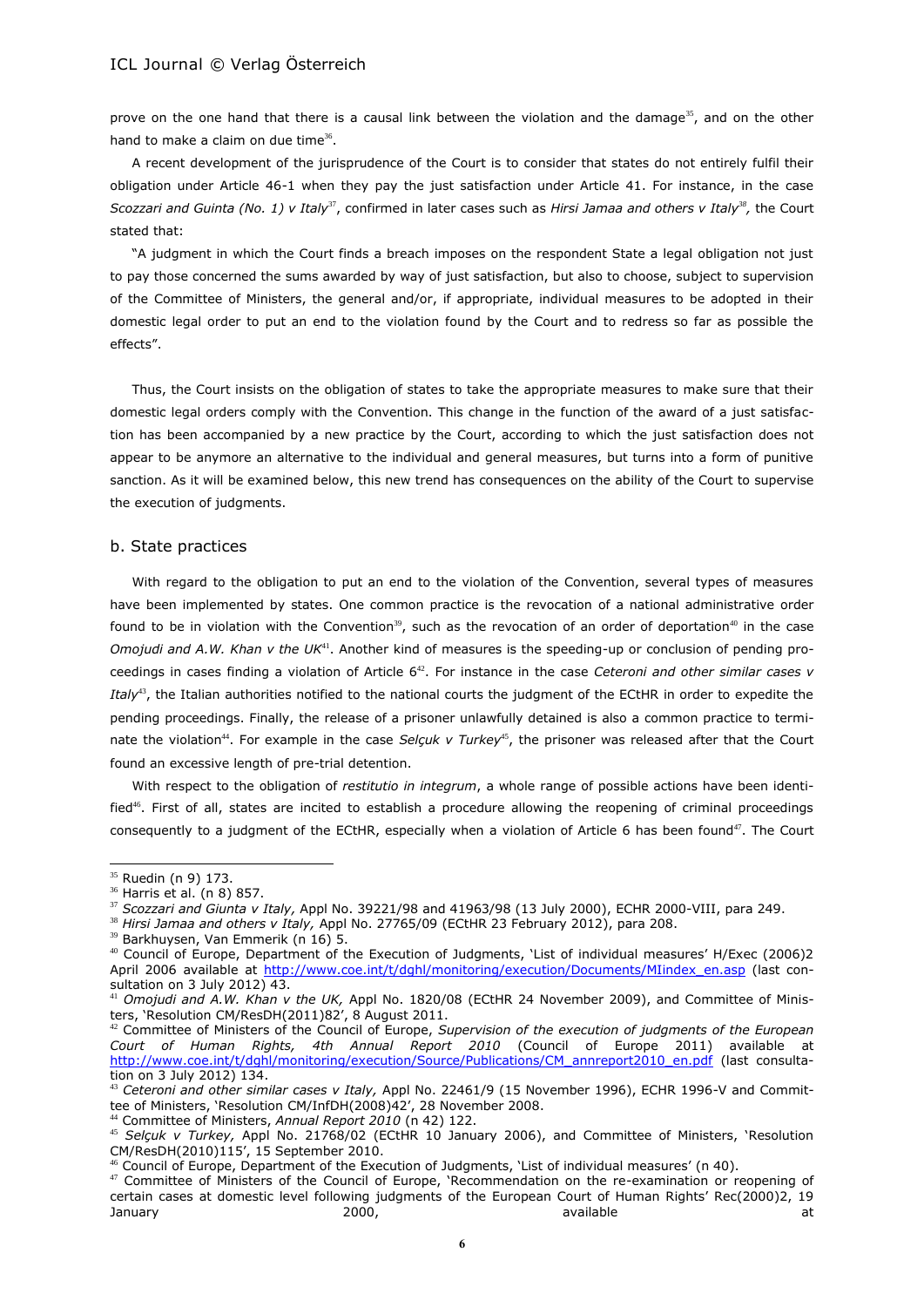has frequently stated for instance in the case *Eder v Germany*<sup>48</sup>, that there is no right for the victim to the reopening of the proceedings<sup>49</sup>. However, in the case *Öcalan v Turkey*, where a violation of Article 6 was found because of the lack of independence and impartiality of the domestic tribunal, the Court expressed that "the retrial or reopening of the case, if requested, represents in principle an appropriate way of redressing the violation"<sup>50</sup>. Therefore, even if the Court did not order the reopening of the proceedings, it voiced that this would be an appropriate measure to fulfil the *restitutio in integrum* insofar as the domestic law provides for it<sup>51</sup>. The Committee of Minister concurs with the Court and calls states either to implement the procedure of reopening of proceedings when the conditions of the Recommendation Rec(2000)2 are fulfilled<sup>52</sup>, or to adopt legislative actions to make it possible, as expressed in the case *Dorigo v Italy*<sup>53</sup>.

Secondly, states may be required to revise, revoke or issue administrative orders, like in the case *Rodrigues Da Silva and Hoogkamer v Netherlands*<sup>54</sup> where the state granted a residence permit after a violation of Article 8 had been found. This solution is the most relevant in situations where no third parties are directly involved, such as immigration cases<sup>55</sup>.

Thirdly, individual measures may consist in the restitution of sums of money or properties, such as in the case *Brumarescu and other cases v Romania<sup>56</sup>,* where the state had either to return the properties at issues to the applicants or to pay an amount of money corresponding to the value of the properties.

Fourthly, the state may undertake to modify criminal records or other official registers. For instance, such a measure was adopted in the case Mamère v France<sup>57</sup>. Finally, special measures of various natures may be necessary to abide by the judgment. For example, the United Kingdom issued a Gender Recognition Certificate to the transsexual applicant and paid her a pension to comply with the judgment *Grant v the UK*<sup>88</sup>.

Eventually, with regard to the payment of just satisfaction, it appears that state practices are globally satisfactory since it is only in exceptional cases that they pass the deadlines (11% of the cases in 2009 and 13% in  $2010)$ <sup>59</sup>.

# 3. General measures to prevent future violations

The second sort of measures, the general ones, relates mainly to the obligation to prevent similar violations of the Convention in the future<sup>60</sup>. After an examination of this obligation, some examples of state practices will be given.

### a. Obligations of states

The obligation to adopt general measures to prevent similar violations of the Convention in the future is relatively new<sup>61</sup>, and justified by the fact that the judgments of the Court are deprived of direct effect<sup>62</sup>. It is based

 $\overline{a}$ 

<sup>60</sup> Ruedin (n 9) 200.

<https://wcd.coe.int/ViewDoc.jsp?id=334147&Sector=secCM&Language=lanEnglish&Ver=original> (last consultation on 3 July 2012).

<sup>48</sup> *Eder v Germany,* Appl No. 11816/02 (ECtHR, 13 October 2005).

<sup>49</sup> Jonas Christoffersen, *Fair balance: proportionality, subsidiarity and primarity in the European Convention of Human Rights* (Martinus Nijhoff Publishers 2009) 449.

<sup>50</sup> *Öcalan v Turkey,* Application No. 46221/99 (12 May 2005), ECHR 2005-IV, para 210.

<sup>51</sup> Ruedin (n 9) 159.

<sup>52</sup> Ibid 171.

<sup>53</sup> *Dorigo v Italy,* Appl No. 33286/96 (ECtHR 16 November 2000), and Committee of Ministers, 'Resolution CM/ResDH(2007)83', 20 April 2007.

<sup>54</sup> *Rodrigues Da Silva and Hoogkamer v Netherlands,* Appl No. 50435/99 (31 January 2006), ECHR 2006-I and Committee of Ministers, 'Resolution CM/ResDH(2010)60', 3 June 2010.

<sup>&</sup>lt;sup>55</sup> Barkhuysen, Van Emmerik (n 16) 5.

<sup>56</sup> *Brumarescu and other cases v Romania* (n 27) and Committee of Ministers, 'Resolution CM/ResDH(2007)90', 20 June 2007.

<sup>57</sup> *Mamère v France,* Appl No. 12679/03 (7 November 2006), ECHR 2006-XIII and Committee of Ministers, 'Resolution CM/ResDH(2011)104', 14 September 2011.

<sup>58</sup> *Grant v the UK,* Appl No. 32570/03 (23 May 2006), ECHR 2006-VII and Committee of Ministers, 'Resolution CM/ResDH(2011)173', 14 September 2011.

<sup>59</sup> Committee of Ministers, *Annual Report 2010* (n 42) 48.

<sup>&</sup>lt;sup>61</sup> Bates, Ed, *The evolution of the European Convention of Human Rights* (Oxford University Press 2010) 419.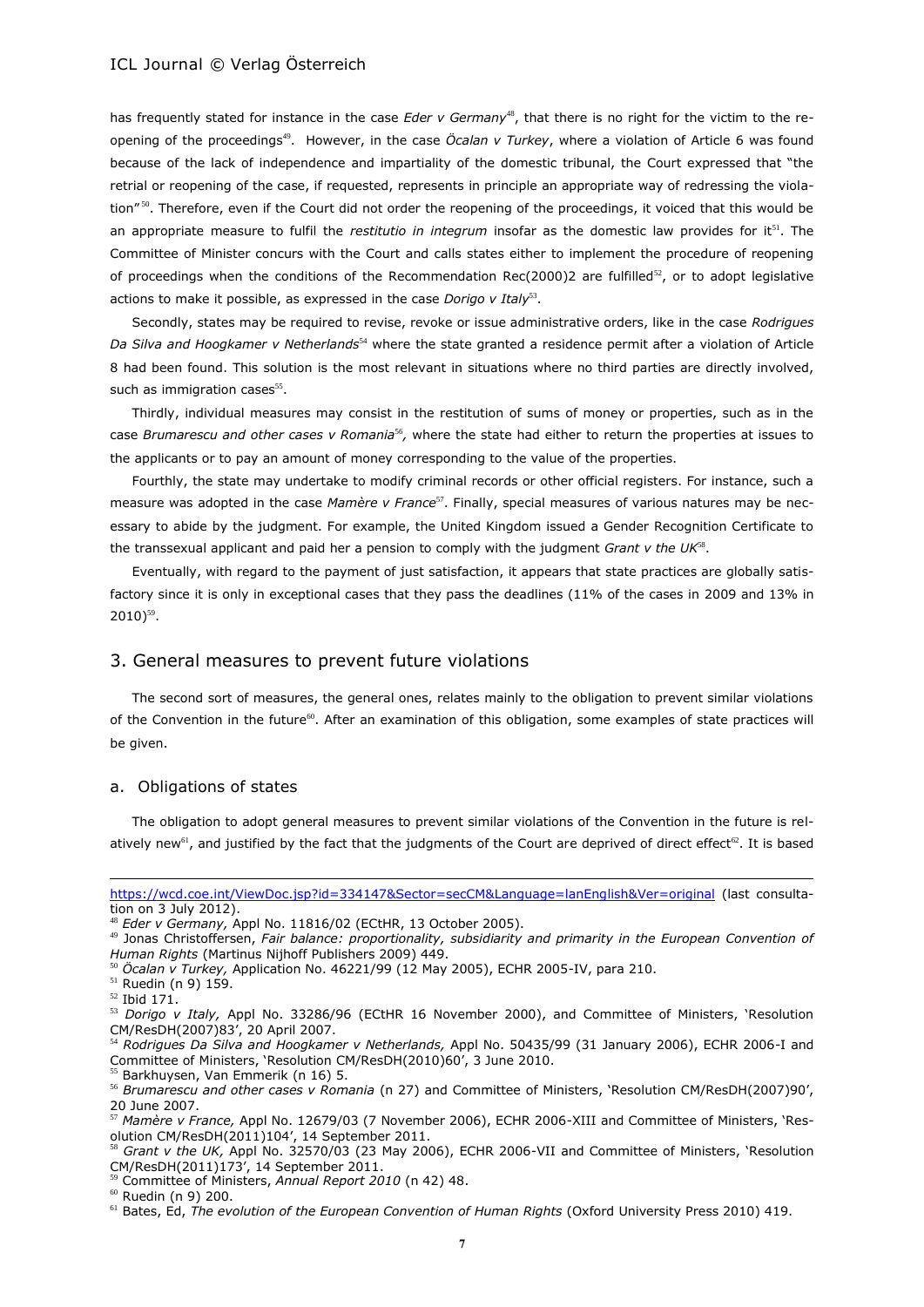upon distinct obligations following from Articles 46-1 and 1 of the Convention, and originates from public international law<sup>63</sup>. It implies for the state an obligation to remedy the structural problems identified by the Court<sup>64</sup>, in order to comply with these obligations in good faith<sup>65</sup>. In other words, this obligation is of paramount importance in cases where the Court identified structural or systemic violations of the Convention. To comply with the obligation to take general measures, states have to analyse if the violation originates in a norm, a decision, the jurisprudence or a national practice, and to find to which authority the violation is attributable<sup>66</sup>. As expressed in the case *Marckx v Belgium<sup>67</sup>*, States are not required to remedy the situation existing prior to the judgment<sup>68</sup>, but they cannot apply the provision which violates the Convention anymore, and should take transitional measures until their legal order is rendered compatible with the Convention. Transitional provisions may thus appear to be necessary<sup>69</sup>. However, the Court considered that transitional provisions should not create or maintain discriminatory situations, and therefore, that domestic judges should ensure the full effect of the convention standards, as interpreted by the court, even after the adoption of the new legislation<sup>70</sup>. Sometimes, the Court indicates a deadline in the judgment for the adoption of the required general measure. For instance, in the case *M.T. and Greens v The UK*, the Court indicated that the respondent state had the obligation to bring forward legislative proposals intended to amend the litigious legislation within six months<sup>71</sup>. Moreover, in cases where a structural problem has been identified, especially when the Court issued a pilot-judgment, states have to ensure an effective internal remedy for the similar pending cases<sup>72</sup>.

Normally, only the respondent state to the case is bound by the judgment, and therefore has an obligation to take general measures<sup>73</sup>. However, state practices show that some of them have amended their laws or practices following judgments of the ECtHR against other states $74$ , and domestic courts take into account the interpretation of the Convention as expressed in the Court's case-law. Thus, the judgments of the ECtHR enjoy a persuasive authority<sup>75</sup> for the legislators and domestic courts, and a preventive effect, because states are aware that they risk a condemnation<sup>76</sup>. This relates to the *erga omnes* effect of the judgments, which may be deducted from the obligation to "secure" the rights of the Convention under Article 1. In other words, states should take into account the interpretation of the Convention by the Court in its case-law<sup>77</sup> when they "secure" the Convention's rights.

The three main institutions of the Council of Europe have agreed with this doctrine. In the judgment *Maestri v Italy*<sup>78</sup>, the Court expressed that "it follows from the Convention and from Article 1 in particular, that in ratifying the Convention the Contracting States undertake to ensure that their domestic legislation is compatible with it". The Committee of Ministers also encourages<sup>79</sup> states to verify the compatibility of draft laws, existing laws and administrative practices with the Convention. On the one hand, they should ensure that there are appropriate and effective mechanisms for systematically verifying draft laws with the Convention in the light of the

 $\overline{a}$ 

- <sup>70</sup> *Fabris v France*, Appl No. 16574/08 (7 February 2013), para 75.
- <sup>71</sup> *Greens and M.T. v the UK,* Appl No. 60041/08 and 60054/08 (23 November 2010), ECHR 2010, para 6)a) of the operative part.

<sup>78</sup> *Maestri v Italy* (n 22) para. 47.

<sup>62</sup> Paraskeva (n 25) 90.

 $^{63}$  Ruedin (n 9) 203; Harris et al. (n [8\)](#page-2-0) 31.

 $64$  Ruedin (n 9) 204.

<sup>65</sup> Lambert, 1999, *Les effets des arrêts de la Cour Européenne des Droits de l'Homme* (n 15) 112.

<sup>66</sup> Ruedin (n 9) 220.

<sup>67</sup> *Marckx v Belgium* (n 12), para 58.

<sup>68</sup> Ruedin (n 9) 215.

<sup>69</sup> Paraskeva (n 25) 90.

 $2^2$  Ruedin (n 9) 219.

 $73$  Harris et al. (n [8\)](#page-2-0) 31; Ress (n 20) 374.

 $74$  Harris et al. (n [8\)](#page-2-0) 31.

<sup>75</sup> Polakiewicz (n [1\)](#page-0-0) 73.

<sup>76</sup> Paraskeva (n 25) 87.

 $77$  Barkhuysen, Van Emmerik (n 16) 19; Gérard Cohen-Jonathan, 'Quelques considerations sur l'autorité des arrêts de la Cour Européenne des Droits de l'Homme', in Gérard Cohen-Jonathan, et al., *Liber Amicorum Marc-André Eissen* (Bruylant 1995) 53.

 $\frac{79}{2}$  See Committee of Ministers of the Council of Europe, 'Recommendation to the member states on the verification of the compatibility of draft laws, existing laws and administrative practice with the standards laid down in the ECHR', Rec(2004)5, 12 May 2004, available at<https://wcd.coe.int/ViewDoc.jsp?id=743297> (last consultation on 3 July 2012).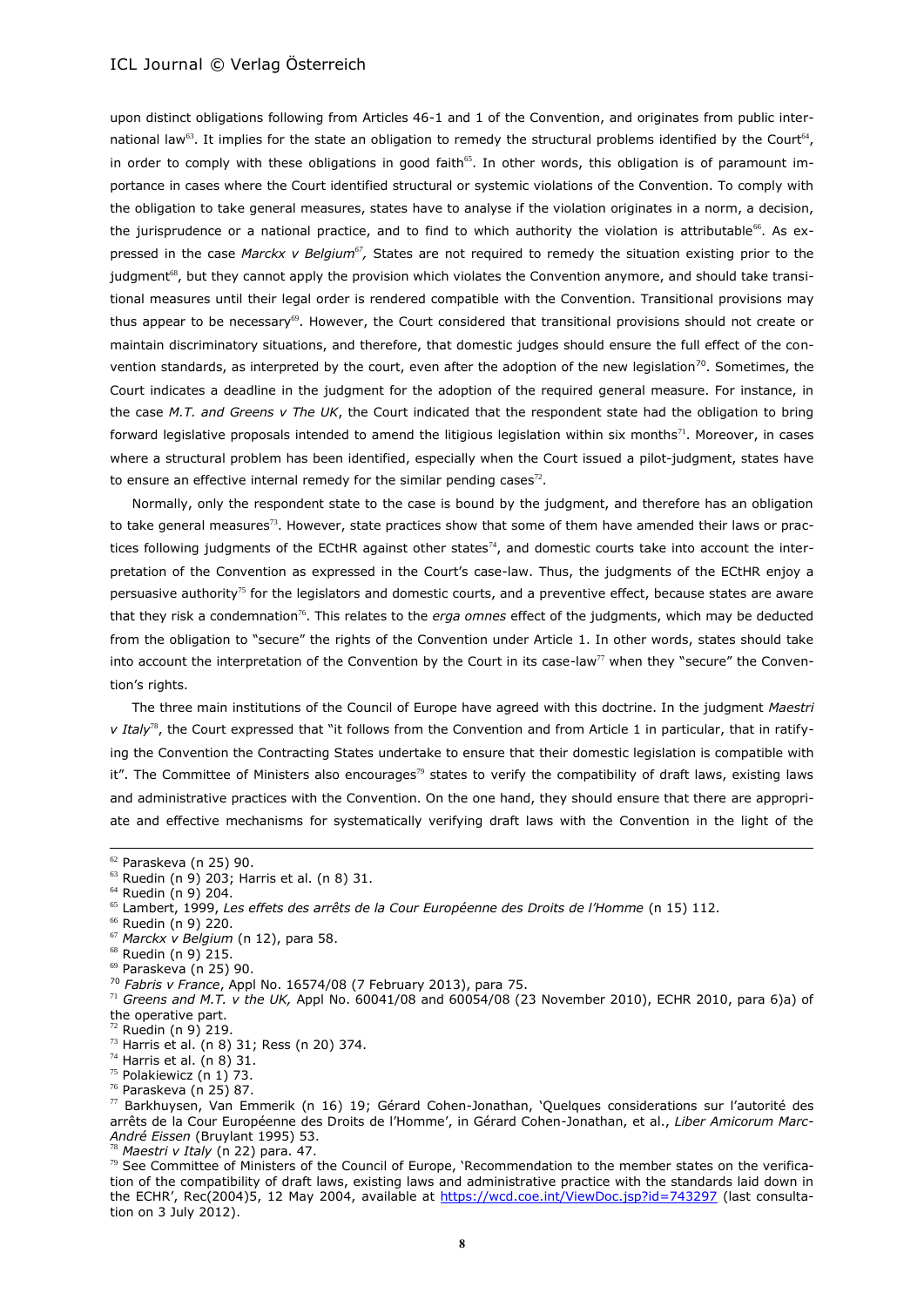Court's case-law, and on the other hand, they should ensure the adaptation as quickly as possible of laws and administrative practices in order to prevent violations of the Convention. Finally, the Parliamentary Assembly of the Council of Europe has recently emphasised on the importance of this doctrine in a resolution adopted in 2012<sup>80</sup> which endorsed a report of the Committee of Legal Affairs and Human Right of the Parliamentary Assembly, which affirmed that the Court's case law creates a body of law by which all the authorities of the state are bound<sup>81</sup>. In other words, the Parliamentary Assembly recommends states to take into account the wellestablished case law of the Court when they draft new legislations, and to actively prevent future violations by drawing conclusions from judgments against other states when it appears that they are likely to face similar issues. Such a development is coherent with the constitutional role of the Court, which consists in interpreting the minimum standards for the application of the Convention by states $^{82}$ .

#### b. State practices

### *aa. Measures taken by the respondent state*

Various types of measures may be implemented by states to fulfil the obligation to prevent future violations of the Convention<sup>83</sup>. First of all, half of the general measures consist in legislative changes<sup>84</sup>. Normally, the Court does not examine the compatibility of legislative provisions with the Convention, since it deals with individual cases and consequently rules *in concreto*. However, the cause of the violation is sometimes rooted in inconsistencies in the legislation<sup>85</sup>, either because of a legislative provision directly violating the Convention, or because there was a loophole in the domestic legal order. On the one hand, states are required to no longer apply the contentious provision, and in criminal matters to modify the legislation<sup>86</sup>. For instance, following the case *Dudg*eon v the UK<sup>87</sup>, the provisions of the Homosexual Offences Order in Northern Ireland were amended in 1982 by causing homosexual acts between two consenting male adults in private to cease to be a criminal offence. On the other hand, states may be required to introduce legislative amendments to secure the Convention's rights. For example, France introduced a legislative amendment providing for a possibility to appeal against orders authorising searches before the president of the Court of appeal, following a violation of Article 6-1 found in the judgment *Ravon and others v France*<sup>88</sup>.

Secondly, when the violation results from the practice of national courts which interpreted legislative provisions in a way that violated the Convention, a modification in the jurisprudence may be an appropriate means to comply with the judgment. For instance, after having been condemned in the case Aka v Turkey<sup>89</sup>, Turkey granted a direct effect to the judgments of the ECtHR which had the result to align the domestic jurisprudence on it.

l

<sup>&</sup>lt;sup>80</sup> Parliamentary Assembly of the Council of Europe, 'Guaranteeing the authority and effectiveness of the European Convention on Human Rights', Resolution 1856(2012), 24 January 2012, available at <http://assembly.coe.int/ASP/Doc/XrefViewPDF.asp?FileID=18060&Language=EN> (last consultation on 3 July 2012).

<sup>&</sup>lt;sup>81</sup> Parliamentary Assembly of the Council of Europe, Committee on Legal Affairs and Human Rights, Marie-Louise Bemelmans-Videc, 'Guaranteeing the authority and effectiveness of the European Convention on Human<br>Rights', doc 12811, 3 January 2012, available at Rights', doc 12811, 3 January 2012, available at <http://assembly.coe.int/Main.asp?link=/Documents/WorkingDocs/Doc12/EDOC12811.htm> (last consultation on 3 July 2012), paras 35-37.

<sup>82</sup> Wildhaber, 'A constitutional future for the European Court of Human Rights?' (n [7\)](#page-1-0) 162.

<sup>83</sup> Council of Europe, Department of the Execution of Judgments, 'List of general measures', H/Exe(2006)1, May 2006, available at [http://www.coe.int/t/dghl/monitoring/execution/Documents/MGindex\\_en.asp](http://www.coe.int/t/dghl/monitoring/execution/Documents/MGindex_en.asp) (last consultation on 3 July 2012).

 $4$  White, Ovey, (n 15) 58. 85 Polakiewicz (n [1\)](#page-0-0) 63.

<sup>86</sup> Ibid 59.

<sup>87</sup> *Dudgeon v the UK,* Appl No. 7525/76 (22 October 1981), Series A no 45, and Committee of Ministers, 'Resolution CM/ResDH(83)13', 27 October 1983.

<sup>88</sup> *Ravon and others v France,* Appl No. 18497/03 (ECtHR, 21 February 2008), and Committee of Ministers, 'Resolution CM/ResDH(2012)28', 8 March 2012.

<sup>&</sup>lt;sup>89</sup> Aka v Turkey, Appl No. 19639/92 (23 September 1998), ECHR 1998-VI and Committee of Ministers, 'Resolution CM/ ResDH(2001)70', 26 June 2001.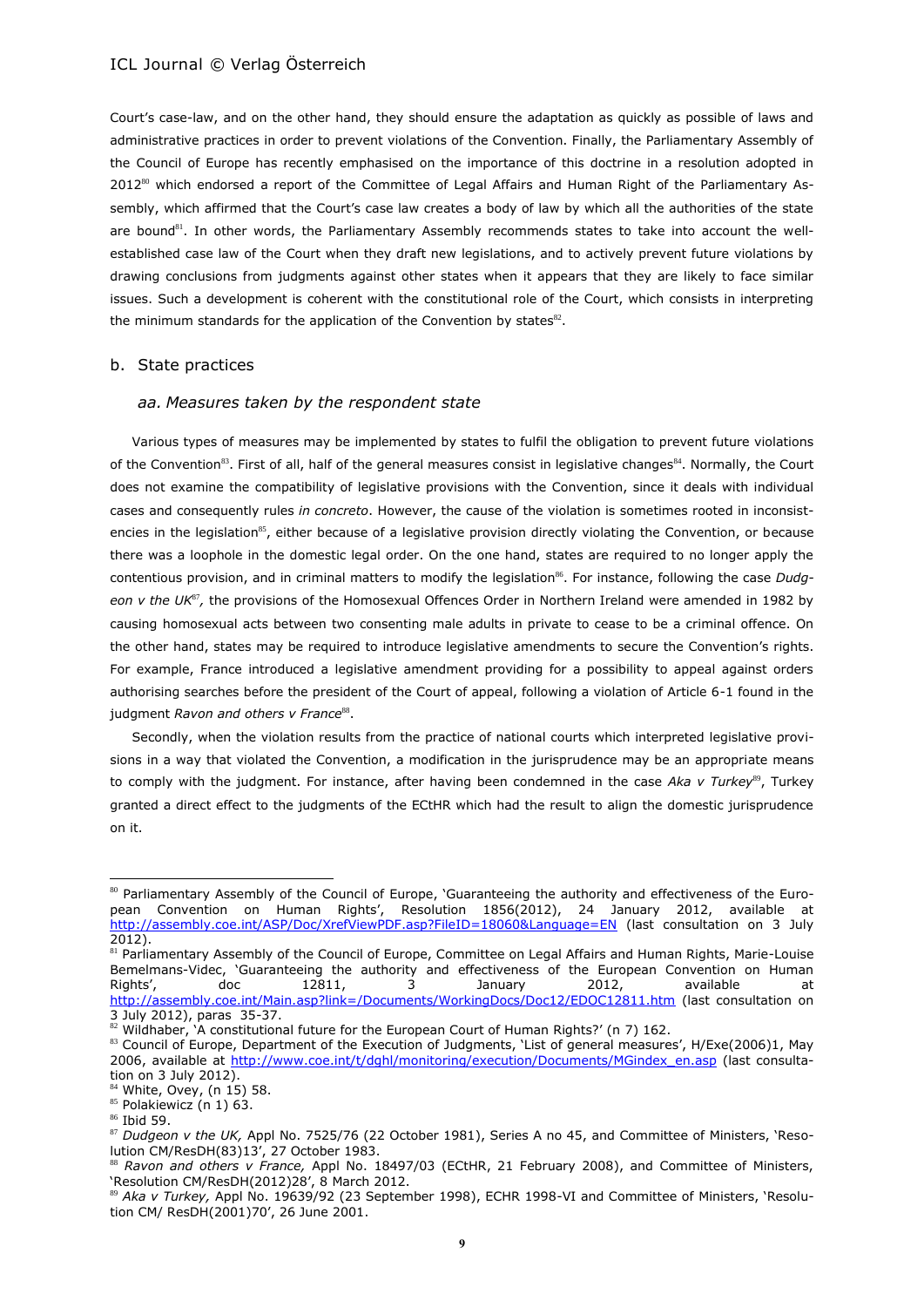Thirdly, measures related to the information of the concerned authorities and the public in general are widespread and proved to be efficient to prevent future violations. Following a recommendation<sup>90</sup> and a resolution<sup>91</sup> of the Committee of Ministers on the publication and dissemination of the Court's judgments, states are encouraged to ensure that the relevant case-law of the Court is rapidly and widely published in the language of the country in appropriate materials and disseminated to the public bodies, with explanatory notes if necessary. Furthermore, the Committee of Ministers encourages states to include training on the Convention and case-law of the ECtHR in law and political science studies, as well as for legal and law enforcement professions<sup>92</sup>. In order to do so, states have for instance generalised training seminars on the Convention<sup>93</sup>.

Finally, practical measures may include the appointment of additional judges<sup>94</sup>, the building of new prisons<sup>95</sup>, budgetary arrangements<sup>%</sup>, or political dialogue between two states parties to a same judgment<sup>97</sup>.

#### *ba. Measures adopted by states not party to the judgment*

Normally, the Court takes a casuistic approach to the Convention and thereby gives little guidance as to how implement the judgments. Thus, it is often difficult for third states to draw general conclusions<sup>98</sup>. However, and even if it is not a strict obligation under the Convention, since under Article 46-1 the judgments are formally binding upon the respondent state only, third states have sometimes drawn conclusions from the important judgments of the Court to secure the Convention's rights under Article 1. They therefore amended their own legislation, and thereby gave an *erga omnes* effect to the case-law of the Court<sup>99</sup>. For instance, France recently amended its criminal code<sup>100</sup> concerning the rights guaranteed to the defendant in police custody and more especially to his or her access to a lawyer, to comply with the requirements of Article 6 as interpreted in the Court's case-law. Indeed, the ECtHR expressed in the judgment *Salduz v Turkey* <sup>101</sup> that access to a lawyer should be provided from the first interrogation of a suspect by the police, unless there are reasons which justify such a restriction. In the subsequent case *Dayanan v Turkey*<sup>102</sup>, the Court broadened the rights of the defence, securing the access to a lawyer not only during the interrogation, but as soon as he or she is taken into custody. The Constitutional Council of the French Republic drew the conclusions from these judgments when it af-

l

<sup>90</sup> Committee of Ministers of the Council of Europe, *'*Recommendation on the publication and dissemination in the member states of the text of the ECHR and of the case-law of the ECtHR', Recommendation Rec(2002)13, 18 December 2002, available at <https://wcd.coe.int/ViewDoc.jsp?id=331657&Sector=secCM&Language=lanEnglish&Ver=original> (last consultation on 3 July 2012).

<sup>&</sup>lt;sup>91</sup> Committee of Ministers of the Council of Europe, 'Resolution on the publication and dissemination of the caselaw of the ECtHR', Res(2002)58, 18 December 2002, available at [https://wcd.coe.int/ViewDoc.jsp?id=331589&BackColorInternet=9999CC&BackColorIntranet=FFBB55&BackColo](https://wcd.coe.int/ViewDoc.jsp?id=331589&BackColorInternet=9999CC&BackColorIntranet=FFBB55&BackColorLogged=FFAC75) Logged=FFAC75 (last consultation on 3 July 2012).

 $92$  Committee of Ministers of the Council of Europe, 'Recommendation on the ECHR in university education and professional training', Rec(2004)4, 12 May 2004, available at [https://wcd.coe.int/ViewDoc.jsp?Ref=Rec\(2004\)4&Sector=secCM&Language=lanEnglish&Ver=original](https://wcd.coe.int/ViewDoc.jsp?Ref=Rec(2004)4&Sector=secCM&Language=lanEnglish&Ver=original) (last consultation on 3 July 2012).

<sup>&</sup>lt;sup>93</sup> Elisabeth Lambert-Abdelgawad, `L'exécution des arrêts de la Cour Européenne des Droits de l'Homme (2010)', *Revue Trimestrielle des Droits de l'Homme*, (2011) 945.

<sup>94</sup> See for instance Committee of Ministers, 'Resolution CM/ResDH(2011)189', 2 December 2011 in 21 cases against Belgium concerning the length of certain civil proceedings, in particular before the Brussels Court of Appeal.

<sup>95</sup> For instance *Alver v Estonia,* Appl No. 64812/01 (ECtHR, 8 November 2005), and Committee of Ministers 'Resolution CM/ResDH(2007)32', 20 April 2007.

<sup>96</sup> See the case *Burdov (No. 2) v the Russian Federation*, Appl No. 33509/04 (15 January 2009), ECHR 2009 and Committee of Ministers, 'Resolution CM/ResDH(2011)189', 2 December 2011.

<sup>97</sup> See the friendly settlement ECtHR, *Denmark v Turkey*, Appl No. 34382/97 (ECtHR 8 June 1999) and Committee of Ministers, 'Resolution CM/ResDH(2004)87', 9 December 2004.

Barkhuysen, Van Emmerik (n 16) 17-18.

<sup>99</sup> Bemelmans-Videc, 'Guaranteeing the authority and effectiveness of the European Convention on Human Rights' (n 81) para 37.

<sup>100</sup> 'Loi No. 2011-392 du 14 avril 2011 relative à la garde à vue', *Journal Officiel de la République Française*, No. 0089 p. 6610.

<sup>&</sup>lt;sup>1</sup> Salduz v Turkey, Appl No. 36391/02 (27 November 2008) ECHR 2008, para 55.

<sup>102</sup> *Dayanan v Turkey*, Appl No. 7377/03 (ECtHR 13 October 2009), para 32.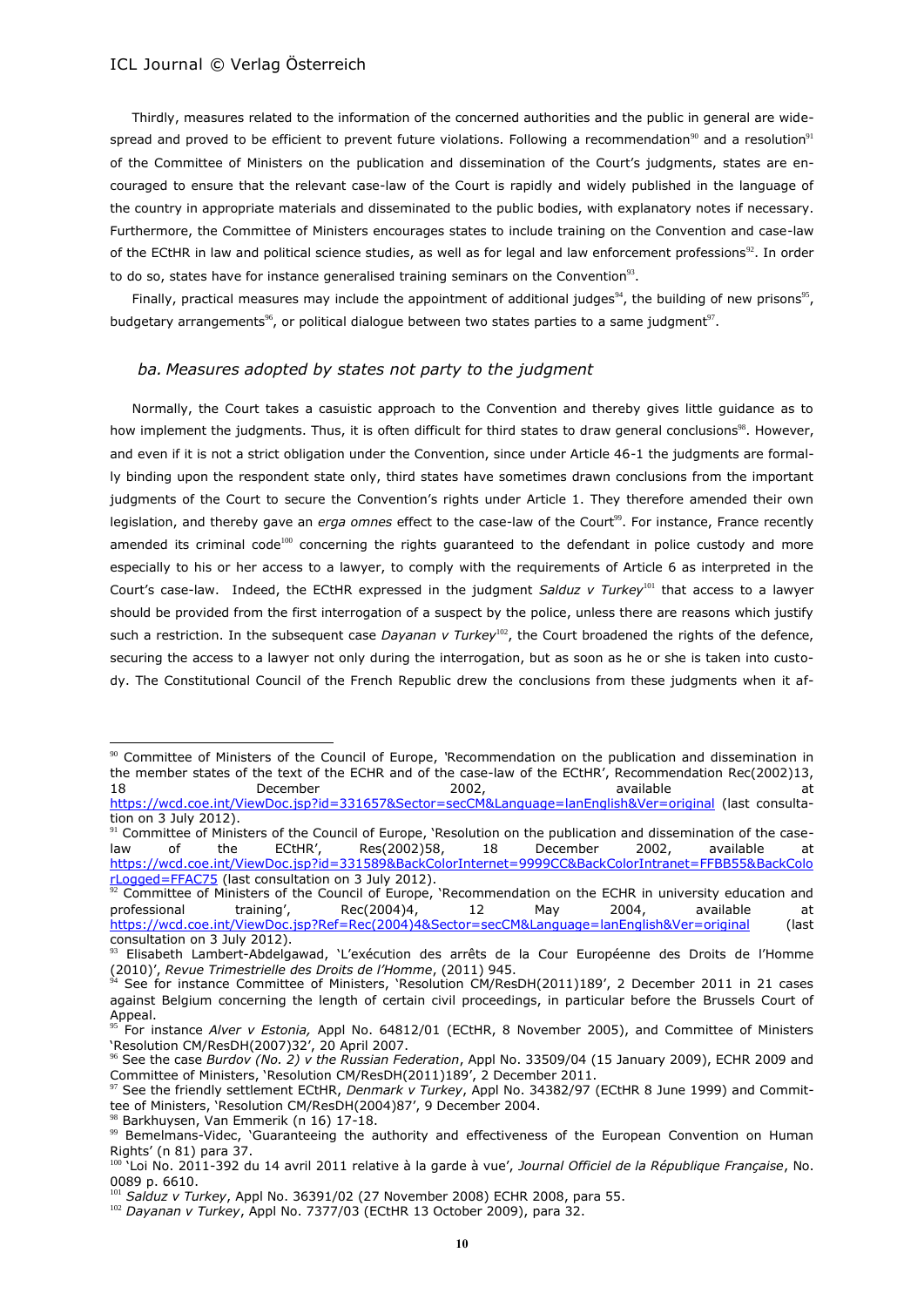firmed in a decision of July 2010<sup>103</sup> that the procedure of police custody in France did not comply with the Constitution because it disregarded the rights of the defence, and urged the legislator to amend the law. In October 2010, the ECtHR gave some guidance to the legislator as how to modify the law in the judgment *Brusco v France*<sup>104</sup>, and a new legislation was then adopted in April 2011. In some states, legislative provisions requires national courts and parliaments to take into account the Court's case-law when they judge or adopt new legal texts $^{\rm 105}.$ 

Nevertheless, the *erga omnes* effect of the Court's judgments is limited by the fact that the Court ruled against one particular country taking into account a specific situation. Thus, it may be difficult for states to foresee if the practical details of a reform fully comply with the principles found by the judges of Strasbourg. For instance, the new provisions of the criminal code in France discussed above enable the suspect to be assisted by a lawyer during the interview with the magistrate, but the lawyer has no access to the documents gathered by the police. Thus, it is only in a possible subsequent case against France that the ECtHR could declare whether or not the new procedure complies with the requirements of the Convention.

#### *ca. Institutional arrangements within states to execute the judgments*

The domestic capacity of states to execute the judgments of the Court is a key element to secure the Convention's rights. Therefore, the Committee of Ministers incites states to identify an authority to coordinate the process of execution of judgments<sup>106</sup> 107. In practice, states have adopted various solutions: while some of them assigned this role of a high-level governmental body or official (Italy, Austria), others devoted this task to the Ministry of Justice or its constituent body (the UK, Germany), or to the Ministry of Foreign Affairs (Romania, Turkey, France)<sup>108</sup>. Often, this task is devoted to the office of the Government Agent before the Court<sup>109</sup>, who also follows the Court's case-law and disseminate judgments against other states to the judiciary and the legislative power in other to draw conclusions from these judgments $^{110}$ .

<span id="page-10-1"></span><span id="page-10-0"></span>The legislature is also required to respect and secure the Convention's rights. Actually, it has been demonstrated that a strong implication of national parliaments in the process of execution facilitates the implementation of adverse judgments<sup>111</sup>, and a pro-active approach of states to prevent potential violations of the Convention. In its report to the Parliamentary Assembly in 2010, the Rapporteur of the Committee for Legal Affairs and Human Rights, M. Pourgourides, described the UK's Joint Committee on Human Right as a good practice of such a parliamentarian mechanism, since it produces an annual and detailed report which assesses the adequacy of the measures adopted by the UK and underlines in specific reports cases where the UK has not taken sufficient

<sup>103</sup> Conseil Constitutionnel, *M. Daniel W et autres*, decision No. 2010-14/22 QPC (30 July 2010), *Journal Officiel 31 juillet 2010*, p. 14198.

<sup>104</sup> *Brusco v. France*, Appl No. 1466/07 (ECtHR 14 October 2010).

<sup>105</sup> Committee of Ministers of the Council of Europe, Steering Committee for Human Rights, Committee of experts on the reform of the Court, 'Draft CDDH report on measures taken by the member states to implement relevant parts of the Interlaken and Izmir declarations', DH-GDR(2012)R2 Addendum I, 31 October 2012, available at [http://www.coe.int/t/dghl/standardsetting/cddh/reformechr/DHGDR\\_en.asp](http://www.coe.int/t/dghl/standardsetting/cddh/reformechr/DHGDR_en.asp) (last consultation on 24 February 2013) para 75.

<sup>106</sup> Committee of Ministers of the Council of Europe, 'Recommendation on efficient domestic capacity for rapid execution of judgments of the ECtHR', CM/Rec(2008)2, 6 February 2008, available at <https://wcd.coe.int/ViewDoc.jsp?id=1246081&Site=COE> (last consultation on 3 July 2012).

Parliamentary Assembly of the Council of Europe, Committee on Legal Affairs and Human Rights, Serhii Kovalov, 'Ensuring the viability of the Strasbourg Court: structural deficiencies in Stats Parties', doc. 13087, 7 January 2013, available at [http://assembly.coe.int/Communication/pressajdoc29\\_2012rev.pdf](http://assembly.coe.int/Communication/pressajdoc29_2012rev.pdf) (last consultation on 20 February 2013).

<sup>108</sup> Maria Suchkova, 'An analysis of the institutional arrangements within the Council of Europe and within certain Member States for securing the enforcement of judgments', *European Human Rights Law Review* (2011) 454.

<sup>&</sup>lt;sup>109</sup> 'Draft CDDH report on measures taken by the member states to implement relevant parts of the Interlaken and Izmir declarations', DH-GDR(2012)R2 Addendum I (n 105) para 49.  $110$  Ibid para 71.

<sup>&</sup>lt;sup>111</sup>Parliamentary Assembly of the Council of Europe, Committee on Legal Affairs and Human Rights, Christos Pourgourides, 'Report on the implementation of judgments of the European Court of Human Rights', doc.<br>2010. available a a court of the system of the system of the system and the system of the system of the system 12455, 20 20 December 2010, available at <http://assembly.coe.int/ASP/Doc/XrefViewPDF.asp?FileID=12589&Language=EN> (last consultation on 3 July 2012), p. 39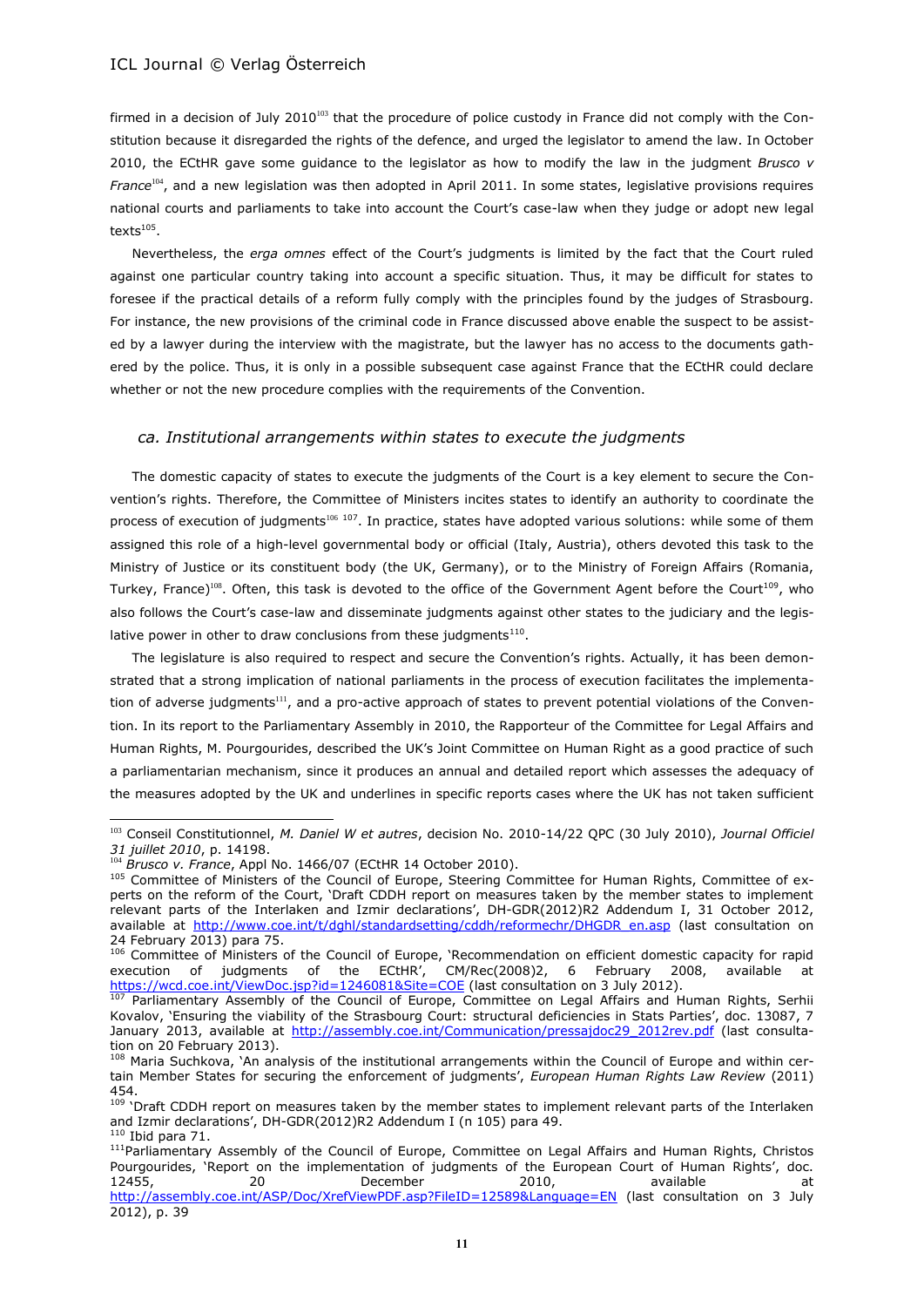<span id="page-11-1"></span>measures of execution<sup>112</sup>. This oversight has also been exercised by National Human Rights Institutions (NHRIs)<sup>113</sup>. Some of them cooperate more closely with the Committee of Ministers, by sending opinions on whether or not the state had properly implemented judgments requiring the adoption of general measures, in the context of a pilot project<sup>114</sup>. For instance, the French National Consultative Commission for Human Rights together with the French Ombudsman (*Le Médiateur de la République*) sent an opinion to the Committee of Ministers claiming that the general measures adopted to implement the judgment *Frérot v France<sup>115</sup>* were not sufficient to comply with the judgment of the Court and suggested what measures should be therefore adopt $ed<sup>116</sup>$ .

To finish with, domestic courts play also an important part. In this respect, some constitutional courts publish regularly newsletters to domestic courts with summaries of cases concerning both their own states and other ones $^{117}$ .

The finding of a violation of the Convention by the Court gives rise to an obligation to execute the judgment – or the friendly settlement, according to Article 46-1, through the adoption of individual and/or general measures. The principle is that states remain free to choose the adequate means to comply with the judgment under the supervision of the Committee of Ministers.

In the context of the individual measures, states have to put an end to the continuing violation, provide for a *restitutio in integrum* and pay a just satisfaction when awarded by the Court. This reflects the adjudicatory role of the Court, since it aims at restoring the position of the applicant to as it was before the breach.

In addition, states may be required to adopt general measures to put an end to the violation and prevent future ones. Formally, only the condemned state is bound by the obligation. However, other states have sometimes drawn conclusions from a judgment issued against another state because they face a similar problem, giving an *erga omnes* effect to the judgment of the Court, and illustrating the constitutional role of the Court.

# B. The supervision of the execution of judgments within the Council of Europe

<span id="page-11-0"></span>Article 46-2 of the Convention states that the Committee of Ministers is responsible for the supervision of the execution of the Court's judgments. In the context of the adoption of Protocol No. 14, new Working Methods<sup>118</sup> were adopted and have been implemented since January 2011, and new tools empower the Committee to speed up the execution when problems have arisen. Moreover, while the Committee keeps the prominent role in the supervision of the execution, the other institutions of the Council of Europe take also an active part. After a short presentation of the new procedure before the Committee of Ministers (1), the tools that the institutions of the Council of Europe may use to speed up the process of execution will be discussed in more detail (2).

 $112$  Ibid.

<sup>113</sup> Draft CDDH report on measures taken by the member states to implement relevant parts of the Interlaken and Izmir declarations', DH-GDR(2012)R2 Addendum I (n 105) para 24.

<sup>114</sup> Commissioner for Human Rights of the Council of Europe, 'Enhancing the role of National Human Rights Structures in the execution of the European Court of Human Rights' Judgments, debriefing and follow-up of the pilot project meeting', CommDH/NHRS(2008)7, 7 February 2008, available at <https://wcd.coe.int/ViewDoc.jsp?id=1282117&Site=CommDH> (last consultation on 3 July 2012). <sup>115</sup> *Frérot v France*, Appl No. 70204/01 (ECtHR 12 June 2007).

<sup>116</sup> Commission nationale consultative des droits de l'Homme (CNCDH) and Médiateur de la République, 'Communication de la Commission nationale consultative des droits de l'Homme et du Médiateur de la République au titre de la Règle 9§2 des Règles du Comité des Ministres pour la surveillance de l'exécution des arrêts et des termes des règlements amiables'*, Arrêt* Frérot c/. France, *CEDH, 12 juin 2007*, Octobre 2008, available at [http://www.cncdh.fr/article368d.html?id\\_article=876](http://www.cncdh.fr/article368d.html?id_article=876) (last consultation on 3 July 2012).

 $117$  'Draft CDDH report on measures taken by the member states to implement relevant parts of the Interlaken and Izmir declarations', DH-GDR(2012)R2 Addendum I, (n 105) para 72.

<sup>&</sup>lt;sup>118</sup> Committee of Ministers of the Council of Europe, 'Supervision of the execution of judgments and decisions of the European Court of Human Rights: implementation of the Interlaken Action Plan – Modalities for a twin-track supervision system', CM/Inf/DH(2010)37, 6 September 2010, available at [https://wcd.coe.int/ViewDoc.jsp?Ref=CM/Inf/DH\(2010\)37&Language=lanEnglish&Ver=original&Site=CM&BackC](https://wcd.coe.int/ViewDoc.jsp?Ref=CM/Inf/DH(2010)37&Language=lanEnglish&Ver=original&Site=CM&BackColorInternet=C3C3C3&BackColorIntranet=EDB021&BackColorLogged=F5D383) [olorInternet=C3C3C3&BackColorIntranet=EDB021&BackColorLogged=F5D383](https://wcd.coe.int/ViewDoc.jsp?Ref=CM/Inf/DH(2010)37&Language=lanEnglish&Ver=original&Site=CM&BackColorInternet=C3C3C3&BackColorIntranet=EDB021&BackColorLogged=F5D383) (last consultation on 3 July 2012).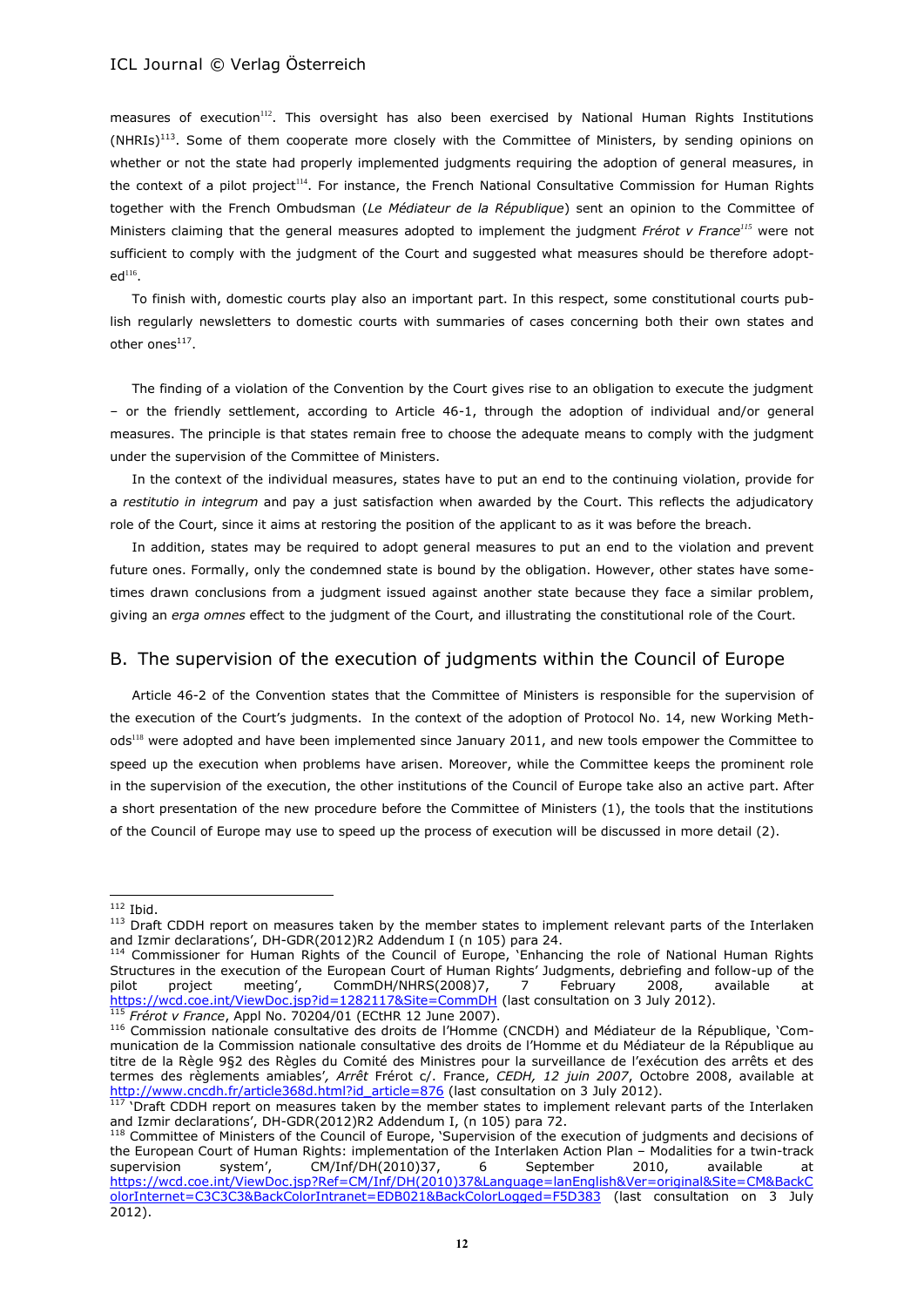# 1. The new procedure before the Committee of Ministers

The Committee of Ministers is the main body responsible for the supervision of the execution of the Court's judgments, which means that the control is political and collective<sup>119</sup>, like in the other regional systems<sup>120</sup>. This peer pressure aims at creating the feeling among states that they belong to a community of "like-minded" who accept the obligation to remedy the violations of the Convention<sup>121</sup>. The Rules of the Committee of Ministers adopted in 2001, and revised in 2006<sup>122</sup>, set the procedures to control the payment of the just satisfaction and the adoption of individual and general measures<sup>123</sup> during the "Human Rights" meetings<sup>124</sup>. At the end of the process, the Committee closes the supervision with a final resolution $^{125}$ .

<span id="page-12-0"></span>In 2010, the Committee of Ministers replaced its Working Methods of 2004 by a twin-track procedure, in order to create a more transparent and efficient system of supervision. On the one hand, cases are in principle classified under the first track, the "standard procedure", under which the Committee of Ministers limits its control to verifying whether or not the respondent state has presented an action plan or report<sup>126</sup>. Under this "standard procedure", the Secretariat makes a conclusive assessment of the action report and proposes that the Committee adopts a final resolution closing the examination of the case<sup>127</sup>. On the other hand, the Committee of Minister may exceptionally decide to supervise cases requiring urgent individual measures, pilot judgments, cases raising major structural or complex problems, and interstate cases under the second track, namely the "enhanced procedure"<sup>128</sup>. The supervision of these cases are given priority over the cases under the "standard procedure"<sup>129</sup>, and the Secretariat is entrusted with a more active role in order to assist the states to adopt and implement the action plans<sup>130</sup>. Under the "enhanced procedure", the largest part (21,61%) of the cases concerns the excessive length of judicial proceedings, and the Federation of Russia (12% of the cases) and Turkey (13% of the cases) are the two main countries examined $131$ .

The main idea of the twin-track procedure is to lighten the work of the Committee of Ministers in cases were no particular difficulty is foreseen. In the same time, it emphasises the freedom of states to choose the most appropriate means to comply with the judgments, since it is only under the "enhanced procedure" that the Committee may give indications on the individual or general measures required<sup>132</sup>. Moreover, the twin-track procedure standardises the supervision of friendly settlements by the Committee of Ministers, whose competence have been broadened to all the decisions of the Court, with the entry into force of Protocol No. 14 which modified Article 39-4 of the Convention. In its annual report published in 2012, the Committee of Ministers mentioned that the supervision of execution has become more efficient and transparent with the adoption of the twin-track procedure<sup>133</sup>. Indeed, the amount of repetitive cases has decreased in 2011 for the first time in

<sup>&</sup>lt;sup>119</sup> Ruedin (n 9) 8.

<sup>&</sup>lt;sup>120</sup> Hao Duy Phan, 'A blueprint for a Southeast Asian Court of Human Rights', Asian-Pacific Law and Policy Jour*nal* (2009) 428.

<sup>&</sup>lt;sup>121</sup> Robert Harmsen, 'The reform of the Convention system: institutional restructuring and the (geo-) politics of human rights', in Jonas Christoffersen, Michael Rask Madsen (eds.), *The European Court of Human Rights between Law and Politics* (Oxford University Press 2011) 135.

<sup>122</sup> Committee of Ministers of the Council of Europe, 'Rules of the Committee of Ministers for the supervision of the execution of judgments and of the terms of friendly settlements', 10 May 2006, available at [http://www.coe.int/t/dghl/monitoring/execution/Source/Documents/Docs\\_a\\_propos/CMrules2006\\_en.pdf](http://www.coe.int/t/dghl/monitoring/execution/Source/Documents/Docs_a_propos/CMrules2006_en.pdf) (last consultation on 3 July 2012).

 $123$  Ibid Rule No. 6.

<sup>124</sup> Ibid Rule No. 2.

<sup>&</sup>lt;sup>125</sup> Ibid Rule No. 17.

<sup>126</sup> Committee of Ministers, 'Modalities for a twin-track supervision system' (n [118\)](#page-11-0) para. 12. An action report is a report presenting the measures taken by a respondent state to implement a judgment of the Court and explaining why no measures or no further measures are necessary. An action plan is a plan presenting the measures a respondent state intends to take to implement a judgment of the Court.

 $127$  Ibid para 18.  $128$  Ibid para 8.

 $129$  Committee of Ministers, `Rules of the Committee of Ministers' (n [122\)](#page-12-0) Rule No. 4.

<sup>130</sup> Committee of Ministers, 'Modalities for a twin-track supervision system*',* (n [118\)](#page-11-0) para 20.

<sup>131</sup> Committee of Ministers, *Annual Report 2011* (n [2\)](#page-0-1) 49.

<sup>132</sup> Elisabeth Lambert-Abdelgawad, 'L'exécution des arrêts de la Cour Européenne des Droits de l'Homme (2010)' (n 93) 948.

<sup>133</sup> Committee of Ministers, *Annual Report 2011* (n [2\)](#page-0-1) 7.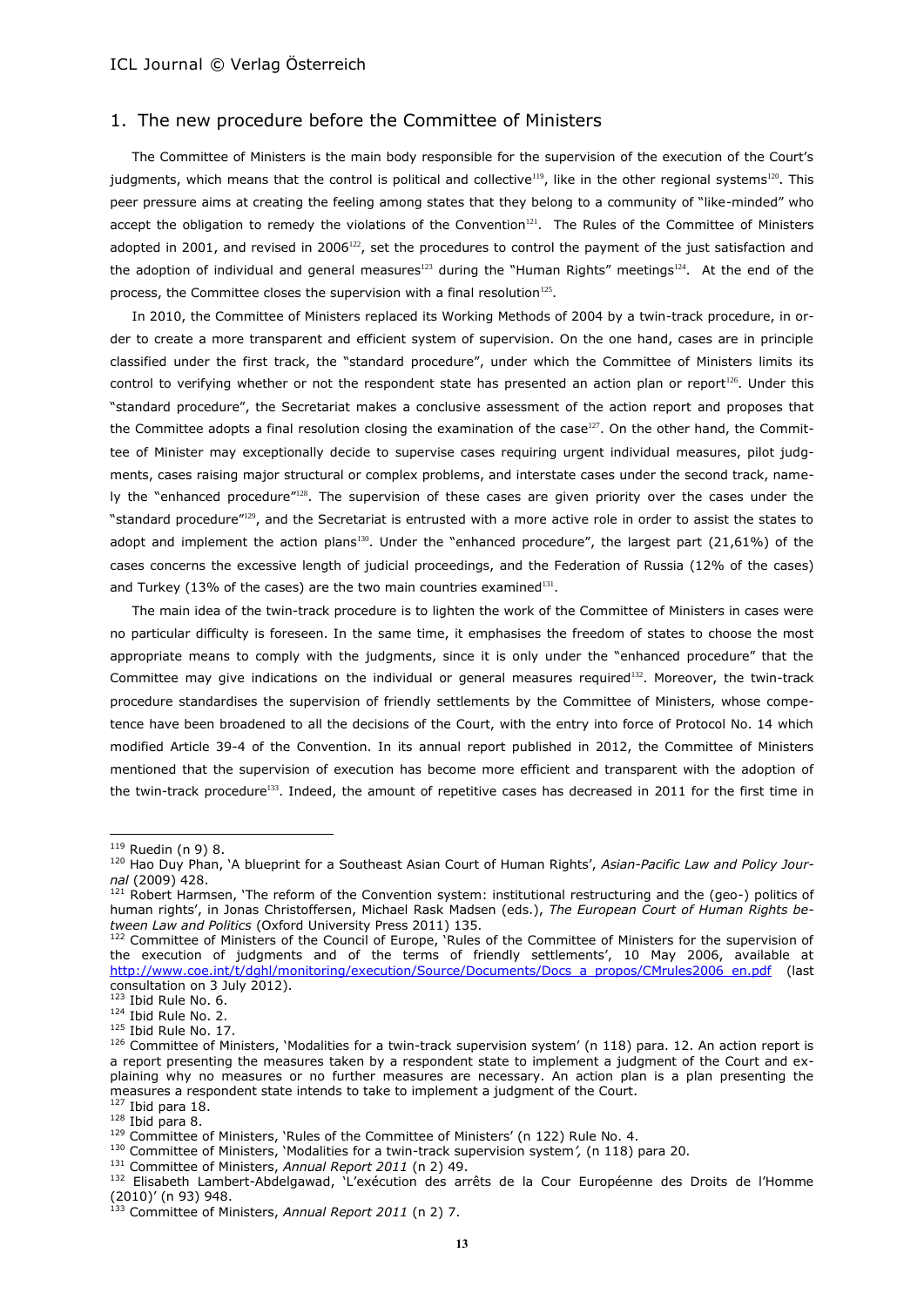ten years<sup>134</sup>, the number of pending cases has increased less rapidly in 2011 than the previous years<sup>135</sup>, and the Committee has increased by 80% the number of cases closed by a final resolution in 2011 as compared to  $2010^{136}$ . Therefore, the reforms already adopted have contributed to solve the issue of repetitive cases.

<span id="page-13-1"></span><span id="page-13-0"></span>More generally, according to certain authors, the practice of the Committee of Ministers shows that it has undertaken a closer scrutiny of the individual and general measures adopted or proposed by the states. Indeed, it sometimes actively contributes to their identification, requires proofs showing how they have actually been implemented<sup>137</sup>, and considers whether or not states fulfil the obligation to prevent future violations through the adoption of adequate general measures<sup>138</sup>. Moreover, the reform of the procedures before the Committee has shown that attention is paid to the requirement of transparency. For instance, the Committee may now receive communications from civil society, NHRIs, the Commissioner for Human Rights of the Council of Europe, or the victim<sup>139</sup>, and publishes an annual report<sup>140</sup> and documents related to the execution of cases pending before it, such as the actions plans provided by the states<sup>141</sup>. Nevertheless and despite this evolution, concerns are still expressed about the lack of transparency during the procedure $^{142}$ .

# 2. Tools of the organs of the Council of Europe to speed up the execution of judgments

The usual method to supervise the execution of judgments is the twin-track procedure applied by the Committee of Ministers. However, when difficulties arise, the Committee of Ministers may use other tools to put pressure on states to comply with the judgments of the Court. Meanwhile, the Court, and to a lesser extent the Parliamentary Assembly and the Commissioner for Human Rights have started playing a more active role in the process of supervision of the execution of judgments.

#### a. The Committee of Ministers

Before the entry into force of Protocol No. 14, the Committee of Ministers could only use four sets of measures to incite a state to execute the judgment of the Court. Afterwards, two new procedures were enshrined in the text of the Convention.

### *aa. Existing measures before Protocol No. 14*

First of all, the Committee of Ministers can exercise diplomatic pressures on the reluctant state during the Human Rights meetings and through special contacts between the presidency of the Committee and the state authorities<sup>143</sup>. Within the twin-track procedure, this pressure has been enhanced since pending cases for execution are systematically put on the agenda of the Committee for the next "human rights" meeting. Nevertheless, the efficiency of this procedure depends on the political will of the members of the Committee of Ministers. In a more constructive way, the Committee of Ministers may also develop synergies with national authorities in order to assist them in the process of execution. For instance, in 2011, the Service of Execution of Judgments organised two round tables on specific topics related to the general theme of execution of the Court's judgments under the umbrella of the Human Rights Trust Fund<sup>144</sup>.

 $134$  Ibid 9.

 $135$  Ibid 34.

<sup>136</sup> Ibid 35.

<sup>137</sup> Elisabeth Lambert-Abdelgawad, L'exécution des arrêts de la Cour Européenne des Droits de l'Homme (2<sup>nd</sup> edition, Council of Europe 2008) 33.

<sup>&</sup>lt;sup>138</sup> Jean-François Flauss, 'L'effectivité des arrêts de la Cour Européenne des Droits de l'Homme: du politique au juridique ou vice-versa', *Revue Trimestrielle des Droits de l'Homme* (2009) 32.

<sup>139</sup> Committee of Ministers, 'Rules of the Committee of Ministers' *(n* [122\)](#page-12-0) Rule No. 9.

<sup>140</sup> Ibid Rule No. 5.

<sup>141</sup> Committee of Ministers, *Annual Report 2011* (n [2\)](#page-0-1) 19.

<sup>142</sup> Suchkova (n 108) 453.

 $143$  Ruedin (n 9) 30.

<sup>144</sup> Committee of Ministers, *Annual Report 2011* (n [2\)](#page-0-1) 99.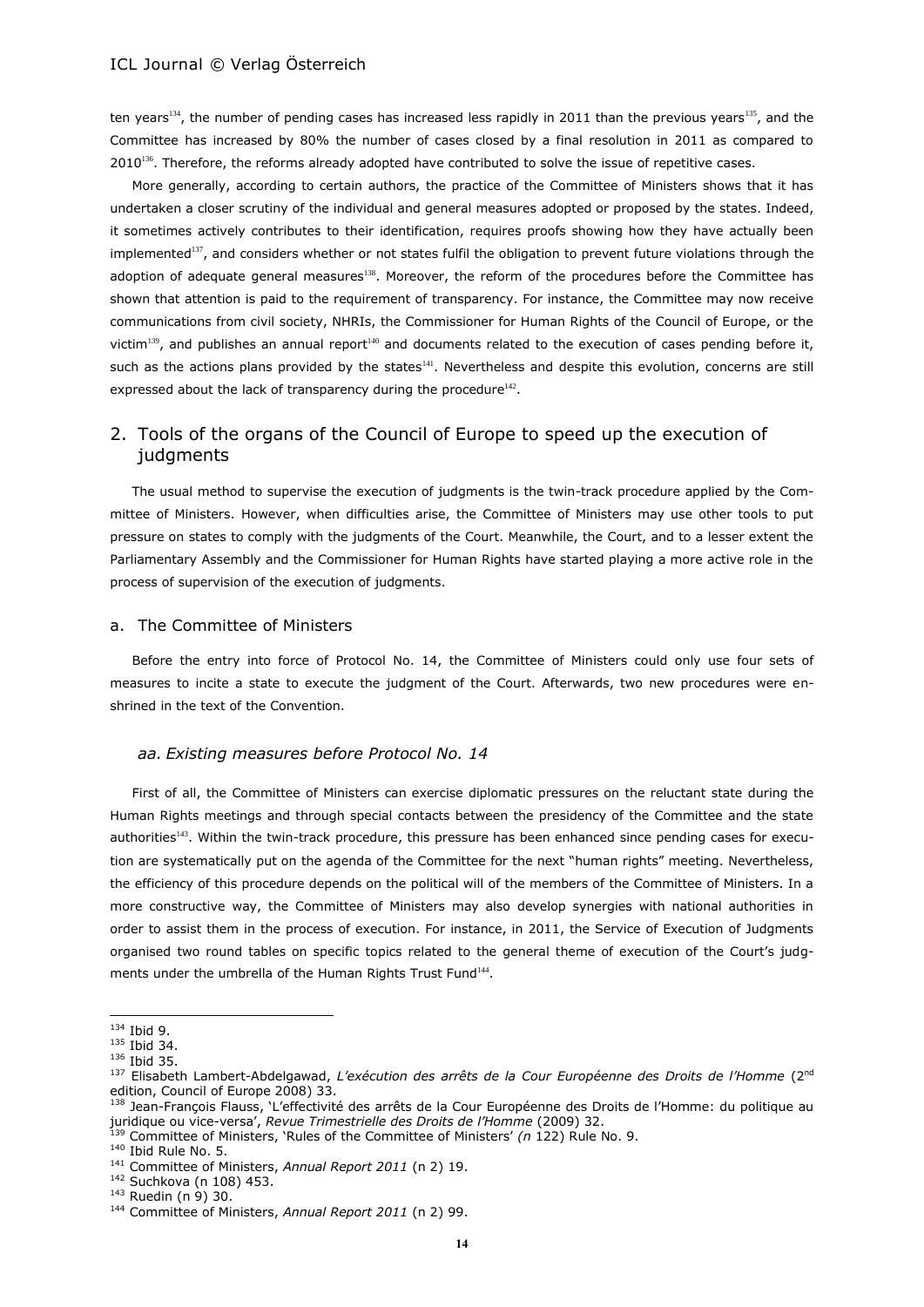Secondly, since 1987, the Committee has used Rule No. 16 to issue interim resolutions against states<sup>145</sup> when no measure has been adopted yet, or to encourage the state to continue taking active steps to execute the judgment. For instance, noting that no just satisfaction had been paid yet, the Committee of Ministers urged Turkey to proceed to the payment of the sums without delays<sup>146</sup> to the applicant who was found to be victim of a violation of the Convention in the *Xenides-Arestis v Turkey<sup>147</sup>*. Interim resolutions have also been used by the Committee to threat a state openly reluctant to implement the judgment<sup>148</sup>. For example, the Committee of Ministers stated that it was "resolved to take all adequate measures against Turkey if Turkey failed once more to pay the just satisfaction awarded by the Court to the applicant"<sup>149</sup>, following the failure of Turkey to take measures to implement the judgment *Loizidou<sup>150</sup>*. These resolutions introduce more transparency in the process of supervision<sup>151</sup>, but are dependent on the political process<sup>152</sup>.

<span id="page-14-0"></span>A third means, is the adoption of decisions and press releases to raise awareness of the public when problems of execution are less serious<sup>153</sup>. For instance, the Committee of Ministers adopted a press release concerning the execution of judgments about the problems relating to the functioning of justice in Albania, and encouraged the authorities to pursue their efforts<sup>154</sup>. Just as the interim resolutions, they publicise the difficulties, but may be more detailed and easier to adopt<sup>155</sup>.

Finally and in last resort, the Committee of Ministers is empowered under Article 3 of the Statue of the Council of Europe to suspend the rights of representation of a state or request it to withdraw from the organisation. The non-execution of a judgment could be interpreted as a violation serious enough to justify such a measure<sup>156</sup>. Nevertheless, it is an extreme option, which could turn out to be counterproductive insofar as it prevents from further cooperation with the state $157$ . Indeed, it has only been partially put into practice once against Greece. However, in this case, the main issue was not the non-execution of a judgment of the Court, but the very specific situation after the military putsch in 1967<sup>158</sup>. Implicitly, the Committee threatened Turkey to apply this procedure in an interim resolution following the refusal to implement the judgment *Loizidou<sup>159</sup>*, but did not put it into practice<sup>160</sup>.

### *ba. Procedures introduced by Protocol No. 14*

The first procedure is the possibility under Article 46-3 for the Committee of Ministers to make a referral to the Court for the interpretation of a final judgment. More precisely, the aim of this procedure is to end the deadlock when the jurisprudence of the Court is not clear, not to examine the measures taken to implement the judgment<sup>161</sup>. Its main advantages are the absence of delays and its possible deterrent effect, since the Court

 $\overline{a}$ 

<sup>158</sup> Ibid 36.

<sup>&</sup>lt;sup>145</sup> Ruedin (n 9) 31.

<sup>&</sup>lt;sup>146</sup> Committee of Ministers, 'Interim Resolution CM/ResDH(2010)33', 4 March 2010.

<sup>147</sup> *Xenides-Arestis v Turkey*, Appl No. 46347/99 (ECtHR 7 December 2006).

<sup>148</sup> Lambert-Abdelgawad, 2008, *L'exécution des arrêts de la Cour Européenne des Droits de l'Homme* (n [137\)](#page-13-0) 43.

<sup>&</sup>lt;sup>149</sup> Committee of Ministers, Interim resolution 'CM/ResDH(2003)174', 12 November 2003.

<sup>150</sup> *Loizidou v Turkey*, Appl No. 15318/89 (18 December 1996), ECHR 1996-VI.

<sup>151</sup> Ruedin (n 9) 33.

<sup>152</sup> Lambert-Abdelgawad, 2008, *L'exécution des arrêts de la Cour Européenne des Droits de l'Homme* (n [137\)](#page-13-0) 43.

 $153$  Ruedin (n 9) 35.

<sup>154</sup> Committee of Ministers of the Council of Europe, Press Release `Albania : Progress in the execution of judgments of the European Court of Human Rights concerning problems relating to the functioning of justice', 934(2009), 8 December 2009, available at [https://wcd.coe.int/ViewDoc.jsp?id=1555757&Site=CM&BackColorInternet=C3C3C3&BackColorIntranet=EDB02](https://wcd.coe.int/ViewDoc.jsp?id=1555757&Site=CM&BackColorInternet=C3C3C3&BackColorIntranet=EDB021&BackColorLogged=F5D383) [1&BackColorLogged=F5D383](https://wcd.coe.int/ViewDoc.jsp?id=1555757&Site=CM&BackColorInternet=C3C3C3&BackColorIntranet=EDB021&BackColorLogged=F5D383) (last consultation on 3 July 2012).

<sup>155</sup> Lambert-Adeblgawad, 2008, *L'exécution des arrêts de la Cour Européenne des Droits de l'Homme* (n [137\)](#page-13-0) 43.

 $156$  Ibid 45.

<sup>157</sup> Ruedin (n 9) 37.

<sup>159</sup> *Loizidou v. Turkey* (n [150\)](#page-14-0), and Committee of Ministers, 'Interim Resolution CM/ResDH(2001)80', 28 July 1998.

 $160$  Ruedin (n 9) 37.

 $161$  Harris, David, et al ([n 8\)](#page-2-0) 836.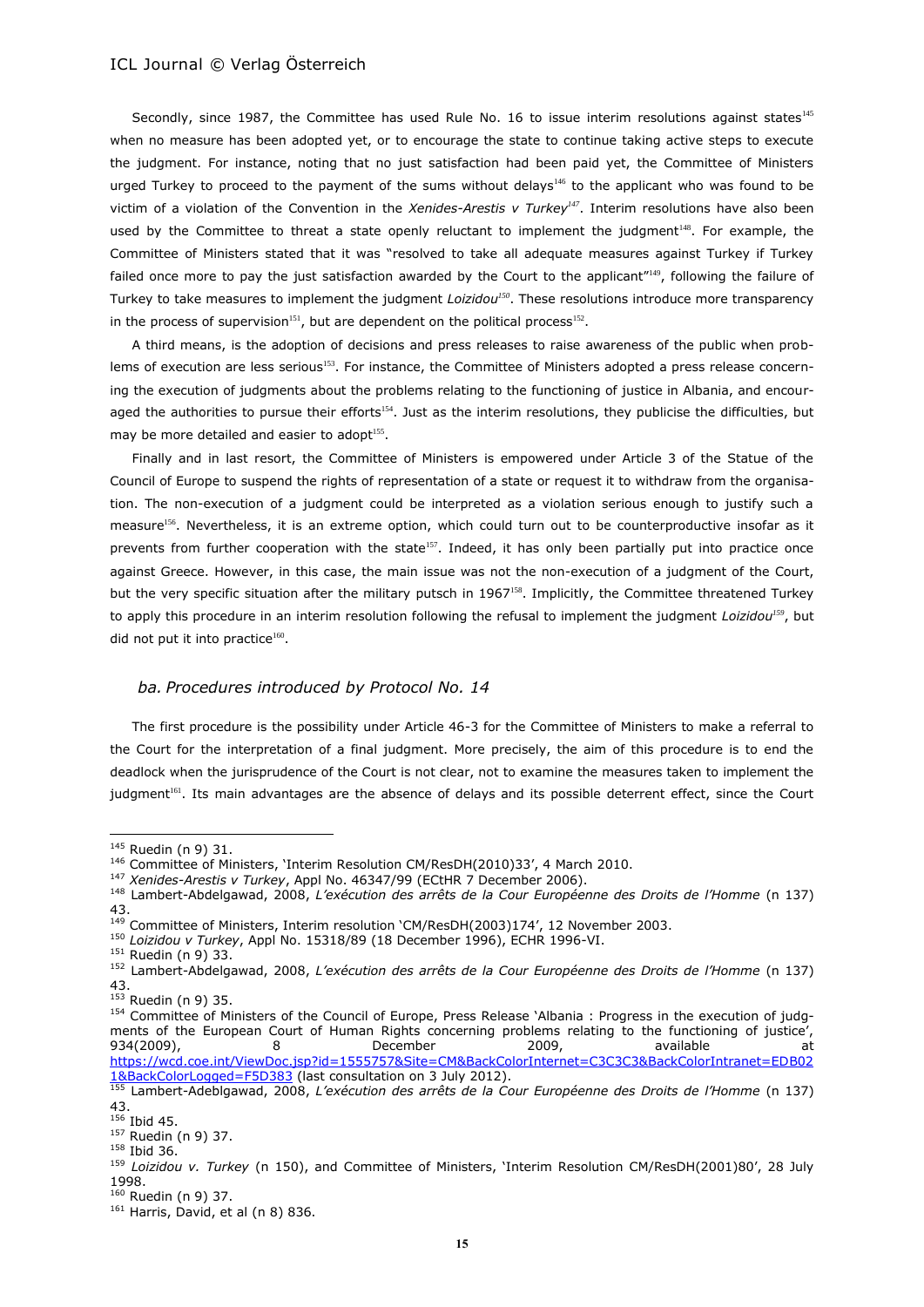should be encouraged to issue clearer judgements on merits with regards to the general principles and their application to the particular case<sup>162</sup>. However, this referral should not be overestimated, since it was elaborated to be only exceptionally applied.

The second means introduced by Protocol No. 14 to speed-up the execution of judgments is the infringement procedure under Article 46-4 of the Convention. It is to be applied in exceptional circumstances, when the respondent state and the Committee of Ministers have failed to reach an agreement on the adequate measures to comply with the judgment, or when the state is unwilling or unable to take such measures. At the end of the procedure, the Court should issue a new judgment declaring whether or not the respondent state fulfilled its obligation under Article 46-1<sup>163</sup>. The purpose of this new procedure is therefore to fill the gap between the soft (interim resolutions) and nuclear (the expulsion from the Council of Europe) means at the disposal of the Committee of Ministers when a state is unwilling to comply with a judgment, and to enable the Court to assist the Committee of Ministers when the situation is blocked<sup>164</sup>. Moreover, it should create a deterrent effect both for the states, through the threat of its use, and the Court, which should issue more detailed judgments with regards to the general and individual measures that the state should adopt<sup>165</sup>. Finally, it should give a greater legitimacy at the national level to the government to take unpopular measures which are necessary to implement the judgment, such as budgetary allocations, or when it faces the opposition from the public opinion<sup>166</sup>.

However, many shortcomings have been identified in the procedure under Article 46-4. First of all, some technical issues limit its effectiveness. Indeed, the Committee of Ministers has the duty to close the supervision of the case when the Court does not find a violation, even if only one aspect of the obligation under Article 46-1 was assessed by the Court. To prevent that the Court examines only partially whether or not the state fulfilled its obligations under Article 46-1, the Committee should make sure that all the aspects of the obligation to execute the judgments are controlled by the Court<sup>167</sup>. Moreover, it is not self-evident that the interests of the victim would be defended properly, because its participation is not formally allowed during the proceeding. Nevertheless, the victim could use the procedure of the third party intervention laid down in Article 36-2 of the Convention to express its views<sup>168</sup>. Secondly, it is not sure if this procedure would be very effective because it may only apply when the non-execution results from the lack of political will of the state<sup>169</sup>, while the difficulties of execution are in general mainly due to technical problems. So far, the procedure has never been applied despite the existence of situations which could fall within the scope of Article 46-4. For instance, the UK has refused to implement the judgment *Hirst (No.2)<sup>170</sup>* since 2005 on the voting rights of prisoners, and the pilotjudgment *M.T. and Greens<sup>171</sup>* since 2010 on the same issue, and has justified its inaction by the role of the public opinion opposed to an amendment to the legislation. In this case, it appears that the Committee of Ministers has been reluctant to apply the infringement procedure, despite the calls from NGOs<sup>172</sup>.

<span id="page-15-0"></span>Finally the consequences of the finding of a violation of Article 46 by the Court after an infringement procedure seem limited, because the case is only sent back to the Committee of Ministers for the supervision. Actually, the possibility of financial sanctions was discussed during the drafting process of Protocol No. 14, but it was

<sup>162</sup> Lambert-Abdelgawad, 2005, *L'exécution des arrêts de la Cour Européenne des Droits de l'Homme* (n 11) 88. <sup>163</sup> Ruedin (n 9) 402.

<sup>164</sup> Lambert-Abdelgawad, 2005, *L'exécution des arrêts de la Cour Européenne des Droits de l'Homme* (n 11) 90. <sup>165</sup> Lambert-Abdelgawad, 2008, *L'exécution des arrêts de la Cour Européenne des Droits de l'Homme* (n [137\)](#page-13-0) 59.

<sup>&</sup>lt;sup>166</sup> Ruedin (n 9) 416.

 $167$  Ibid 411.  $167$  Ibid 411.<br> $168$  Ibid 404.

<sup>169</sup> Lambert-Abdelgawad, 2005, *L'exécution des arrêts de la Cour Européenne des Droits de l'Homme* (n 11) 89. <sup>170</sup> *Hirst (No. 2) v the UK,* Appl No. 74025/01 (6 October 2005), ECHR 2005-IX.

<sup>171</sup> *Greens and M.T. v the UK* (n 71).

<sup>&</sup>lt;sup>172</sup> Secretariat of the Committee of Ministers of the Council of Europe, 'Communications from different NGOs (AIRE, UNLOK, PRI, PRT) in the case of Hirst No. 2 against the United Kingdom', DH – DD(2010)609E, 1 December 2010, available at<https://wcd.coe.int/ViewDoc.jsp?id=1714637&Site=CM> (last consultation on 3 July 2012).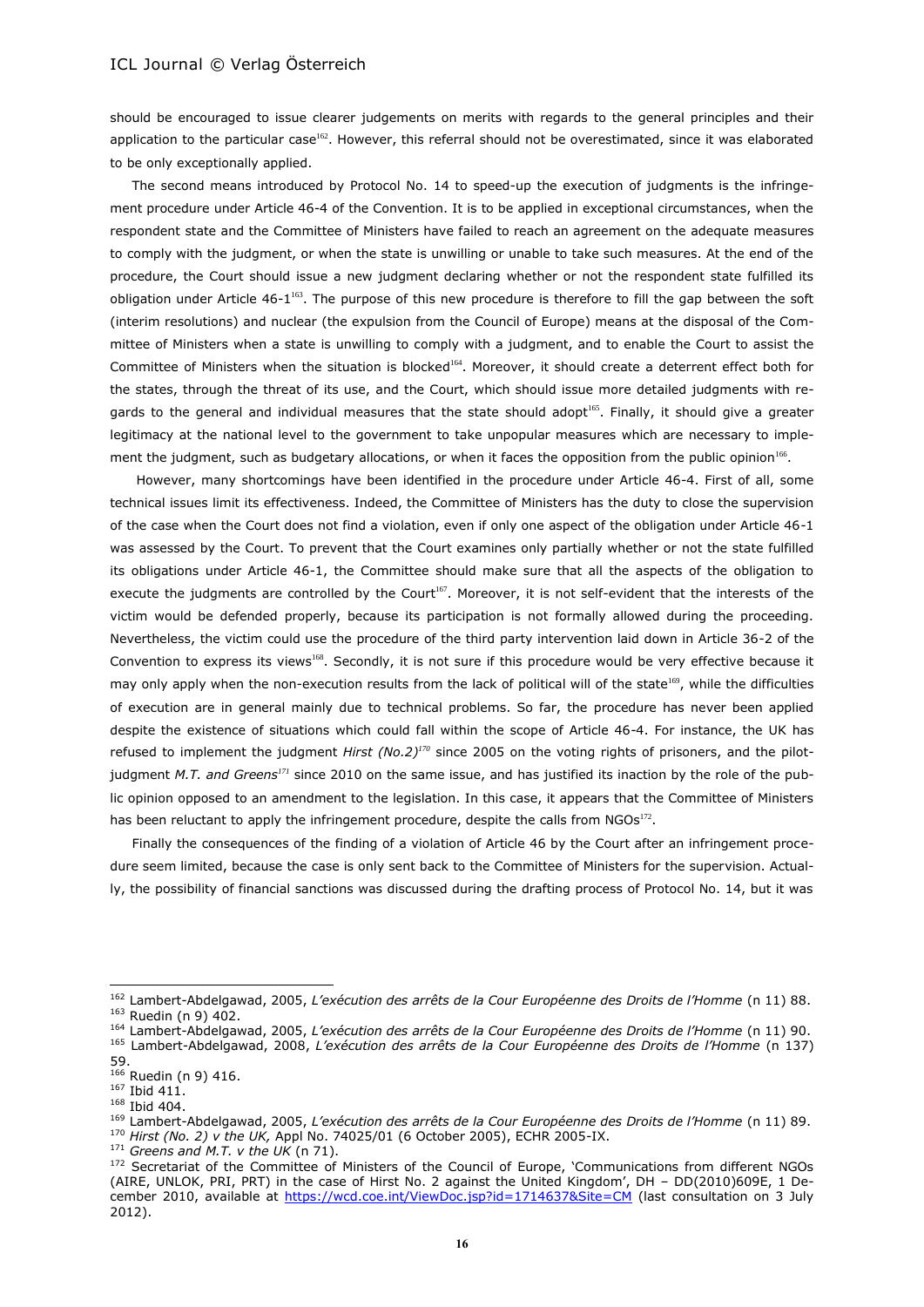<span id="page-16-0"></span>finally rejected for the reason that the finding of a breach of the obligation to execute the judgment by the Court would itself represent a sufficient pressure on states $173$ .

#### b. The European Court of Human Rights

Under Article 46-2 of the Convention, the Committee of Minister is the organ of the Council of Europe responsible for the supervision of the execution of the Court's judgments. Nevertheless, the Court has used four main means to be active in this field: the control of the payment of a just satisfaction, the indications of the possible measures to execute the judgements, the pilot-judgment procedure, and the adoption of a second judgment of violation following the non-execution of a previous one.

#### *aa. Practice of just satisfaction*

First of all, the Court indirectly supervises the execution of its own judgments through the practice of the award of a just satisfaction under Article 41. On the one hand, the Court may decide to dissociate the examination of the merits from the award of a just satisfaction in two different judgments. Thus, it waits for the state to take measures to realise the *restitutio in integrum* to comply with the first judgment, and subsequently analyses them in a second judgment. On the other hand, the Court may analyse in one judgment both the merits and the just satisfaction<sup>174</sup>. Until the mid-nineties, the Court applied the first option, dissociating the examination of the merits from the award of a just satisfaction, following the letter of Article  $41^{175}$ . Therefore, it proceeded *de facto* to the supervision of the execution of measures taken to fulfil the *restitutio in integrum*<sup>176</sup>. Afterwards, the second option, of examining the merits and the just satisfaction in the same judgment contrarily to the letter of Article 41, has been more frequently applied<sup>177</sup>. This practice, which enable the Court to deal more quickly with the cases, may however be criticised because it prevents it from controlling whether or not the general and individual measures would fulfil the obligation to provide for a *reparatio in intergrum*. Moreover, the recent practice of the Court to take decisions on the basis of Article 46-1 and Article 41 together shows that the payment of a just satisfaction cannot be the sole remedy to the violation $178$ , and turns the award of money into a form of punitive sanction. This development, which secures that the applicant will receive a sum of money, may however be criticised because it obliges the Court to examine in detail the possibility to award a just satisfaction.

# *ba. Indication of possible measures of execution in the judgments*

Traditionally, and as expressed in the case *Ireland v the UK<sup>179</sup> ,* the Court has been reluctant to propose indications or make injunctions to states to adopt general or individual measures to execute a judgment. The Court held the view that it was only empowered to order an award for compensation $^{180}$ .

However, the Court has become progressively more active and in some specific situations has given indications under Article 46 on individual and general measures. For instance, the Court pointed out in the case *Sejdovic v Italy<sup>181</sup>* that the reopening of the domestic proceedings could be an adequate individual measure to fulfil the obligation under Article 46. This activism of the Court with regard to the detailed indication of the measures that states may take to comply with the judgment is well illustrated when a systemic violation of the

<sup>173</sup> Wouter Vandenhole, 'Execution of judgments', in Paul Lemmens and Wouter Vandenhole, *Protocol No. 14 and the reform of the European Court of Human Rights* (Intersentia 2005) 105.

<sup>174</sup> Ruedin (n 9) 177.

<sup>&</sup>lt;sup>175</sup> Frederik Sundberg, 'Le principe de l'octroi subsidiaire des dommages-intérêts - Coté Comité des Ministres', in Jean-François Flauss, Elisabeth Lambert-Abdelgawad, *La pratique d'indemnisation par la Cour Européenne des Droits de l'Homme* (Bruylant 2011) 30.

<sup>176</sup> Ruedin (n 9) 49.

<sup>177</sup> Ibid 178. <sup>178</sup> Ibid 181.

<sup>179</sup> *Ireland v The UK*, Appl No. 5310/71 (18 January 1978) Series A no 25.

<sup>180</sup> Harris et al. (n [8\)](#page-2-0) 862.

<sup>181</sup> *Sejdovic v Italy*, Appl No. 56581/00 (1 March 2006), ECHR 2006-II, para 119.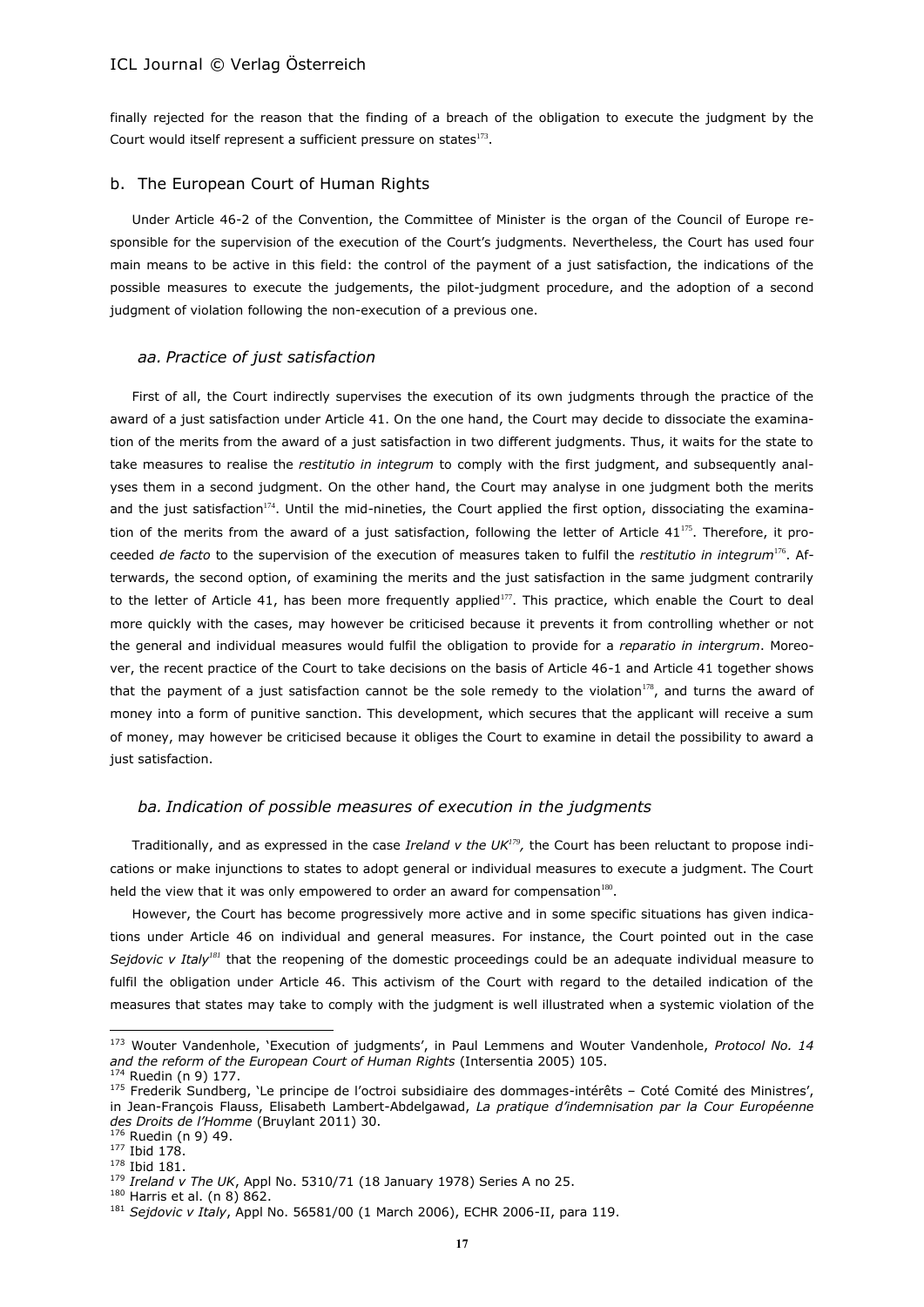<span id="page-17-0"></span>Convention is at stake. For instance in the case *Driza v Albania<sup>182</sup>* concerning land issues<sup>183</sup>, the Court identified the source of the systemic violation in a shortcoming in the Albanian legal order<sup>184</sup>, and then indicated the types of measures that the Albanian state could take, namely removing all the obstacles to the award of compensation and ensuring that the appropriate statutory, administrative and budgetary measures are adopted as a matter of urgency. Then, the Court detailed that the measures should include the adoption of the site plans for the property evaluation, and the designation of an adequate fund<sup>185</sup>.

Moreover, the Court has not only indicated the possible remedial measures, it has gone so far as ordering them in some cases. The ECtHR used this power of injunction initially in property cases, such as the case *Pa*pamichalopoulos v Greece<sup>186</sup>, so that the respondent state could either proceed to the restitution of the property, or, if it proved to be impossible, could pay the just satisfaction to the applicant in order to fulfil the *restitutio in integrum*<sup>187</sup>. Then, the Court has cumulatively ordered individual and general measures in addition to the payment of the just satisfaction<sup>188</sup>. Nevertheless, this practice to order the general and individual measures has been restricted to cases when the nature of the violation was such as to leave no real choice as to the measures required to remedy it. For instance, it ordered, the release of prisoners following an arbitrary detention in the cases *Assanidze and others v Georgia* <sup>189</sup>and *Ilascu and others v Molvoda and Russia<sup>190</sup>,* or the financing of a gender reassignment surgery abroad following a violation of Article 8 in the case *L. v Lithuania*<sup>191</sup>, because in these cases, they were the only possibility to remedy the violations of the Convention.

For the moment, the Court has indicated and/or ordered individual and general measures in a rather restricted number of cases, when the indentified measures constitute the only means to obtain the *restitutio in integrum* or to put an end to the continuing or systemic violation, and takes into account the right violated, the urgency of the situation and the seriousness of the violation $192$ . Conversely, it may be inferred that when multiple solutions are foreseeable, there is no room for the Court to order specific measures $^{193}$ .

<span id="page-17-2"></span><span id="page-17-1"></span>This activism of the Court, encouraged by the other institutions of the Council of Europe<sup>194</sup>, has been justified with several arguments, such as the constitutional role of the Court or the requirement under international human rights law to provide an access to individuals to an effective remedy following a violation of human rights<sup>195</sup>. For Steven Greer, the Court should go on being specific in its judgments, because it limits the political negotiations within the Committee of Ministers, and makes the execution process easier to monitor by the Committee of Ministers<sup>196</sup>. However, the activism of the Court in this field was also criticised, not only because of the fear that the competences of the Court and the Committee of Ministers would become unclear<sup>197</sup>, but also because the Court may not be equipped to determine the appropriate measures. Thus, the judgment would be more likely to be executed in a minimalist way, since the state would limit the examination of the possible indi-

<sup>182</sup> *Driza v Albania*, Appl No. 33771/02 (13 November 2007), ECHR 2007-V, para 126.

<sup>183</sup> Harris et al. (n [8\)](#page-2-0) 863.

<sup>184</sup> *Driza v Albania* (n [182\)](#page-17-0), para 122.

<sup>185</sup> Ibid. 126.

<sup>186</sup> *Papamichalopoulos and others v Greece* (n 26) para 38.

<sup>187</sup> Ruedin (n 9) 92.

<sup>188</sup> Vandenhole ([n 173\)](#page-16-0) 110.

<sup>189</sup> *Assanidze v Georgia*, Appl No. 71503/01 (8 April 2004), ECHR 2004-II, para 202-203.

<sup>190</sup> *Ilascu and others v Moldova and Russia*, Appl No. 48787/99 (8 July 2004), ECHR 2004-VII, para 490.

<sup>191</sup> See the case *L. v Lithuania*, Appl No. 27527/03 (11 September 2007), ECHR 2007-IV, para 74.

<sup>&</sup>lt;sup>192</sup> Ingrid Nifosi-Sutton, 'The power of the European Court of Human Rights to order specific non-monetary relief: a critical appraisal from a right to health perspective', *Harvard Human Rights Journal* (2010) 67.

<sup>&</sup>lt;sup>193</sup> Valerio Colandrea, 'On the power of the European Court of Human Rights to order specific non-monetary measures: some remarks in light of the *Assanidze, Broniowski* and *Sejdovic* cases', 7 *Human Rights Law Review* 2 (2007) 402.

<sup>&</sup>lt;sup>194</sup> See Parliamentary Assembly of the Council of Europe, 'Execution of judgments of the European Court of Human Rights', Resolution 1226(2000), 28 September 2000, available at <http://assembly.coe.int/main.asp?Link=/documents/adoptedtext/ta00/eres1226.htm> (last consultation on 3 July 2012); Committee of Ministers of the Council of Europe, 'Report of the evaluation group to the Committee of Ministers on the European Court of Human Rights', EG Court(2001)1, 27 September 2001, available at <https://wcd.coe.int/ViewDoc.jsp?id=226195&Lang=fr> (last consultation on 3 July 2012). <sup>195</sup> Nifosi-Sutton (n [192\)](#page-17-1) 68-69.

<sup>196</sup> Steven Greer, *The European Convention on Human Rights: achievements, problems and prospects* (Cambridge University Press 2006) 160-161.

<sup>197</sup> Jean-François Renucci, 'Mesures générales et/ou individuelles: l'ingérence de la Cour européenne des droits de l'Homme (année 2010)', Recueil Dalloz (2011) 193.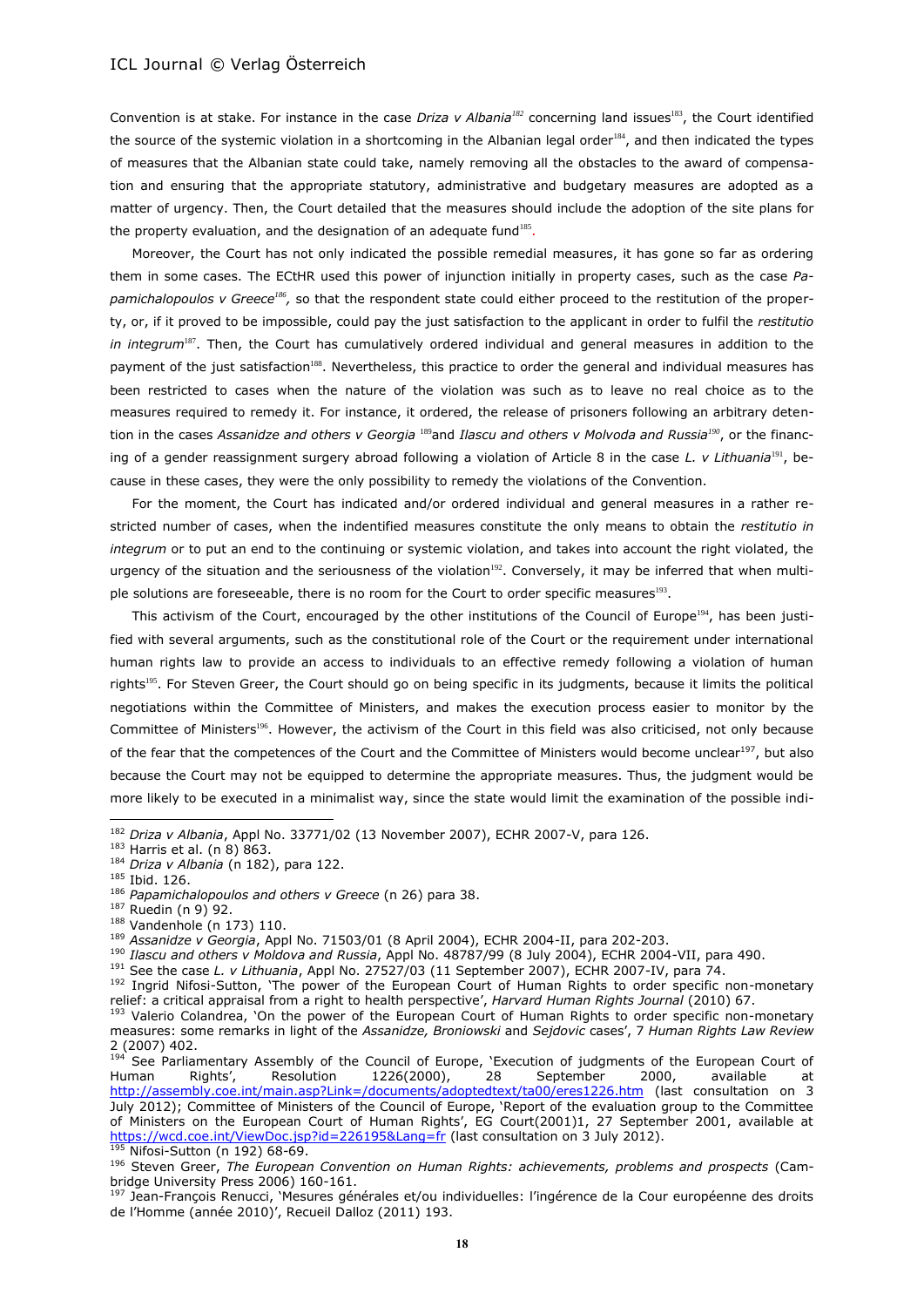vidual and general measures to those identified by the Court, without assessing whether deeper reforms could be undertaken<sup>198</sup>. Moreover, it may be argued that the Court exceeds its power when it orders positive measures with budgetary consequences for the state. For instance, in the case *Cocchiarella v. Italy* dealing with the issue of excessive length of domestic proceedings, the Court stressed that the remedy should be accompanied by "adequate budgetary provisions"<sup>199</sup>.

#### *ca. Pilot judgment procedure*

Thirdly, the Court participates in the execution of its own judgments in the most active way when it applies the "pilot-judgments procedure". The creation of this procedure originates in the fact that the number of repetitive cases brought before the Court increased in the late eighties, for instance concerning the excessive length of domestic procedures in Italy<sup>200</sup>, and in the failure of some states to implement properly the Court's judgments following the enlargement of the Council of Europe in the nineties. So that, the Committee of Ministers adopted on 12 May 2004 a resolution<sup>201</sup> calling the Court to identify in its own judgments any underlying systemic problems, and the sources of these problems<sup>202</sup>. Therefore, the Court itself introduced the so-called pilotjudgment procedure in the famous case *Broniowski v Poland<sup>203</sup>*. The procedure was then incorporated under Rule 61 of the Rules of the Court in 2011 $^{204}$ , but not in the text of the Convention.

<span id="page-18-4"></span><span id="page-18-2"></span><span id="page-18-0"></span>The main features of the pilot-judgment procedure are that the Court suspends the examination of all repetitive cases during the supervision of the pilot judgment by the Committee of Ministers, whose supervision is given priority under the "enhanced procedure". Moreover, the general measures that states should take to implement the pilot case include the setting up of retroactive domestic remedies to deal with all similar cases $^{205}$ . In other words, the repetitive cases are in fact sent back to the national level, according to the principle of subsidiarity. The aim of the procedure is thus "to facilitate the most speedy and effective resolution of a dysfunction affecting the protection of the Convention right in question in the national legal order" 206. Consequently, the Court works in the same way as a constitutional court, whose role would be to control the compatibility of the domestic legal order with the Constitution<sup>207</sup>.

<span id="page-18-3"></span><span id="page-18-1"></span>Under the pilot-judgment procedure, the role of the Court in the supervision is twofold. Firstly, the Court identifies the causes of the systemic violation and orders general measures. However, the respondent state remains responsible for the identification of the practical and detailed measures to implement the judgment<sup>208</sup>. Secondly, the Court indirectly controls how the state has implemented the pilot judgment through the threat to reopen the frozen cases $^{209}$ .

Globally, the pilot-judgment procedure has appeared to be satisfactory insofar as systemic violations of the Convention, caused by legislative disposition or administrative practices, were put to an end. For instance,

 $\overline{a}$ 

<sup>204</sup> European Court of Human Rights, *Rules of the Court,* 1 May 2012, available at [http://www.echr.coe.int/NR/rdonlyres/6AC1A02E-9A3C-4E06-94EF-](http://www.echr.coe.int/NR/rdonlyres/6AC1A02E-9A3C-4E06-94EF-E0BD377731DA/0/REGLEMENT_EN_2012.pdf)

<sup>205</sup> Ruedin (n 9) 391.

<sup>198</sup> Béatrice Delzangles, *Activisme et autolimitation de la Cour Européenne des Droits de l'Homme* (LGDJ 2009) 406.

<sup>199</sup> *Cocchiarella v. Italy*, Appl No. 64886/01 (29 March 2006) ECHR 2006-V, para. 101.

<sup>200</sup> Harris et al (n [8\)](#page-2-0) 851.

<sup>&</sup>lt;sup>201</sup> Committee of Ministers, 'Resolution on judgments revealing an underlying systemic problem', Res(2004)3, 12 May 2004, available at<https://wcd.coe.int/ViewDoc.jsp?id=743257&Lang=en> (last consultation on 3 July 2012).

<sup>202</sup> Philip Leach, et al, *Responding to systematic human rights violations: an analysis of 'pilot judgments' of the European Court of Human Rights and their impact at national level* (Intersentia 2010) 10. <sup>203</sup> *Broniowski v Poland*, Appl No. 31443/96 (22 June 2004), ECHR 2006-V.

[E0BD377731DA/0/REGLEMENT\\_EN\\_2012.pdf](http://www.echr.coe.int/NR/rdonlyres/6AC1A02E-9A3C-4E06-94EF-E0BD377731DA/0/REGLEMENT_EN_2012.pdf) (last consultation on 3 July 2012), Article 61.

<sup>206</sup> *Hutten-Czapska v Poland*, Appl No. 35014/97 (19 June 2006), ECHR 2006-V, para 234.

<sup>&</sup>lt;sup>207</sup> Markus Fyrnys, 'Expanding competences by the judicial lawmaking: the pilot-judgment procedure of the European Court of Human Rights', 12 *German Law Journal* 10 (2011) 1254; Colandrea (n [193\)](#page-17-2) 403.

<sup>&</sup>lt;sup>208</sup> Frederik Sundberg, 'L'effectivité des recours internes suite à des arrêts pilotes', in Gérard Cohen-Jonathan, et al, *De l'effectivité des recours internes dans l'application de la Convention Européenne des Droits de l'Homme*, (Bruyant 2006) 265.  $209$  Ruedin (n 9) 50.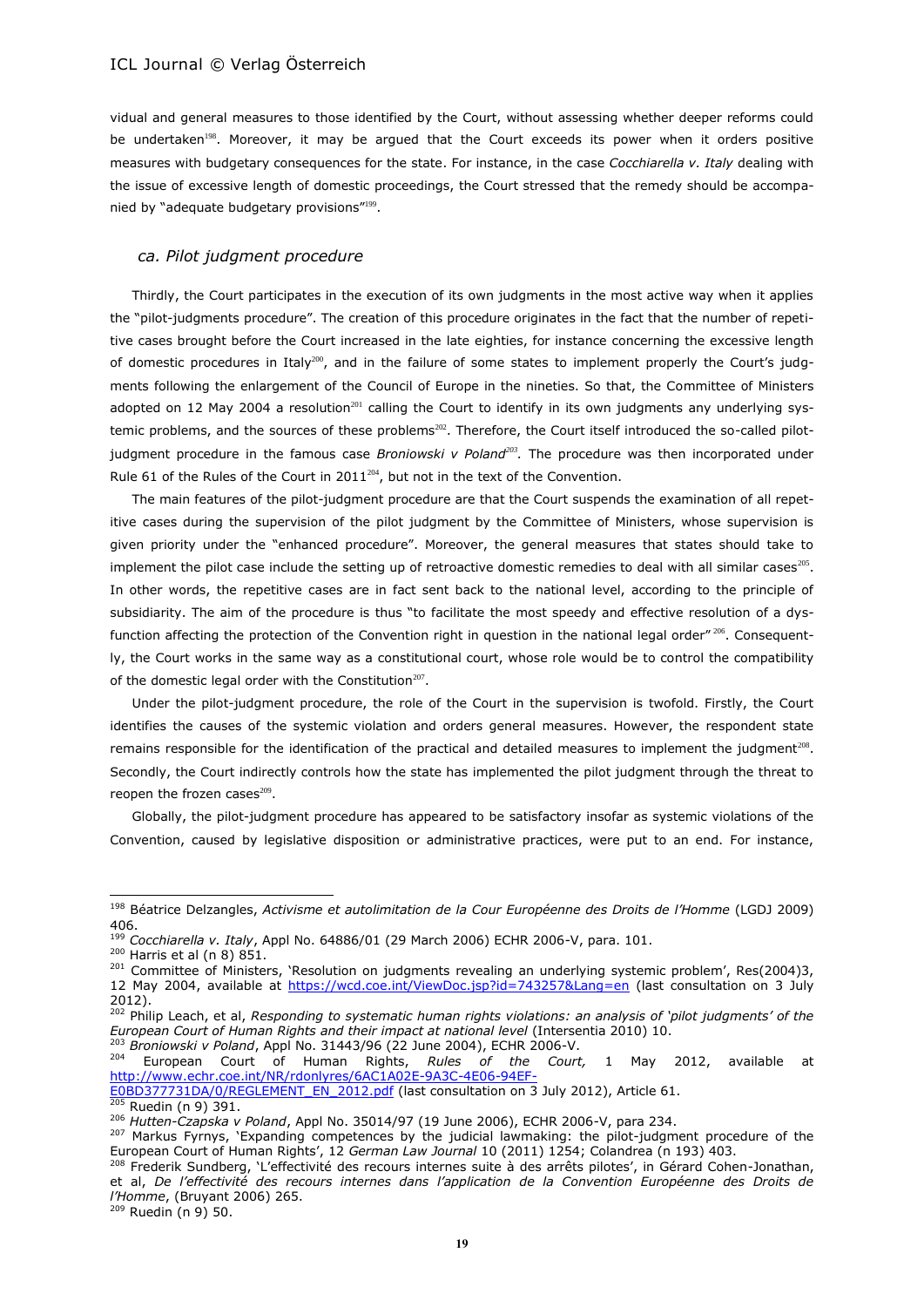<span id="page-19-0"></span>following the judgment *Scordino (No. 1) v Italy<sup>210</sup>*, in which the Court found that a legislative provision regulating compensation for expropriation by the state was insufficient to secure the rights protected under Article 6 and Article 1 of Protocol No. 1, the Constitutional Court of Italy declared that the law in question was unconstitutional. It shows how the cooperation of the Court with the national authorities can lead to changes in the legislation and national practices. The pilot-judgment procedure also contributed to the decrease of repetitive cases pending before the Court in  $2011^{211}$ .

However, this system has also been criticised for various reasons. First of all, the lack of legal basis and transparency of the procedure has been pointed out $^{212}$ , particularly because the procedure was not enshrined in the Convention itself<sup>213</sup>, but only included in Rule 61 of the Rules of the Court. Then, the Court has adopted a careful and inconsistent approach to the application of this procedure. For instance, in 2011, the Court formally applied the pilot judgment procedure in five cases<sup>214</sup>. However, there are numbers of 'quasi' pilot judgments, also called 'Article 46 judgments', such as the case *Manole and others v Moldova<sup>215</sup>*, where the Court identified the systemic violation, but did not prescribe general measures, and did not freeze all the other repetitive cases<sup>216</sup>. Sometimes, the Court expressly refers to the pilot judgment procedure, and invites the state to take general measures but does not freeze the repetitive cases, such in the judgment *Lukenda v Slovenia<sup>217</sup>*. As a result, it creates a sort of confusion regarding the nature and the procedure of the pilot judgment. Moreover, the choice to apply or not the procedure remains unclear, since it seems that the Court takes into account political considerations when it decides to apply it or not, such as the likeliness of the respondent state to implement the general measures $^{218}$ .

Furthermore, the Court has been criticised for being too active in the identification of the general measures, because it would interfere both with the latitude let to the state to decide how to implement the judgment<sup>219</sup>, and with the competences of the Committee of Ministers $^{220}$ . In practice, the Court has adopted a pragmatic approach with regard to the identification of the general measures. For instance, in the pilot judgment *Yuriy Nikolayevich Ivanov v Ukraine* the Court, after identifying the causes of the repetitive violations of Article 6 and Article 1 of Protocol No. 1, noted that "the structural problems are large-scale and complex in nature"<sup>221</sup> and let to the Committee of Ministers the task to indicate the general measures to be taken by the respondent state $^{222}$ , because the Committee is "better placed and equipped to monitor the measures to be adopted by Ukraine". However, the fact that the procedure was introduced by the Court following the Resolution of the Committee of Ministers of 12 May 2004<sup>223</sup> legitimises its activism. Nevertheless, the Court may lack the technical competences to identify the general measures, especially in complex cases $^{224}$ . Moreover, it appears that the pilot judgment procedure does not fit to all cases revealing a structural problem. Indeed, the problem has to be clearly identified, and the pilot judgment must exemplify all the other cases $^{225}$ .

It was also argued that the freezing of the repetitive cases is at the expense of individuals, creating an inequality between the one chosen for the pilot judgment and all the others waiting for the establishment of domestic remedies. There is a risk of denial of their rights if the judgment is finally not implemented<sup>226</sup>. Therefore,

l

<sup>210</sup> *Scordino (No. 1) v Italy*, Appl No. 36813/97 (26 March 2006), ECHR 2006-V.

<sup>211</sup> Committee of Ministers, *Annual Report 2011* (n [2\)](#page-0-1) 10.

<sup>212</sup> Leach, *Responding to systematic human rights violations* (n [202\)](#page-18-0) 29.

<sup>213</sup> Fyrnys (n [207\)](#page-18-1) 1252.

<sup>214</sup> Committee of Ministers, *Annual Report 2011* (n [2\)](#page-0-1) 10.

<sup>215</sup> *Manole and others v Modova*, Appl No. 13936/02 (17 September 2009), ECHR 2009.

<sup>216</sup> Leach, *Responding to systematic human rights violations* (n [202\)](#page-18-0) 24.

<sup>217</sup> *Lukenda v Slovenia*, Appl No. 23032/02 (6 October 2005), ECHR 2005-X.

<sup>218</sup> Leach, *Responding to systematic human rights violations* (n [202\)](#page-18-0) 35.

<sup>219</sup> Fyrnys (n [207\)](#page-18-1) 1249.

<sup>220</sup> Ibid 1251.

<sup>221</sup> *Yuriy Nikolayevich Ivanov v. Ukraine*, Appl No. 40450/04 (ECtHR 15 October 2009), para 90.

 $222$  Ibid para 92.

<sup>&</sup>lt;sup>223</sup> Committee of Ministers, 'Resolution on judgments revealing an underlying systemic problem', 12 May 2004, (n [201\)](#page-18-2).

 $224$  Sundberg (n [208\)](#page-18-3) 266.

<sup>225</sup> Ibid 270.

<sup>226</sup> Fyrnys (n [207\)](#page-18-1) 1258.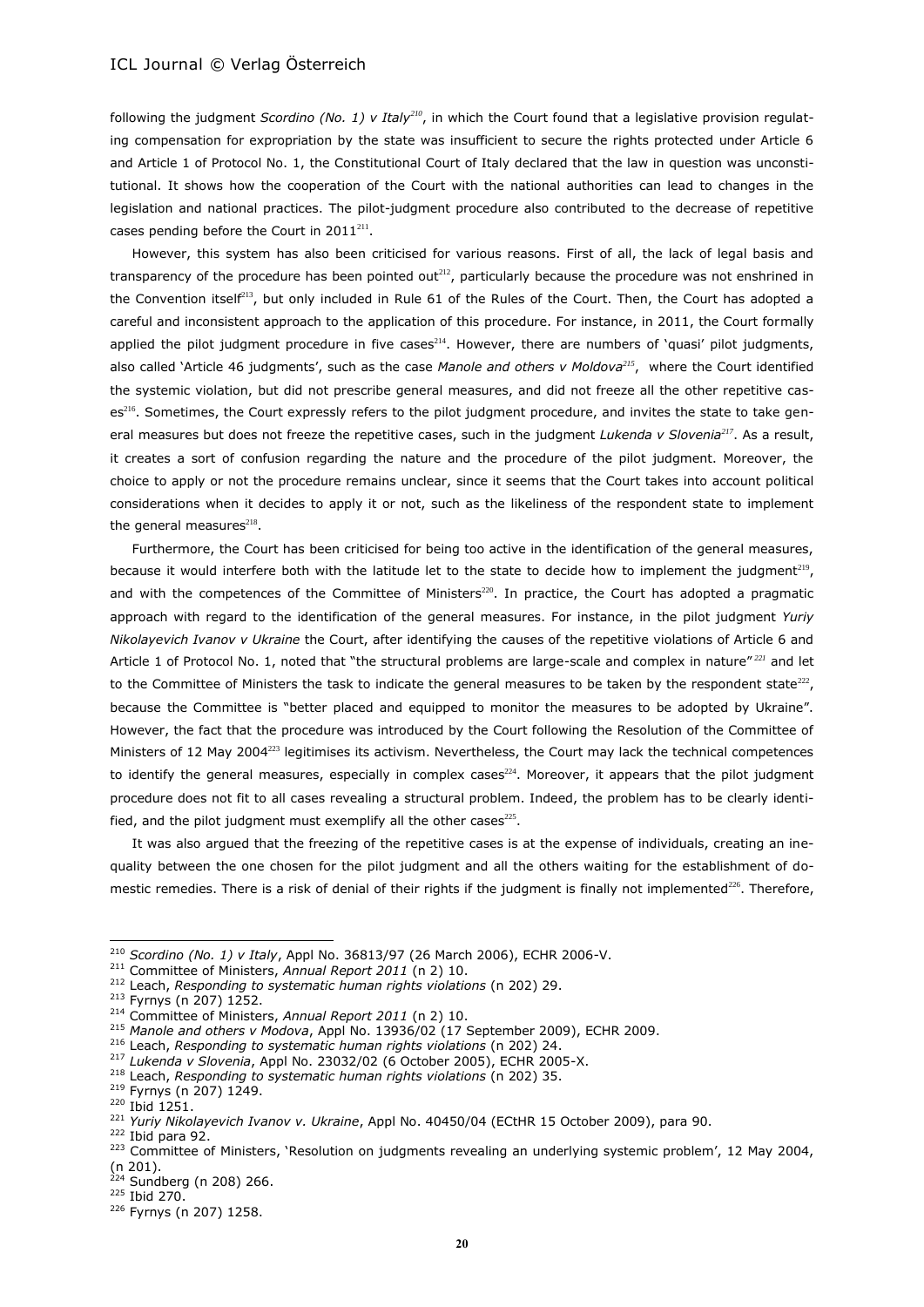the Court and the Committee of Ministers should be strict enough to make sure that the domestic retroactive remedies are genuinely effective when they supervise the execution of a pilot-judgment.

Finally, no system of specific sanctions for the non-implementation of the pilot judgment has been adopted. The only means for the Court to add pressure on a reluctant state is to reopen the frozen cases<sup>227</sup>, particularly if the deadline mentioned in the judgment to take the general measures is exceeded. However, it appears on the contrary that the Court is willing to admit extensions of the time allowed to states in exceptional circumstanc $es^{228}$ .

# <span id="page-20-0"></span>*da. Second judgment on the same issue*

In addition to the application of the pilot judgment procedure in cases revealing a structural problem, the Court has also started to be active in the supervision of its own judgments when it exceptionally controls in a second judgment the measures adopted in a previous one related to the same issue.

The Court stated in the case *Mehemi (No. 2) v France<sup>229</sup>* that it refuses to control in a second judgment how a state had implemented a first one under Article 46-1 <sup>230</sup>. However, in the case *Vermeire v Belgium<sup>231</sup>*, the Court controlled indirectly the execution of an earlier judgment in a subsequent case. In this judgment the Court found fresh violations of Article 8 and 14 of the Convention because the applicant was denied the status of heir of her grand-parents. The Court noted that Belgium had not taken sufficient measures to execute the earlier judgment *Marckx v Belgium<sup>232</sup>*, which stated the Belgian law concerning children born out of wedlock and unmarried mothers violated Article 8 in conjunction with Article 14 because the member of an "illegitimate" family should enjoy the guarantees of Article 8 on an equal footing with the members of a traditional family<sup>233</sup>.

<span id="page-20-1"></span>Moreover, the fact that the Court refused to condemn states for the failure to correctly implement a previous judgment on the sole basis of Article 46 did not prevent it from examining a case raising a new issue undecided in the first judgment<sup>234</sup>. For instance, in the case *Mehemi v France<sup>235</sup>*, the Court found that a permanent exclusion of the applicant from the French territory which would separate him from his minor children and his wife was disproportionate to the aims pursued by the French government, and thus violated his right to family life (Article 8). To implement the judgment, the French government converted the permanent exclusion order into a ten-year exclusion order. Consequently, the applicant lodged a new application to Strasbourg to contest the legality of this order. In the second judgment *Mehemi v France (No. 2) <sup>236</sup>*, the Court stated that a new issue laid in the fact that the situation of the applicant and the restrictions to his private life had changed since the first judgment, and declared that it was competent to examine the merits. Therefore, the definition of the concept of "new issue" is of paramount importance to justify the attitude of the Court. For instance in the case *Lyons and others v the UK<sup>237</sup>*, the Court refused to consider the refusal of the national authorities to reopen a domestic proceeding following a judgement in Strasbourg as a new fact. It changed its jurisprudence in the judgment Verein Gegen Tierfabriken Schweiz (VGT) (No. 2) v Switzerland, where it stated that the refusal from the Federal Court to reopen the proceedings of the applicants following the first Court's judgment was a new fact which has not been examined by the Committee of Ministers during its supervision, and that therefore the

<sup>232</sup> *Marckx v Belgium* (n 12).

<sup>&</sup>lt;sup>227</sup> Georg Ress, 'Les arrêts pilotes de la Cour Européenne des Droits de l'Homme: mesures générales et effectivité des recours internes', in Gérard Cohen-Jonathan, et al, *De l'effectivité des recours internes dans l'application de la Convention Européenne des Droits de l'Homme*, (Bruyant 2006) 283.

<sup>228</sup> European Court of Human Rights, 'Press release: *"*Romania: extension of time allowed"', 25 June 2012, available at [http://www.echr.coe.int/ECHR/homepage\\_en](http://www.echr.coe.int/ECHR/homepage_en) (last consultation on 10 July 2012).

<sup>229</sup> *Mehemi v France (No. 2),* Appl No. 5370/99 (10 April 2003), ECHR 2003-IV, para 43.

<sup>230</sup> Lambert-Abdelgawad, 2008 *L'exécution des arrêts de la Cour Européenne des Droits de l'Homme* (n [137\)](#page-13-0) 55.

<sup>231</sup> *Vermeire v Belgium* (n 19) para 25-26.

<sup>233</sup> Ruedin (n 9) 51.

<sup>&</sup>lt;sup>234</sup> Maya Hertig Randall, Xavier-Baptiste Ruedin, , 'L'exécution des arrêts de la Court Européenne des Droits de l'Homme à la lumière de l'arrêt *Verein gegen Tierfabriken Schweiz (VGT) c Suisse* du 4 octobre 2007', 6 *Pratique Juridique Actuelle* (2008) 655.

<sup>235</sup> *Mehemi (No. 2) v France* (n [229\)](#page-20-0), para 37

<sup>236</sup> Ibid 47.

<sup>237</sup> *Lyons and others v the UK*, Appl No. 15227/03 (8 July 2003), ECHR 2003-IX; Hertig, Ruedin, (n [234\)](#page-20-1) 656.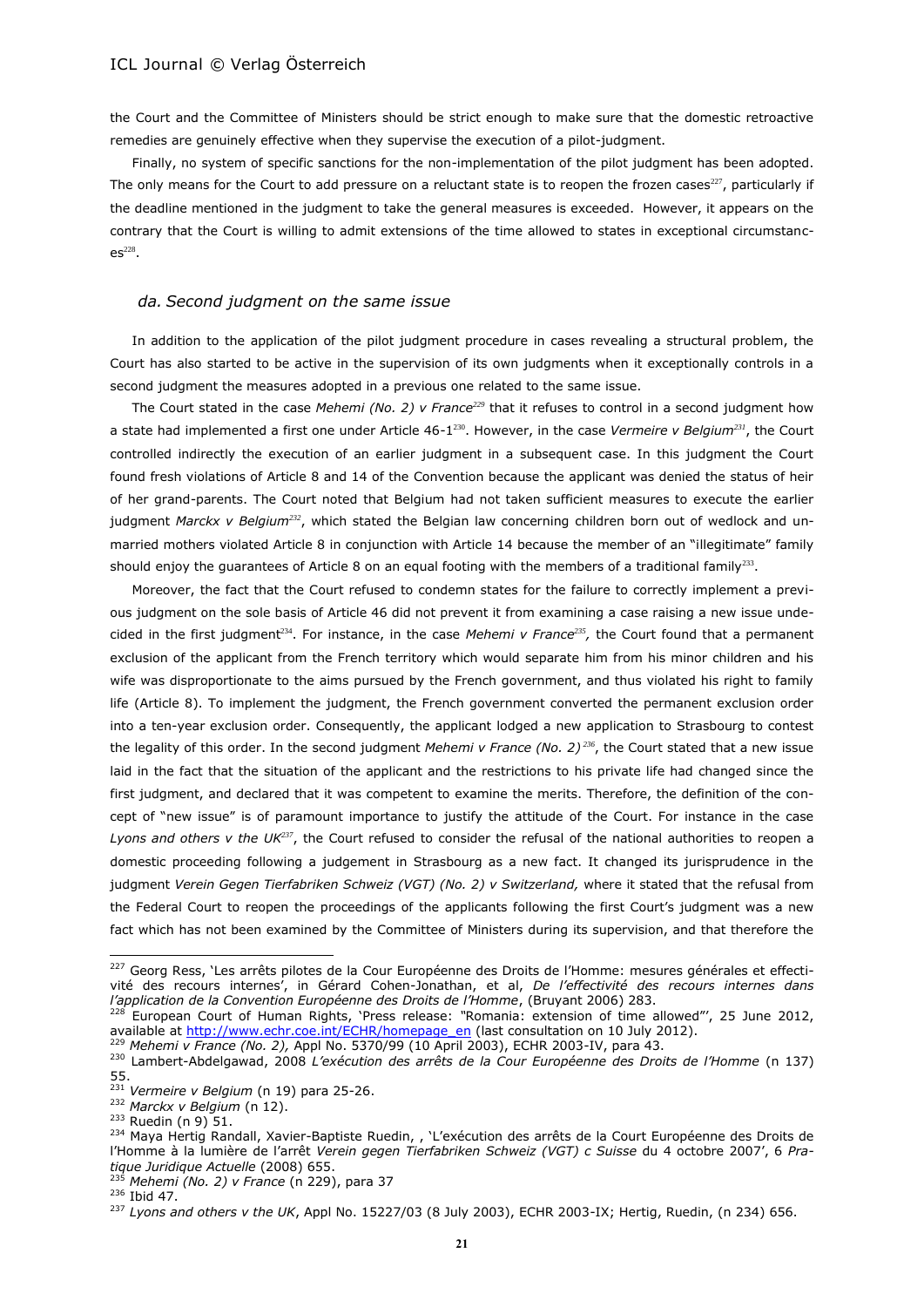Court could examine the merits of the case<sup>238</sup>. Nevertheless, if the Court explicitly mentioned that this second judgment was to be analysed in the light of the obligation to execute the previous one under Article 46-1, it did not go so far as sanctioning the violation under the heading of Article  $46-1^{239}$ .

The most recent practice of the Court may be interpreted as a demonstration of its willingness to be more active, when a new violation results from the failure by a state to properly implement a previous judgment. For instance, in the judgment *Greens and M.T. v the UK<sup>240</sup>*, the Court clearly stated in the operative part that the new violation had originated in the failure of the respondent state to execute the judgment *Hirst (No. 2) v UK<sup>241</sup>* on the same issue. In the case *Abuyeva v Russia<sup>242</sup>*, the Court condemned Russia for the failure to investigate an indiscriminate bombardment of a Chechen village. When it examined the obligations of Russia under Article 46, the Court expressed that the case *Abuyeva* was related to the judgment *Isayeva<sup>243</sup>*, and stated that the measures adopted for the execution of the judgment *Isayeva* were insufficient since no effective investigations had been carried out. Thus, it mentioned that a new independent investigation should be undertaken under the supervision of the Committee of Ministers. Finally, in the case *Emre v Switzerland (No. 2)<sup>244</sup> ,* the Court combined for the first time in the operative part of the decision a finding of the violation of the rights of the Convention and of the violation of Article 46, after having considered that the measures adopted in the first judgment were not adequate $245$ .

Interestingly, the Court also controls how domestic judges take into account its jurisprudence when they apply a new legislation adopted after a condemnation and endorsed by the Committee of Ministers. Thus, in the case *Fabris v France*, the Grand Chamber made it clear that 'whilst the essentially declaratory nature of the Court's judgments leaves it up to the State to choose the means by which to erase the consequences of the violation, it should at the same time be pointed out that the adoption of general measures requires the state concerned to prevent, with diligence, further violations similar to those found in the Court's judgments. This imposes an obligation on the domestic courts to ensure, in conformity with their constitutional order and having regard to the principle of legal certainty, the full effect of the Convention standards, as interpreted by the Court<sup>'246</sup>. In other words, the Court intervenes after the Committee of Ministers to make sure that domestic judges execute correctly a previous judgment.

This activism of the Court shows its willingness to be involved in the supervision of the execution of its own judgments. This was criticised for the reason that it runs the risk to create a sort of private proceeding at the disposal of individuals, parallel to the one introduced by Protocol No. 14 for the Committee of Ministers, i.e. the infringement procedure under Article 46-4 of the Convention when the same person comes twice to the Court<sup>247</sup>. However, these criticisms do not seem well-founded, because in cases where the Committee of Ministers had already closed the supervision of the case, such as in the judgment *Abuyeva v Russia*, no procedure under 46-4 could possibly be started. The only potential remedy for the applicant was to be found before the Court. Moreover, in cases where the Court found fresh violation of the Convention because of the non-execution of a judgment still pending before the Committee of Ministers, such as in the case *M.T. and Greens v the UK*, the fact that the Court adopted the pilot judgment procedure to address a systemic problem justified such a decision.

# c. The other institutions of the Council of Europe: the Parliamentary Assembly and the Commissioner for Human Rights

<sup>&</sup>lt;sup>238</sup> Verein Gegen Tierfabriken Schweiz (VGT) (No. 2) v Switzerland, Appl No. 32772/02 (30 June 2009), ECHR 2009, para 67; Hertig, Ruedin (n [234\)](#page-20-1) 658.

<sup>&</sup>lt;sup>239</sup> Delzangles (n 198) 142.

<sup>&</sup>lt;sup>240</sup> Greens and M.T. v the UK (n 71) para 5 of the operative part.

<sup>241</sup> *Hirst v the UK (No. 2)* (n [170\)](#page-15-0).

<sup>&</sup>lt;sup>242</sup> Abuyeva and others v Russia, Appl No. 27065/05 (ECtHR 2 December 2010).

<sup>243</sup> *Isayeva, Ysupova and Bazayeva v Russia*, Appl No. 57950/00 (ECtHR 27 February 2005).

<sup>244</sup> *Emre v Switzerland (No. 2)*, Appln No. 5056/10 (ECtHR 11 October 2011), para. 2 of the operative part.

<sup>&</sup>lt;sup>245</sup> Nicolas Hervieu, 'Contrôle juridictionnel de la bonne exécution d'un arrêt et incertitudes sur l'étendue de la pratique', *Lettre 'Actualités Droits-Libertés' du CREDOF* (16 October 2011) 2.

<sup>246</sup> *Fabris v France* (n 70) para 75.

 $247$  Ruedin (n 9) 45.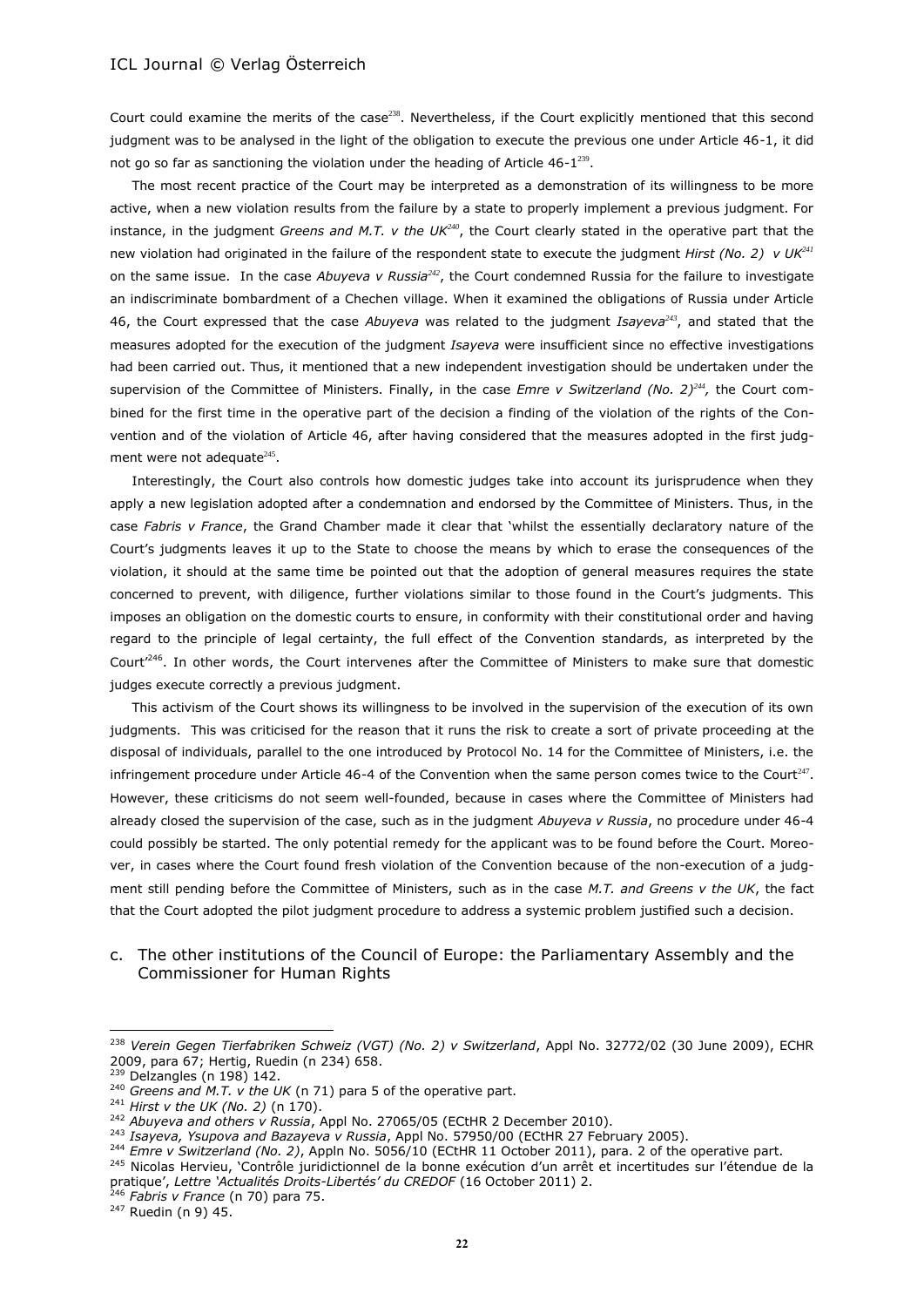Since 2000 the Parliamentary Assembly has engaged in a monitoring procedure of the execution of judgments<sup>248</sup> to contribute to the transparency and visibility of the process, and to shed light on the role that national parliaments may play in the execution of the Court's judgments. The idea is that national delegations to the Parliamentary Assembly should put pressure on the legislative and executive national powers when they are "back home"<sup>249</sup> .

<span id="page-22-1"></span>Through the work of the Commission for Legal Affairs and Human Rights (CLAHR), the Parliamentary Assembly adopted reports, resolutions to the attention of the member states of the Council of Europe<sup>250</sup>, recommendations to the Committee of Ministers<sup>251</sup> and asked written and oral questions to the Committee of Ministers<sup>252</sup>. Since 2006, the Parliamentary Assembly has focused its work on judgments which have not been implemented for more than five years<sup>253</sup>. To fulfil this task, the Rapporteur of the CLAHR may undertake *in situ* visits in states where the judgments of the Court have not been properly executed<sup>254</sup>. However, the actual effects of such visits on the willingness of a state to implement the Court's judgments may be limited in reality. For instance, during an *in situ* visit in Bulgaria, the Rapporteur of the CLAHR, M. Pourgourides met the Justice Ministry and discussed the need to give practical effect to a "Concept Paper" on overcoming significant problems which had arisen with respect to the implementation of the Court's judgments<sup>255</sup>. Nevertheless, M. Pourgourides noted in his  $7<sup>th</sup>$  Report that the Bulgarian authorities still had to provide information on progress achieved in putting this "Concept Paper" into practice<sup>256</sup>, which showed that the discussion had a limited effect. Nonetheless, it could be argued that the involvement of the Parliamentary Assembly in the process of supervision of the execution of the Court's judgments may at least put the question of the execution of the judgments on the agenda of national authorities.

<span id="page-22-0"></span>Finally, identifying and promoting general measures, the Commissioner for Human Rights participates to a lesser extent to the supervision of the execution of the Court's judgments through its reports, recommendations and opinions on the execution of judgments to the Committee of Ministers and the Parliamentary Assem $bIy^{257}$ . Moreover, he may also shed light on the need to adopt individual measures in specific cases. For instance, in a report published in February 2012<sup>258</sup> following a visit to Ukraine in 2011, the Commissioner for Human Rights pointed out that the Court condemned Ukraine in several judgments for ill-treatment and torture exercised by police forces, and the lack of effective investigations in this respect<sup>259</sup>, and identified the key factors preventing effective investigations<sup>260</sup>, in order to facilitate the identification of the adequate general measures to comply with the requirements of the Court's judgments. He also stressed that the Court con-

 $\overline{a}$ 

<sup>254</sup> Suchkova (n [108\)](#page-10-0) 457. <sup>255</sup>Pourgourides (n [111\)](#page-10-1).

 $260$  Ibid para 95.

<sup>248</sup> Vandenhole ([n 173\)](#page-16-0) 111.

<sup>249</sup> Lambert-Abdelgawad, 2008, *L'exécution des arrêts de la Cour Européenne des Droits de l'Homme* (n [137\)](#page-13-0) 63.

<sup>&</sup>lt;sup>250</sup> See for instance Parliamentary Assembly of the Council of Europe, 'Resolution on the implementation of judgments of the European Court of Human Rights', PACE/Res(2011)1787, 26 January 2011, available at <http://assembly.coe.int/ASP/Doc/XrefViewPDF.asp?FileID=17953&Language=EN> (last consultation on 3 July 2012).

<sup>&</sup>lt;sup>251</sup> Ruedin, (n 9) 80; and see for instance Parliamentary Assembly of the Council of Europe, 'Recommendation to the Committee of Ministers on the Implementation of judgments of the European Court of Human Rights', PACE/Rec(2011)1955, 26 28 January 2011, available at <http://assembly.coe.int/ASP/Doc/XrefViewPDF.asp?FileID=17954&Language=EN> (last consultation on 3 July 2012).

<sup>252</sup> Lambert-Abdelgawad, 2008, *L'exécution des arrêts de la Cour Européenne des Droits de l'Homme* (n [137\)](#page-13-0) 60.

<sup>&</sup>lt;sup>253</sup> Andrew Drzemczewski, 'The Parliamentary Assembly's involvement in the supervision of the judgments of the Strasbourg Court', 28 *Netherlands Quarterly of Human Rights* 2 (2010) 171.

<sup>&</sup>lt;sup>256</sup> Ibid. 10; Parliamentary Assembly of the Council of Europe, Committee on Legal Affairs and Human Rights, 'Press release: Bulgaria promises better implementation of the European Human Right Court judgments', 29 May 2009, available at [http://assembly.coe.int/ASP/NewsManager/EMB\\_NewsManagerView.asp?ID=4679](http://assembly.coe.int/ASP/NewsManager/EMB_NewsManagerView.asp?ID=4679) (last consultation on 3 July 2012).

<sup>257</sup> Ruedin (n 9) 82.

<sup>258</sup> Commissioner for Human Rights of the Council of Europe, Hammarberg, Thomas, 'Report following its visit to Ukraine from 19 to 26 November 2011', ComDH(2012)6, 23 February 2012, available at [https://wcd.coe.int/com.instranet.InstraServlet?command=com.instranet.CmdBlobGet&InstranetImage=20754](https://wcd.coe.int/com.instranet.InstraServlet?command=com.instranet.CmdBlobGet&InstranetImage=2075485&SecMode=1&DocId=1883332&Usage=2) [85&SecMode=1&DocId=1883332&Usage=2](https://wcd.coe.int/com.instranet.InstraServlet?command=com.instranet.CmdBlobGet&InstranetImage=2075485&SecMode=1&DocId=1883332&Usage=2) (last consultation on 3 July 2012).  $259$  Ibid para 93.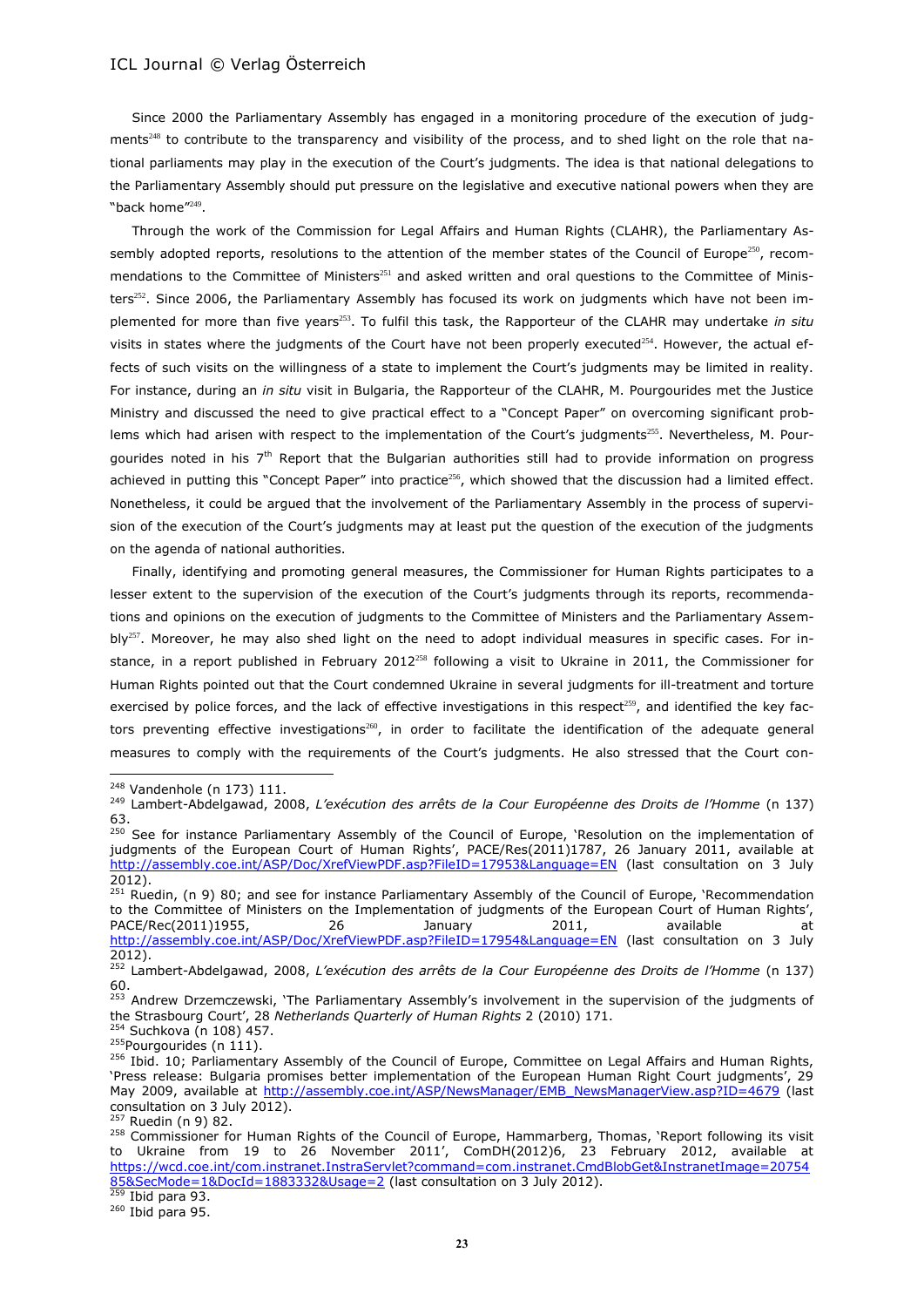demned Ukraine for the failure to conduct an effective investigation into the case of the journalist Gongadze in  $2005^{261}$ , and that the criminals had still not been brought to justice<sup>262</sup>.

The Commissioner for Human Rights can also intervene before the Committee of Ministers<sup>263</sup> to give some insights when difficulties arise with regard to the execution of the Court's judgment, and since the adoption of Protocol No. 14 he can intervene as a third party before the Court under Article 36-3. For instance, he submitted observations on the main features of refugee protection in Greece and give its conclusions to the Court based on two visits to Greece in 2008 and 2010<sup>264</sup> in the proceedings of the case *M.S.S. v Belgium and Greece*<sup>265</sup> related to the transfer of an asylum seeker from Greece to Belgium. Nevertheless, it should be borne in mind that these third party interventions are actually quite rare. So far, the Commissioner intervened only four times before the Court as a third party<sup>266</sup>. Moreover, the scope of the expertise that he could share with the Court is limited to cases where the question at stake is related to one issue that he studied in one particular country.

In principle, according to Article 46-2, the supervision of the execution of the Court's judgments is the task of the Committee of Ministers. It is submitted that while the adoption of the new Working Methods has facilitated this process of supervision, the procedures under Article 46-3 and 46-4 created by Protocol No. 14 proved to be insufficient to speed up the execution by states, and to establish intermediate means between the peer pressure and the extreme option of expulsion from the Council of Europe.

In addition, the other main institutions of the Council of Europe have also started playing a role in the process of supervision. With regard to the Court, the award of a just satisfaction, the indication of the possible measures of execution, the establishment of the pilot judgment procedure and the adoption of second judgments following the non-execution of a previous one, strengthen both its adjudicative and constitutional role.

Further, the Parliamentary Assembly and the Commissioner for Human Rights play, to a lesser extent a role in the process of execution. Nevertheless, the actual impact of their involvement in the process of execution does not appear to be decisive.

# III. Enhancing the implementation of the judgments of the European Court of Human Rights – Proposals for the reform of the system of execution

Generally speaking, states comply with the judgments of the European Court of Human Rights<sup>267</sup>. However, the system of supervision of the execution is threatened by three elements: the exceptional refusal of some states to implement the judgments, which may undermine the authority of the Court; the important amount of repetitive cases lodged to the ECtHR resulting from the failure of states to properly implement previous judgments, which overloads the Court<sup>268</sup>; and the existence of structural and systemic violations of the Convention within the member states.

<span id="page-23-0"></span>Within the Council of Europe, a reflection of the reform of the Court to deal with these issues started after the entry into force of Protocol No. 11. A landmark in this process was the publication in 2006 of the Final Re-

 $\overline{a}$ 

266 Commissioner for Human Rights of the Council of Europe, 'List of third party intervention', available at [http://www.coe.int/t/commissioner/Activities/3PIntervention\\_en.asp](http://www.coe.int/t/commissioner/Activities/3PIntervention_en.asp) (last consultation on 3 July 2012).

267 In 2011, 278 leading cases have been pending before the Committee of Ministers for more than five years. Committee of Ministers *Annual Report 2011* (n [2\)](#page-0-1) 48.

<sup>261</sup> *Gongadze v Ukraine*, Appl No. 34056/02 (28 November 2005), ECHR 2005-XI.

<sup>&</sup>lt;sup>262</sup> Hammarberg, 'Report following its visit to Ukraine', (n [258\)](#page-22-0) para 99.

<sup>263</sup> Committee of Ministers, 'Rules of the Committee of Ministers' (n [122\)](#page-12-0) Rule 9.

<sup>&</sup>lt;sup>264</sup> Commissioner for Human Rights of the Council of Europe, 'Third party intervention in the case M.S.S. v Belgium and Greece', CommDH(2010)22, 31 May 2010, available at <https://wcd.coe.int/ViewDoc.jsp?id=1661397> (last consultation on 3 July 2012), paras 4-5.

<sup>265</sup> *M.S.S. v Belgium and Greece*, Application No. 30696/09 (21 January 2011), ECHR 2011.

<sup>&</sup>lt;sup>268</sup> Repetitive complaints account for up to 70% of the Court's judgments. Michael O'Boyle, 'The future of the European Court of Human Rights', 12 *German Law Journal* 10 (2011) 1873.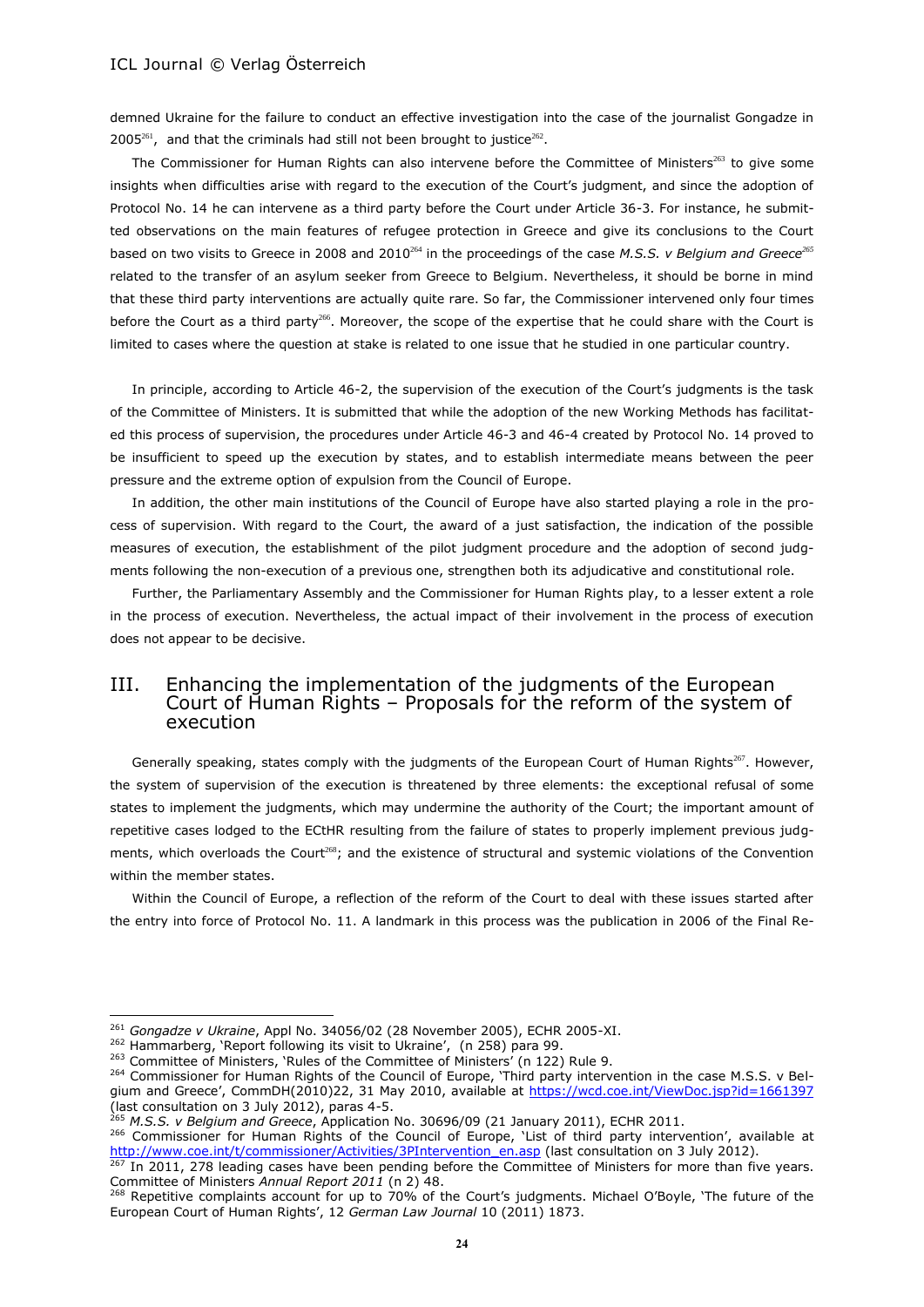<span id="page-24-3"></span><span id="page-24-2"></span>port of the Group of Wise Persons<sup>269</sup>, which had been set up by the Heads of States and governments of the Council of Europe to make proposals of reform to ensure the long-term effectiveness of the control mechanism of the Convention. After the adoption of Protocol 14, the "Interlaken process" was launched in 2010, which aims at examining proposals of reform to ensure the effectiveness of the Convention mechanism in the longrun<sup>270</sup>. The first step was the adoption of the Interlaken Declaration, following the conference of high-level state representatives in 2010, which expressed that reforms were needed to achieve, *inter alia*, "the full and rapid execution of judgments of the Court and the effectiveness of its supervision by the Committee of Ministers" $^{271}$ . The Conference then met each year since the beginning of the "Interlaken process", in Izmir in 2011, and in Brighton in 2012.

The enhancement of the system of execution of judgments has two aspects. The first one concerns measures which could be taken at the national level to increase the capacity of national actors to apply the ECHR and the Court's judgments (A). The second aspect is related to the ability of the Council of Europe to foster state compliance with the judgments of the Court (B).

# A. Measures to be taken at national level

<span id="page-24-0"></span>The first category of proposals encompasses a wide range of measures which could be taken at national level to enhance the "embeddedness" of the Convention in the national legal order and therefore remedy the violations of the Convention "at home"<sup>272</sup>. The idea is to influence the behaviour of the executive, the judiciary and the legislature to provide for remedies to individuals when the Convention's rights have been violated<sup>273</sup>, and to adopt a pro-active approach to the issue of the enforcement of the Court's judgments<sup>274</sup>. Therefore, this concept complements the principle of "subsidiarity" because it does not seek to enlarge the power of the institutions of the Council of Europe, but focuses on the role of national actors.

Proposals with regard to this issue have been put forward during the Interlaken process. The most innovative proposals are related to the role that national judges (2) and parliaments (3) could play in the process of execution. Therefore, they will be discussed in more detail than those related to the improvement of the mechanisms to monitor the execution of judgments of the Court (1).

# 1. Facilitating the monitoring of the execution of judgments

<span id="page-24-1"></span>The Brighton Declaration made it clear that states should improve the monitoring of the execution of judgments of the Court in two possible directions<sup>275</sup>. Firstly, they should develop domestic capacities and mechanisms to ensure the rapid execution of the Court's judgments and share good practices in this respect. Secondly, they should set up action plans for the execution of the judgments as widely accessible as possible.

One possible means to achieve this goal would be to enhance the role of NHRIs in the process of execution of the judgments, because they constitute a national actors which could actively promote the implementation of the Convention at the national level<sup>276</sup>. Indeed, the Declaration of Interlaken highlighted their possible contribu-

<sup>&</sup>lt;sup>269</sup> Council of Europe, 'Report of the Group of Wise Persons to the Committee of Ministers', CM(2006)203, 15 November 2006, available at <https://wcd.coe.int/ViewDoc.jsp?id=1063779&Site=CM> (last consultation on 3 July 2012).

<sup>270</sup> High Level Conference on the Future of the European Court of Human Rights*, Interlaken Declaration*, 19 February 2010, available at [http://www.eda.admin.ch/etc/medialib/downloads/edazen/topics/europa/euroc.Par.0133.File.tmp/final\\_en.pdf](http://www.eda.admin.ch/etc/medialib/downloads/edazen/topics/europa/euroc.Par.0133.File.tmp/final_en.pdf) (last consultation on 3 July 2012).

 $271$  Ibid para PP 9 iii).

<sup>&</sup>lt;sup>272</sup> Laurence Helfer, R. 'Redesigning the European Court of Human Rights: Embeddedness as a deep structural principle of the European human rights regime', 19 *European Journal of International Law* 1 (2008) 149. <sup>273</sup> Ibid 130

<sup>274</sup> Ibid 149.

<sup>275</sup>High Level Conference on the Future of the European Court of Human Rights, *Brighton Declaration*, 20 April 2012, available at <http://www.coe.int/en/20120419-brighton-declaration> (last consultation on 3 July 2012), para 29.

 $276$  Helfer ([n 272\)](#page-24-0) 156.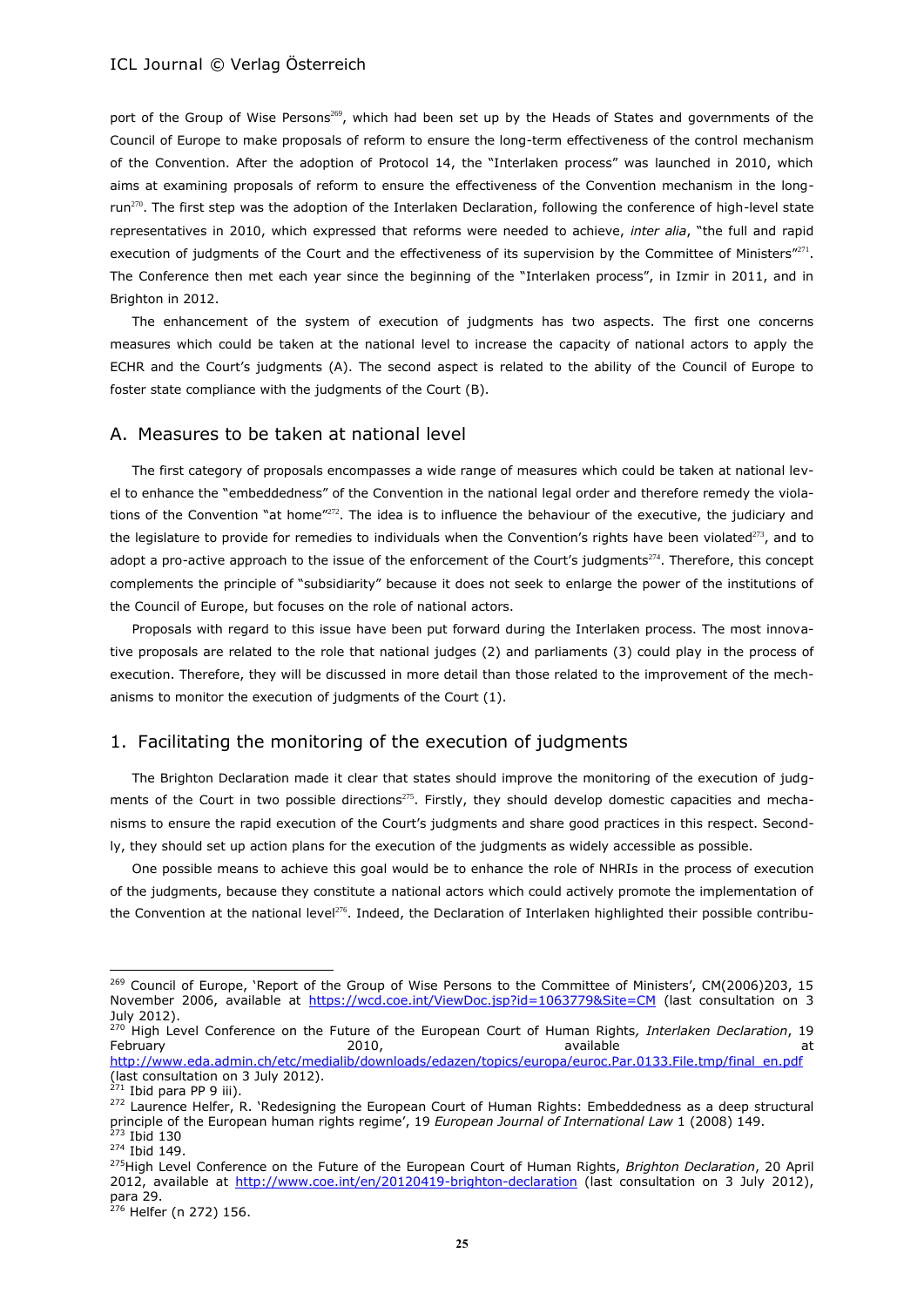tion to this process, calling states to establish such a mechanism<sup>277</sup>. At the European level, the practice of communicating opinions to the Committee of Ministers on whether or not the state took the adequate measures to execute the judgment, already implemented by some of them in the pilot project with the Commissioner for Human Rights<sup>278</sup>, could be generalised to all the states party to the ECHR<sup>279</sup>. This could be systematic when the Committee supervises a pilot judgment<sup>280</sup>. At the national level, they could suggest which measures the state should adopt to implement the judgment, and control how they are implemented<sup>281</sup>. The existence of a network of NHRIs at the European level enables them to share good practices, and to foresee the possible consequences of a judgment delivered against another states for their own state, and therefore promote the *erga omnes* effect of the judgments of the Court.

# 2. Developing the role of domestic courts

A second way to foster the embeddedness of the Convention at the national level is to develop the role that national courts could play in remedying the violations of the Convention, and to promote a "dialogue between national judges and the Court in Strasbourg". This would reinforce the idea that national judges have the primary responsibility for the enforcement of the Convention, according to the principle of subsidiarity. Besides the obligation to provide domestic remedies for Convention violations according to Article 13, which has apparently still not been implemented in all the member states of the Council of Europe<sup>282</sup>, proposals were made in many areas to increase the involvement of domestic judges in the execution of the ECtHR's judgments. Two proposals will be examined in more detail: the transfer at the national level of the competence to award the just satisfaction, and the possibility for national judges to ask for an advisory opinion from Strasbourg.

#### a. The transfer to the national level of the competence to award a just satisfaction

<span id="page-25-0"></span>A first proposal made by the Group of Wise Persons the transfer of the competence to award a just satisfaction to national courts, in fact primarily in order to reduce the workload of the ECtHR<sup>283</sup>. The idea is also that national authorities are better placed than the Court to deal with this issue, because they have a better knowledge of the local conditions, which is particularly important when the case is complex<sup>284</sup>. For instance, in cases dealing with issues of property, the Court had to investigate the local conditions enabling reparation, which is time consuming. In the case *Gubiyev v Russia*, the Court found a violation of Article 1 Protocol 1 because of the destruction by federal servicemen of the property of the applicant. To decide the amount of money to be awarded to the applicant, the Court had to examine reports from experts which estimated the costs of the restoration and take into account the inflation rate<sup>285</sup>, which constituted a consequent work.

The reformed system of just satisfaction proposed by the Group of Wise Persons consists in the designation of a national judicial body<sup>286</sup>, which would be responsible for the determination of the amount of compensation

l

<sup>277</sup> *Brighton Declaration* (n [275\)](#page-24-1) para 9.

<sup>&</sup>lt;sup>278</sup> Commissioner for Human Rights of the Council of Europe, 'Enhancing the role of National Human Rights Structures' (n [114\)](#page-11-1).<br><sup>279</sup> Antoine Buyse

<sup>&</sup>lt;sup>2</sup> Antoine Buyse, 'The Court's ears and arms: national human rights institutions and the European Court of Human Rights', in Katrien Meuwissen, Jan Wouters (eds), *National Human Rights Institutions in Europe: Comparative, European and International Perspectives* (Intersentia forthcoming 2013) available at [http://papers.ssrn.com/sol3/papers.cfm?abstract\\_id=2102496](http://papers.ssrn.com/sol3/papers.cfm?abstract_id=2102496) (last consultation on 24 February 2013) 10.

<sup>280</sup> Gauthier De Beco, 'La contribution des institutions nationales des droits de l'homme au renforcement de l'efficacité de la Cour Européenne des Droits de l'Homme', 77 *Revue Trimestrielle des Droits de l'Homme* (2009) 190.

<sup>281</sup> Ibid 192.

<sup>&</sup>lt;sup>282</sup> Bemelmans-Videc, 'Guaranteeing the authority and effectiveness of the European Convention on Human Rights' (n 81) 12.

<sup>&#</sup>x27;Report of the Group of Wise Persons to the Committee of Ministers' (n [269\)](#page-24-2).

<sup>&</sup>lt;sup>284</sup> Yves Haeck, Johan Vande Lanotte, 'Desperately trying to keep the Titanic afloat - The reform proposals concerning the European Convention on Human Rights after Protocol 14: the report of the Group of Wise Persons… and some further proposals', 1 *Inter-American and European Human Rights Journal* 1 (2008) 105.

<sup>285</sup> *Gubiyev v Russia*, Appl No. 29309/03 (ECtHR 8 March 2012), para 98. <sup>286</sup> 'Report of the Group of Wise Persons to the Committee of Ministers' (n [269\)](#page-24-2) para 98.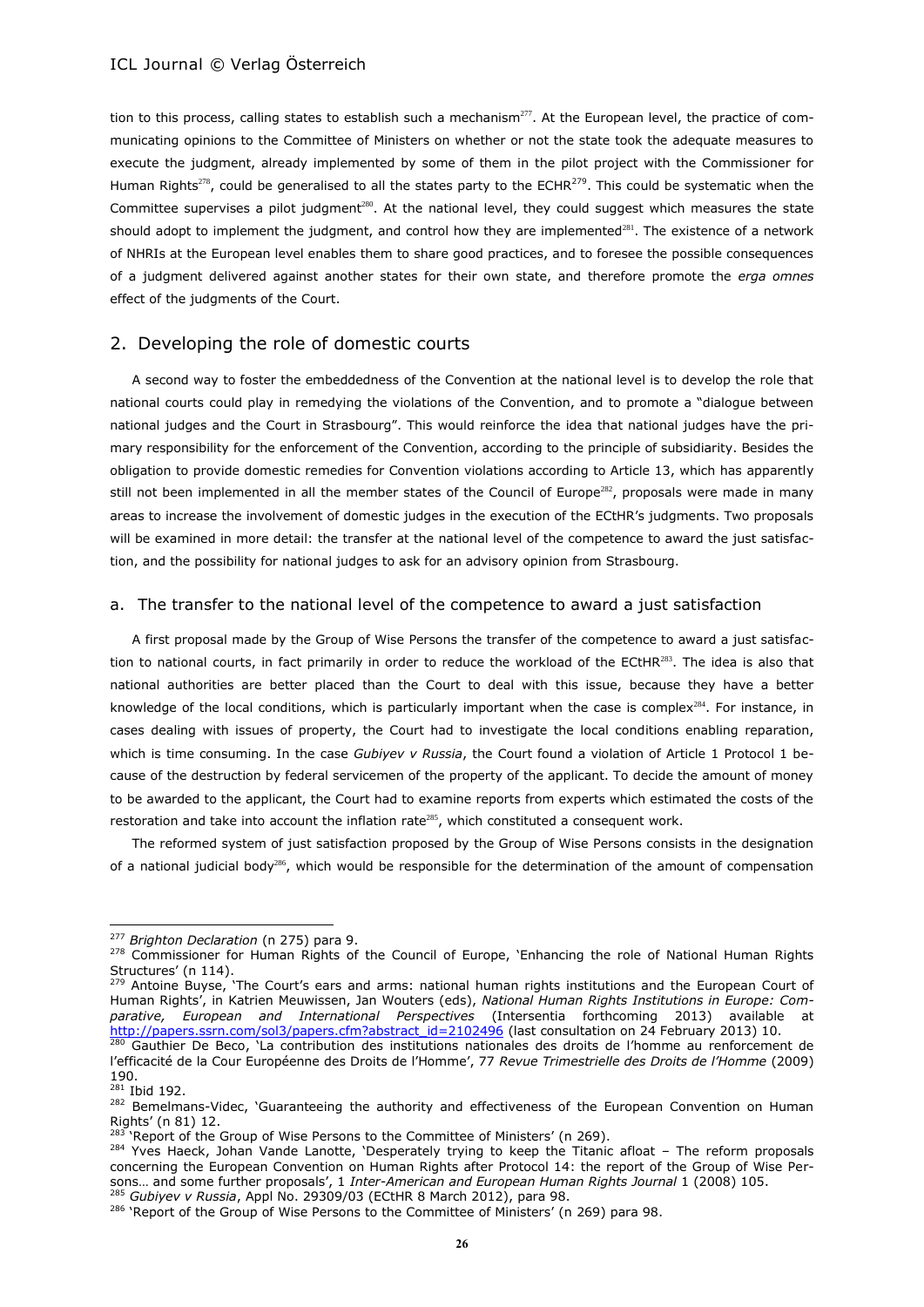in accordance with the Court's case law<sup>287</sup>. To avoid the worsening of the situation of the applicant, safeguards were foreseen. In the first place, the Court could exceptionally decide to award itself a just satisfaction if this is necessary to ensure an effective protection of the victim<sup>288</sup>. Moreover, the applicant could contest the amount awarded by the domestic court if it appears that the sums are not awarded in due time or not sufficient<sup>289</sup>.

<span id="page-26-1"></span><span id="page-26-0"></span>This proposal, which seems promising to reduce the workload of the Court, has been criticised for three main reasons. First of all, practical obstacles may limit its possible implementation: a well-functioning judiciary is necessary to ensure that the applicant would receive the adequate amount of money in due time $^{290}$ , and national legal systems may be ill-equipped to deal with the new procedure. National reforms may therefore be required, which could take a long time<sup>291</sup>. Secondly, it is not definitive whether the reform would improve the situation of the applicant, because, the claimant would be forced to go back to the national level to receive the award of money while he already exhausted the domestic remedies to lodge a complaint in Strasbourg<sup>292</sup>. As a result, the reform could ultimately have the negative effect of lengthening the procedure for the applicant. Moreover, there is a risk that national courts apply different standards when they grant a just satisfaction, particularly because the jurisprudence of the Court itself is not very coherent<sup>293</sup>. For instance, in the cases Kara*kas and Yesilirmak v Turkey <sup>294</sup>* and *Colak and Filizer v Turkey<sup>295</sup> ,* the Court found that the applicants had been subjected to ill-treatment in police custody. However, while the Court awarded 5,000 Euro in the first case, 12,000 Euro were awarded in the second one. Finally, the gains foreseen may be limited if the applicants systematically contest the sums allowed at the national level to the Court $296$ .

Nevertheless, the transfer of the competence to award a just satisfaction at national level could be a solution to lighten the work of the Court if safeguards are established to make sure that the applicant receives an adequate amount of money in due time. The Court could issue guidelines on the award of a just satisfaction to the national bodies in charge of the payment to ensure the equal treatment of victims. Moreover, unsatisfied applicants could appeal the decision of the national body to the ECtHR, which could decide to review the award if it clearly departs from the guidelines. Eventually, to make sure that the award is paid in due time by the state, the Committee of Ministers could continue to supervise the execution of the payment.

### b. Request of an advisory opinion from Strasbourg

The second proposal to enhance the embeddedness of the Convention at the national level is to grant to domestic courts the right to request an advisory opinion from the ECtHR<sup>297</sup>. The aim of such a procedure would be to facilitate the implementation of the Convention by national courts when the case-law of the ECtHR is not coherent, or when the issue has never reached Strasbourg yet. In the first deliberations, the Group of Wise Persons examined the idea of a preliminary ruling, such as the existing mechanism within the EU, which enables domestic courts to request to the European Court of Justice (ECJ) to issue a preliminary ruling on the interpretation of the EU law<sup>298</sup>. This interpretation by the ECJ is considered part of the EU norm itself and the domestic is required to apply it to the particular case. The Group of Wise Persons rejected this system because

l

 $287$  Ibid para 99.

<sup>288</sup> Ibid para 96.

 $289$  Ibid para 99.

<sup>&</sup>lt;sup>290</sup> Ellen Keller, Andreas Fischer, Daniela Kühne, 'Debating the future of the European Court of Human Rights after the Interlaken Conference: two proposals', 21 *The European Journal of International Law* 4 (2010) 1040 <sup>291</sup> Wilhelmina Thomassen, 'The relations between the Court and states parties to the Convention", in "The

future of the European Court of Human Rights – San Marino Colloquy', 28 *Human Rights Law Journal* (2007) 23.

<sup>&</sup>lt;sup>292</sup> Ibid 23.

<sup>293</sup> Alastair Mowbray, 'Faltering steps on the path to reform the Strasbourg enforcement system', 7 *Human Rights Law Journal* 3 (2007) 616.

<sup>294</sup> *Karakas and Yesilirmak v Turkey,* Appl No. 43925/98 (ECtHR 28 June 2005).

<sup>295</sup> *Colak and Filizer v Turkey,* Appl No. 32578/96 and 32579/96 (ECtHR 8 January 2004).

<sup>&</sup>lt;sup>296</sup> Jean-Paul Costa, 'Comments on the Wise Person's report from the perspective of the European Court of Human Rights", in "The future of the European Court of Human Rights – San Marino Colloquy', 28 *Human Rights Law Journal* (2007) 15.

<sup>297</sup> *Brighton Declaration* (n [275\)](#page-24-1) para 12 d).

<sup>298</sup> *Treaty on the Functioning of the European Union*, 2009, Article 267.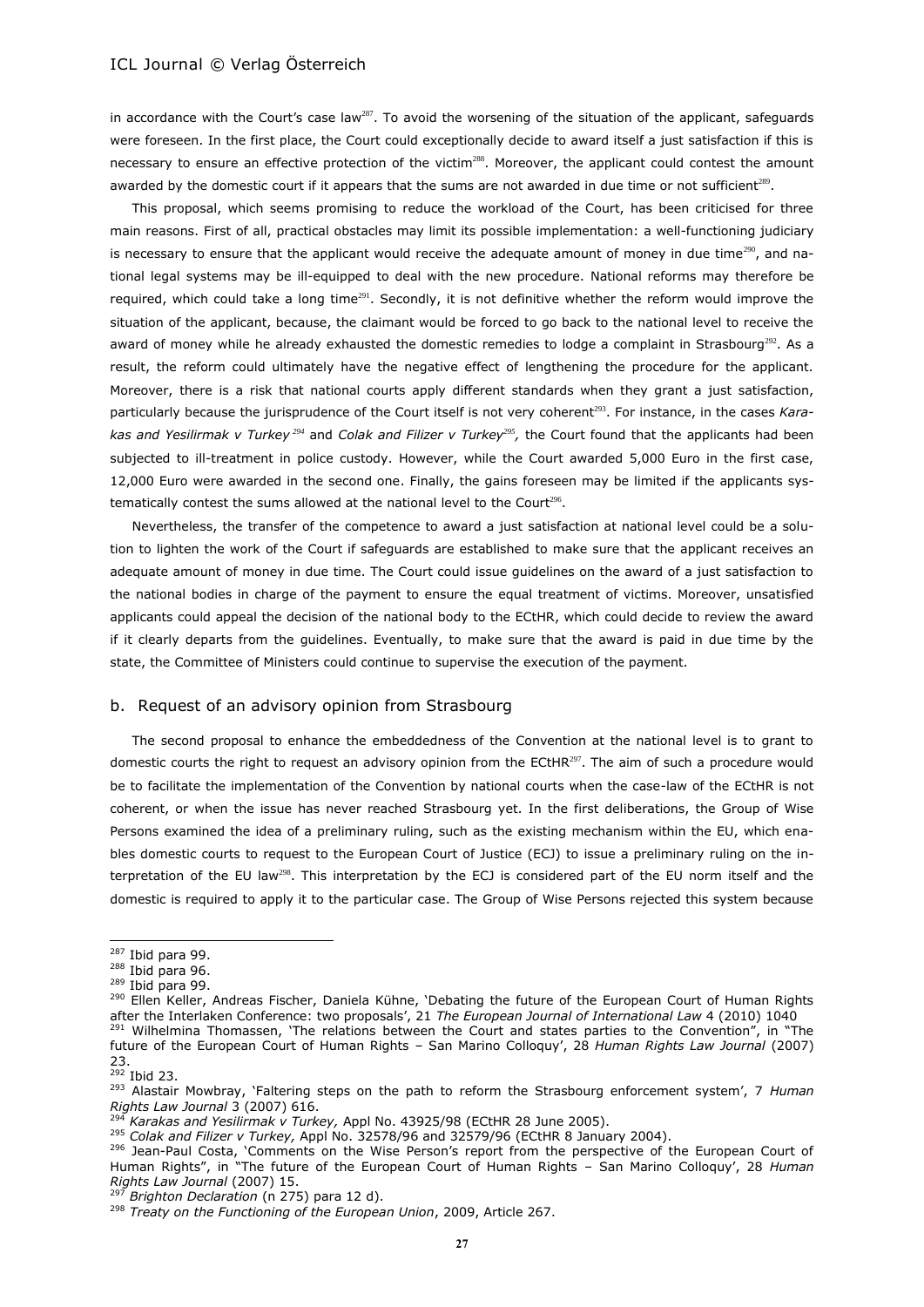it was perceived as not being compatible with the existing system of the Convention<sup>299</sup>, based on the principle of exhaustion of domestic remedies<sup>300</sup>, or because it would increase the Court's workload and lengthen the proceedings<sup>301</sup>. Instead, the Group of Wise Persons proposed to establish a system of advisory opinions, to allow the ECtHR to interpret the Convention at the request of a domestic court, but without a binding force $^{302}$ .

<span id="page-27-0"></span>In January 2009, the Norwegian and Dutch experts to the Reflection Group for the follow-up of the reform of the Court set up within the Committee of Ministers $303$ , suggested a proposal in this respect. The mechanism proposed by the Norwegian and Dutch experts built on those of the Group of Wise Persons, since it was still characterised by a high degree of flexibility allowed to the Court, and strict conditions of submission by the national courts: only the highest or constitutional courts would be entitled to submit a request to the ECtHR $^{304}$ , the opinion would not bind domestic courts<sup>305</sup>, and the ECtHR would enjoy full discretion to refuse to deal with a request<sup>306</sup>. However, while the Group of Wise Persons mentioned that the Court would only examine questions of principle or of general interest<sup>307</sup>, the Norwegian and Dutch proposal narrowed down the scope of the mechanism to cases of potential systemic or structural problems<sup>308</sup>. Both proposals secured the possibility for all states to submit written submission to the Court<sup>309</sup>, and the Norwegian and Dutch proposal specified that the existence of an advisory opinion should not restrict the right of individuals to bring the same question before the Court under Article 34 of the Convention $310$ .

The Brighton Conference endorsed the possibility of establishing an optional system of advisory opinions in a separate Protocol to the Convention and invited the Committee of Ministers to draft an optional protocol to the Convention by the end of 2013<sup>311</sup>. Consequently, member states of the Council of Europe have negotiated a Protocol no. 16 in 2013 $^{312}$ . The Court and the Committee of Ministers expressed their support to the establishment of such a mechanism, because it would institutionalise the dialogue between the national jurisdictions and the Court of Strasbourg<sup>313</sup>, and reinforce the authority of the ECtHR towards the national Courts<sup>314</sup>. Moreover, it would enable the Court to rule on a point of law in a more general way than when it issues a judgment in a given case, and therefore to systematise and rationalise its case law $^{315}$ . The mechanism under the draft Protocol No. 16 is very similar to the other proposals. The advisory opinion would not have the purpose to allow the Court to review the legislation in abstract but would be based on a particular case and deal with a question of

<span id="page-27-1"></span> $\overline{a}$ 

[http://www.coe.int/t/dghl/standardsetting/cddh/Meeting%20reports%20committee/74\\_Final\\_Report\\_en.pdf](http://www.coe.int/t/dghl/standardsetting/cddh/Meeting%20reports%20committee/74_Final_Report_en.pdf) (last consultation on 3 July 2012), Appendix V, para 2 b).

<sup>&</sup>lt;sup>299</sup> Haeck, Vande Lanotte (n [284\)](#page-25-0) 116.

<sup>&</sup>lt;sup>300</sup> 'Report of the Group of Wise Persons to the Committee of Ministers' (n [269\)](#page-24-2) para 80.

<sup>301</sup> Thomassen (n [291\)](#page-26-0) 22.

<sup>&</sup>lt;sup>302</sup> 'Report of the Group of Wise Persons to the Committee of Ministers' (n [269\)](#page-24-2) para 81.

<sup>303</sup> Committee of Ministers of the Council of Europe, Steering Committee for Human Rights, Committee of experts on the reform of the Court, 'Report on the proposal to extend the Court's jurisdiction to give advisory opinions', DH-GDR(2011), R8 Appendix VII, 2-4 November 2011, available at [http://www.coe.int/t/dghl/standardsetting/cddh/DH\\_GDR/DH-GDR\\_8th\\_Appendix%20VII.pdf](http://www.coe.int/t/dghl/standardsetting/cddh/DH_GDR/DH-GDR_8th_Appendix%20VII.pdf) (last consultation on 3 July 2012).

<sup>&#</sup>x27;Report of the Group of Wise Persons to the Committee of Ministers' (n [269\)](#page-24-2) para. 86; Committee of Ministers of the Council of Europe, Steering Committee for Human Rights, 'Final Report on measures requiring amendments of the European Convention on Human Rights', CDDH(2012)R74 Addendum I, 15 February 2012, available at the contract of the contract of the contract of the contract of the contract of the contract of the contract of the contract of the contract of the contract of the contract of the contract of the contract of t

<sup>&</sup>lt;sup>305</sup> 'Report of the Group of Wise Persons to the Committee of Ministers' (n [269\)](#page-24-2) para 82; Steering Committee for Human Rights, 'Final Report on measures requiring amendments of the European Convention on Human Rights' (n [304\)](#page-27-0) Appendix V, para 2 c) and 2g).

<sup>&</sup>lt;sup>306</sup> 'Report of the Group of Wise Persons to the Committee of Ministers' (n [269\)](#page-24-2) para 86; Steering Committee for Human Rights, 'Final Report on measures requiring amendments of the European Convention on Human Rights' (n [304\)](#page-27-0) Appendix V, para 2 d).

<sup>&#</sup>x27;Report of the Group of Wise Persons to the Committee of Ministers' (n [269\)](#page-24-2) para 86.

<sup>&</sup>lt;sup>308</sup> Steering Committee for Human Rights, 'Final Report on measures requiring amendments of the European Convention on Human Rights' (n [304\)](#page-27-0) Appendix V, para 2 a).

<sup>309</sup> Ibid Appendix V, para 2 e).

<sup>310</sup> Ibid Appendix V, para 2 i).

<sup>311</sup> *Brighton Declaration* (n [275\)](#page-24-1) para 12 d).

 $312$  'Draft Protocol No. 16 to the Convention', DH-GDR(2012)R2 Addendum V ([n 6\)](#page-1-1).

<sup>313</sup> O'Boyle (n [268\)](#page-23-0) 1874.

<sup>314</sup> Ibid 1875.

<sup>315</sup> Nicholas A. J. Croquet, 'The European Court of Human Rights' norm-creation and norm-limiting processes: resolving a normative tension', 17 *Columbia Journal of European Law* 2 (2011) 370.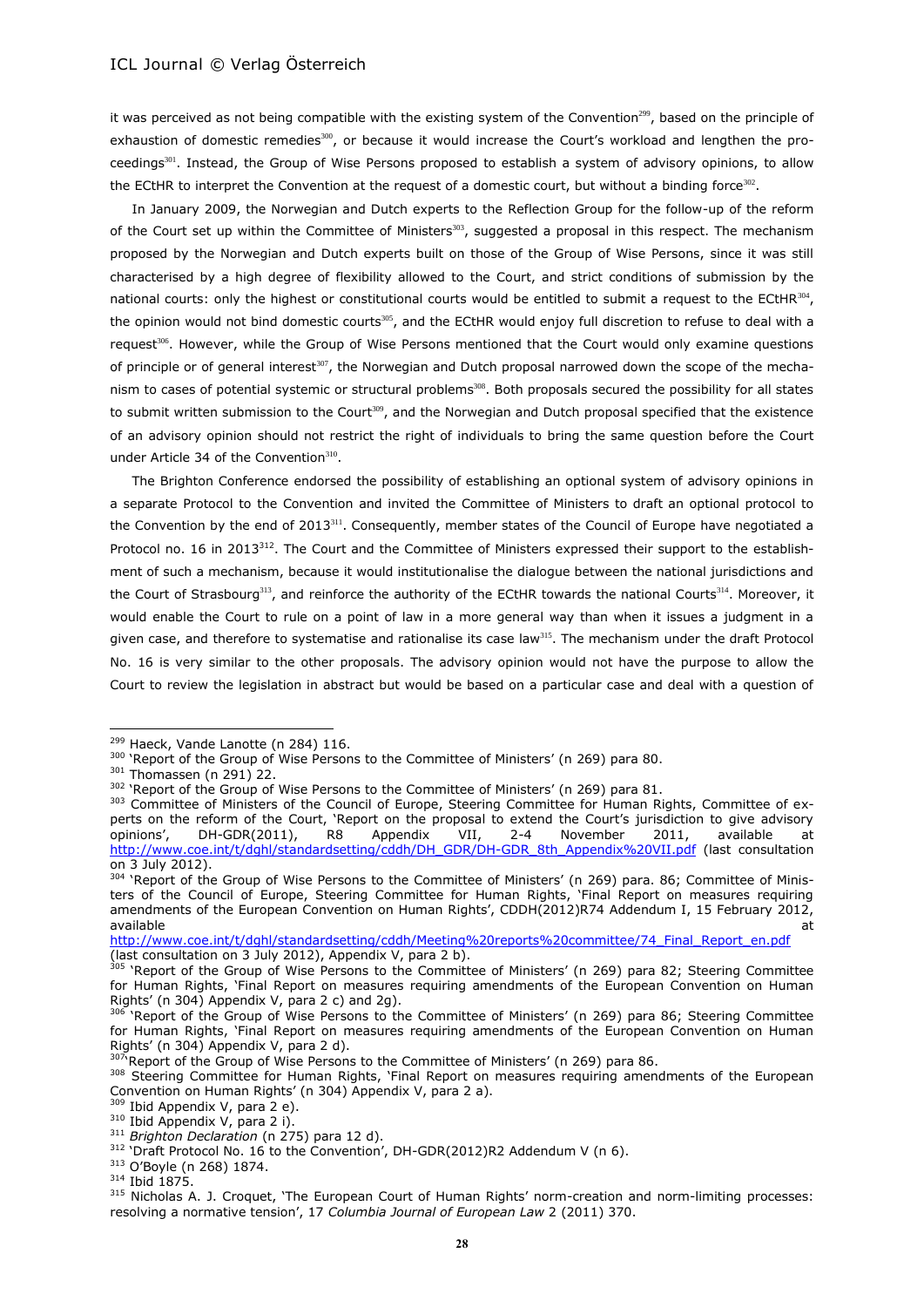principle relating to the interpretation or application of the rights and freedom defined in the Convention<sup>316</sup>. The Commissioner for Human Rights would be allowed to intervene to the proceedings, as well as any other member state or person similarly to the system of third party intervention $317$ . However, the Court would have to give reasons if it refuses an advisory opinion from a national court. This is supposed to reinforce the dialogue between the Court and domestic judicial systems<sup>318</sup>. The advisory opinion would not be binding<sup>319</sup>, but it is expected that, insofar as the opinion would form part of the jurisprudence of the Court, the opinion would have the *res interpretata* authority<sup>320</sup>.

If the adoption of this Protocol No. 16 is desirable, some aspects of the proposed mechanism remain controversial. First of all, it is not certain whether or not the workload of the Court would actually decrease, especially if national courts eventually decide not to follow the Court's opinions<sup>321</sup>. From the point of view of the applicant, the proceedings could be unnecessarily lengthened, if the national court departs from the decision of Strasbourg<sup>322</sup>. Moreover, if the right of individual petition is maintained when the domestic court departed from the advisory opinion<sup>323</sup>, attention should be paid to defining how the Court would have to deal with the case subsequently when the domestic Court partially followed the advisory opinion.

<span id="page-28-0"></span>From the perspective of the Court, the non-binding nature of the advisory opinion is also problematic. On the one hand, a refusal by national courts to follow the advisory opinion could undermine the authority of the rulings of the Court $324$ . Moreover, it does not seem coherent, considering the purpose of the system not to grant binding effect to the opinions, since national courts would take the initiative to request the view from Strasbourg only in cases where it appears that they cannot decide themselves. On the other hand, some have argued that the recognition of a formal binding effect would be unnecessary $325$ , because advisory opinions of international courts, such as the International Court of Justice and the Inter-American Court of Human Rights (IACHR), enjoy an "undeniable legal effect"<sup>326</sup>. However, one may object that these mechanisms are not comparable with the proposal for the ECtHR. While the IACHR for instance, may interpret the American Convention at the request of a state, or another body of the Organisation of American States<sup>327</sup>, the ECtHR would have jurisdiction to interpret the Convention on the basis of disputes. Indeed, it appears that the proposed system of advisory opinion under the ECtHR would be very similar to the system of preliminary ruling under the ECJ, because the nature of the opinion would not be different from the rest of the case-law. Since the distinction between the two forms of decision seem artificial, and it would be more coherent to grant a binding force to the advisory opinions from Strasbourg, just as those from Luxembourg.

<sup>&</sup>lt;sup>316</sup> 'Draft Protocol No. 16 to the Convention', DH-GDR(2012)R2 Addendum V ([n 6\)](#page-1-1) Article 1.

<sup>317</sup> Ibid Article 3.

<sup>318</sup> Committee of Ministers of the Council of Europe, Steering Committee for Human Rights, Committee of experts on the reform of the Court, 'Draft explanatory report to Protocol No. 16', DH-GDR(2013)R3 Addendum I, 15 February 2013, available at [http://www.coe.int/t/dghl/standardsetting/cddh/reformechr/DHGDR\\_en.asp](http://www.coe.int/t/dghl/standardsetting/cddh/reformechr/DHGDR_en.asp) (last consultation on 24 February 2013) para 15.

<sup>&#</sup>x27;Draft Protocol No. 16 to the Convention', DH-GDR(2012)R2 Addendum V (n [6\)](#page-1-1) Article 5.

<sup>&</sup>lt;sup>320</sup> 'Draft explanatory report to Protocol No. 16', DH-GDR(2013)R3 Addendum I (n 318), para 27.

<sup>321</sup> Steering Committee for Human Rights, 'Final Report on measures requiring amendments of the European Convention on Human Rights' (n [304](#page-27-0)) Appendix V, para 4; O'Boyle (n [268\)](#page-23-0) 1875.

<sup>&</sup>lt;sup>322</sup> European Court of Human Rights, 'Reflection paper on the proposal to extend the Court's advisory jurisdiction', 2012, available at [http://www.coe.int/t/dgi/brighton-conference/documents/Court-Advisory](http://www.coe.int/t/dgi/brighton-conference/documents/Court-Advisory-opinions_en.pdf)[opinions\\_en.pdf](http://www.coe.int/t/dgi/brighton-conference/documents/Court-Advisory-opinions_en.pdf) (last consultation on 3 July 2012), para 11;

<sup>&</sup>lt;sup>323</sup> 'Draft explanatory report to Protocol No. 16', DH-GDR(2013)R3 Addendum I (n 318), para 25.

<sup>324</sup> Steering Committee for Human Rights, 'Final Report on measures requiring amendments of the European Convention on Human Rights*'* (n [304\)](#page-27-0) Appendix V, para 4.

<sup>325</sup> European Law Institute, 'Statement on case-overload at the European Court of Human Rights', 6 July 2012, available at<http://www.europeanlawinstitute.eu/projects/publications/> (last consultation on 24 February 2013) para 61.

<sup>&</sup>lt;sup>326</sup> European Court of Human Rights, 'Reflection paper' (n [322\)](#page-28-0) para 44.

<sup>327</sup> Under Article 64 of the American Convention of Human Rights, the IACHR may issue and advisory opinion on the interpretation of the American Convention or of another treaty concerning the protection of human rights in the American states, or on the compatibility of a domestic law with these instruments at the request of states and organs of the Organisation of American States or on its own initiative. Julie Calidonio Schmid, 'Advisory opinions on human rights: moving beyond a pyrrhic victory', 16 *Duke Journal of Comparative and International Law,* (2006) 425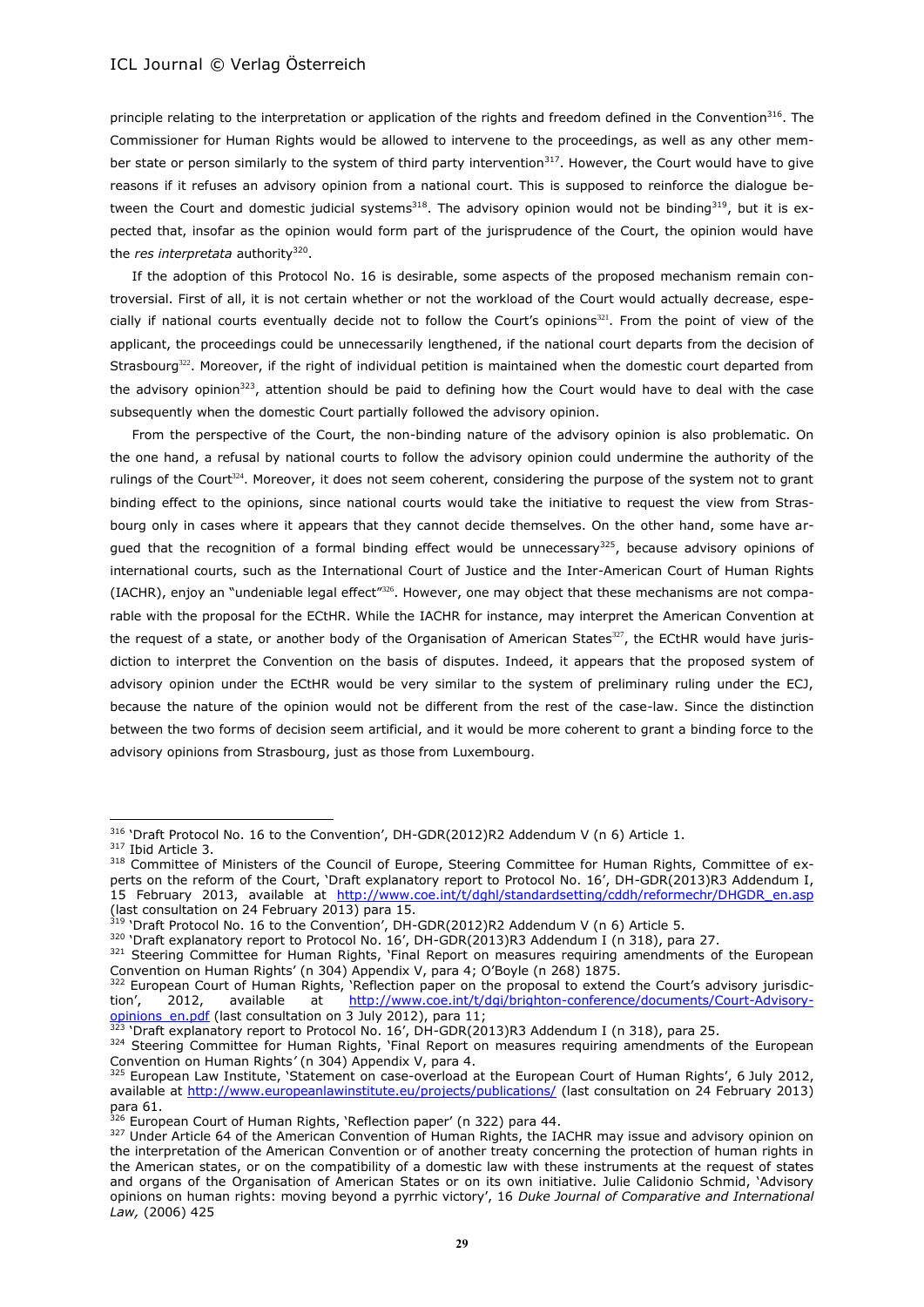Following this point of view, some NGOs proposed to extend the binding force of the advisory opinions, not only to the respondent state, but to all states party to the Convention<sup>328</sup>. This mechanism, seen as unrealistic by some authors, would nevertheless reflect the most recent position of the Parliamentary Assembly on the authority of the Court's judgments<sup>329</sup>, insofar as it would only extend the *res interpretata* authority of the Court's judgments to the advisory opinions. In other words, this would only reflect the idea that the advisory opinions of the Court are part of its case-law and are to be taken into account when states 'secure' the Convention's rights under Article 1.

Finally, a restriction of the scope of the advisory opinions to structural problems does not seem justified. On the contrary, the possibility for the Court to rule on any dispute would enable it to interpret the Convention in a way which sets the minimum standards that states should respect.

# 3. Enhancing the role of national parliaments

<span id="page-29-0"></span>A third means put forward to improve states' compliance with the Court's judgments, is the enhancement of the role of domestic parliaments in the process of execution. According to Philip Leach, "the involvement of national parliaments in the implementation of the European Court judgments is certainly underutilised"<sup>330</sup>. National parliaments may intervene in two ways in the execution of the Court's judgments: they can hold governments accountable for the fulfilment of their obligations to execute the Court's judgments<sup>331</sup> and make sure that domestic legislation complies with the case-law of the Court.

### a. Control by national parliaments of the execution by the governments

First of all, besides the fact that parliaments may have to implement remedial measures to comply with the Court's judgments through the adoption or revision of the legislation, they may also exercise a pressure on their governments to ensure that the appropriate measures are adopted. They may fulfil this task through two main procedures: the oversight of the implementation of appropriate measures by the competent authorities and the scrutiny of the content of the proposed measures<sup>332</sup>. Acknowledging the proposition of the Steering Committee for Human Rights<sup>333</sup>, the Brighton Declaration insists on these roles and "encourages states to facilitate the important role of national parliaments in scrutinising the effectiveness of implementation measures taken"<sup>334</sup> .

<span id="page-29-1"></span>Several means may be put into practice to enable parliaments to fulfil theses tasks. Firstly, they could be more involved in the identification of the required measures through the formulation and review of the "action plans" that the governments have to establish<sup>335</sup>. Secondly, they could pay more attention to how the measures are actually implemented through the publication of reports, and the possibility to ask questions to their gov-

<sup>328</sup> NGOs, 'Ensuring the long-term effectiveness of the European Court of Human Rights: NGOs comments on the Group of Wise Person's Report', in 'The future of the European Court of Human Rights – San Marino Colloquy', 28 *Human Rights Law Journal* (2007) 31; NGOs, 'Joint NGO comments on the drafting of Protocols 15 and 16 to the European Convention for the Protection of Human Rights and Fundamental Freedoms', 16 November 2012, available at

[http://www.londonmet.ac.uk/fms/MRSite/Research/HRSJ/EHRAC/Advocacy/Draft%20Protocols%2015%20and](http://www.londonmet.ac.uk/fms/MRSite/Research/HRSJ/EHRAC/Advocacy/Draft%20Protocols%2015%20and%2016%20to%20the%20ECHR%20-%20Joint%20NGO%20submission%20-%204%20October%202012.pdf) [%2016%20to%20the%20ECHR%20-%20Joint%20NGO%20submission%20-%204%20October%202012.pdf](http://www.londonmet.ac.uk/fms/MRSite/Research/HRSJ/EHRAC/Advocacy/Draft%20Protocols%2015%20and%2016%20to%20the%20ECHR%20-%20Joint%20NGO%20submission%20-%204%20October%202012.pdf) (last consultation on 24 February 2013).

<sup>329</sup> Bemelmans-Videc, 'Guaranteeing the authority and effectiveness of the European Convention on Human Rights' (n 81).

<sup>330</sup> Philip Leach, 'On reform of the European Court of Human Rights', 6 *European Human Rights Law Journal* (2009) 734.

<sup>331</sup> Drzemczewski ([n 253\)](#page-22-1) 178.

<sup>332</sup> Pourgourides (n [111\)](#page-10-1) 39.

<sup>333</sup> Council of Europe, Steering Committee for Human Rights, 'Contribution to the Ministerial Conference organised by the United Kingdom Chairmanship of the Committee of Ministers', CDDH(2012)R74 Addendum III, 15 February 2012, available at

[http://www.coe.int/t/dghl/standardsetting/cddh/Meeting%20reports%20committee/74\\_Contribution\\_en.pdf](http://www.coe.int/t/dghl/standardsetting/cddh/Meeting%20reports%20committee/74_Contribution_en.pdf) (last consultation on 3 July 2012), para 14 i).

<sup>334</sup> *Brighton Declaration* (n [275\)](#page-24-1) para 29 a) iii).

<sup>&</sup>lt;sup>335</sup> Leach, 'On reform of the European Court of Human Rights' (n [330\)](#page-29-0) 734.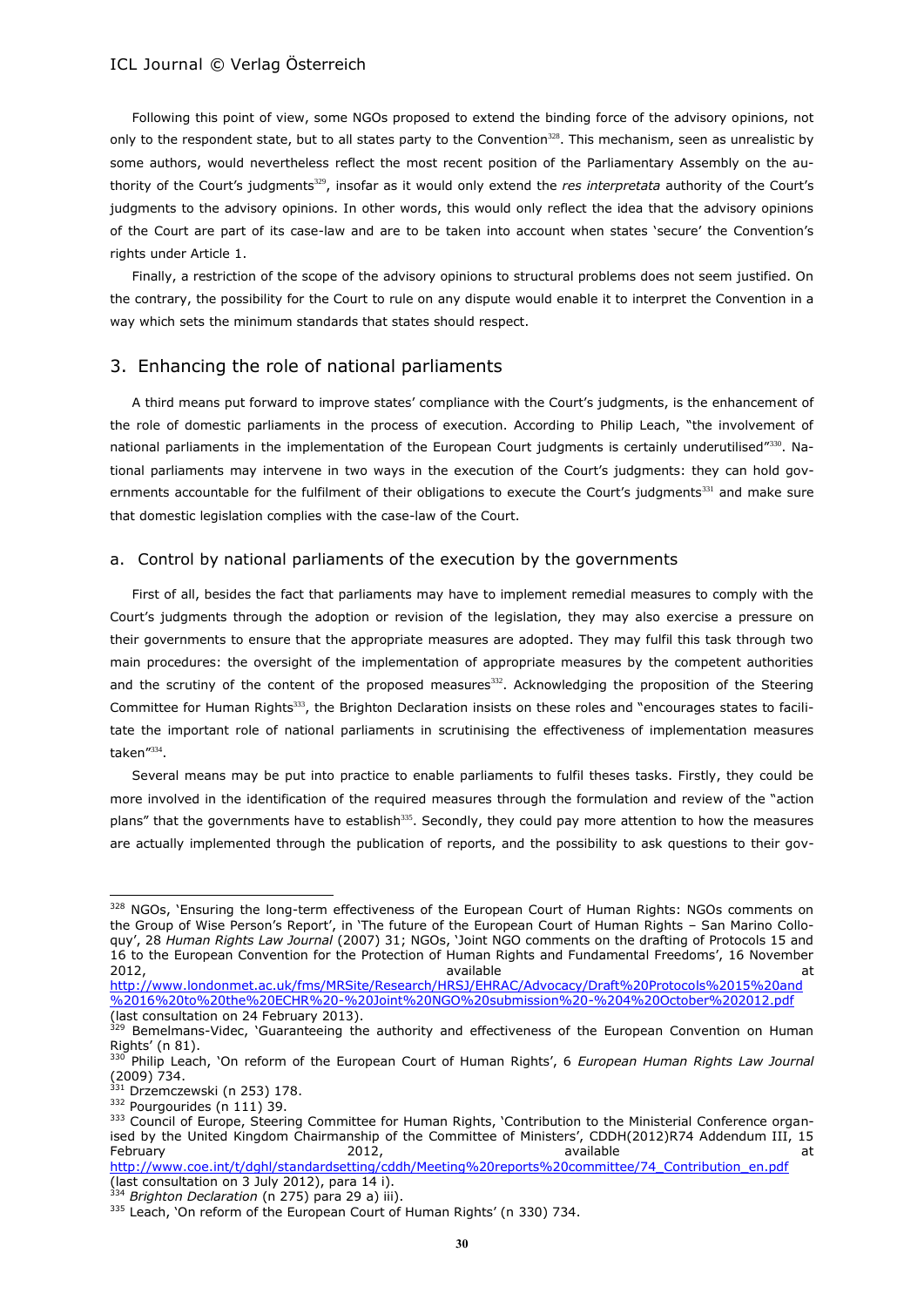ernment and hold regular debates on this issue<sup>336</sup>. According to the Rapporteur of the Committee for Legal Affairs and Human Rights, parliaments could establish a specific structure dealing with human rights issues to control the execution of judgments by governments. For instance, the establishment of the Joint Committee on Human Rights (JCHR) within the Parliament of the United Kingdom has been shown as a good example of how parliaments may hold their governments accountable for their international obligations, because it publishes an annual report on the adequacy of the measures adopted by the UK and specific reports on cases where the measures of execution are considered insufficient<sup>337</sup>. However, this form of control is workable only in countries where there is a pre-existing culture of accountability of the executive to the legislative body<sup>338</sup>.

#### b. Inclusion of the Court's case-law into the domestic legislation

The second proposal made to enhance the execution of the Court's judgments through the involvement of national parliaments is the inclusion of the Court's case-law into the domestic legislation<sup>339</sup>. Indeed, since the violation of the Convention sometimes precisely consists in the existence or in the lack of a domestic law, parliaments may have to amend or enact laws to implement the Court's judgments<sup>340</sup>. Moreover, national parliaments may adopt a more pro-active approach with regard to the judgments of the ECtHR, and seek to identify inconsistencies in the existing legislation with the Convention as interpreted by the Court. Thus, to avoid future violations of the Convention, they would give an *erga omnes* effect to the case-law of the Court by taking into account judgments issued against other states when they face similar problems. Such an approach has notably been encouraged by the Committee for Legal Affairs and Human Rights of the Parliamentary Assembly<sup>341</sup>, and endorsed by the Parliamentary Assembly, which proposes that the parliamentary structure dealing with human rights scrutinize systematically the compatibility of the draft legislation with the case-law of the ECtHR $^{342}$ .

Nevertheless, it may be argued that parliaments can put their government under pressure only if parliamentarians are already sensitive to human rights issues<sup>343</sup>. Thus, some promote the idea that it is necessary to create a culture of human rights among them, through the regular organization of seminars for instance. However, it should be kept in mind that even parliamentarians familiar with the Convention may be hostile to the adoption of legislative amendments to execute the Court's judgments. For instance, following the judgment *M.T. and Greens<sup>344</sup>*, two consultations within the British Parliament were organised in January and February 2011, which resulted in the refusal to modify the legislation by the majority of the parliamentarians<sup>345</sup>. Thus, raising awareness of parliamentarians may not be a sufficient measure to foster state compliance with the judgments of the Court. Actually, the focus on parliamentarians to promote compliance with the judgments of the Court may be too narrow a perspective. While it constitutes an important dimension for the inclusion of the Court's case-law into the domestic legislation, a more comprehensive approach to the law-making process should be adopted. Indeed, in many states, other bodies than parliamentarian ones may scrutinise the compatibility of the existing and draft-law with the Convention, such as constitutional courts, councils of state, NHRIs and other advisory bodies. Thus, it could be suggested that each state identifies which internal mechanisms should systematically scrutinise the compatibility of the draft legislation and regularly the compatibility of the existing laws with the Convention, without requiring that it emanates from the parliament and regularly review

<sup>336</sup> Committee of Ministers, *Annual Report 2011* (n [2\)](#page-0-1) 101.

<sup>337</sup> Pourgourides (n [111\)](#page-10-1) 39.

<sup>338</sup> Ibid 461.

<sup>339</sup> *Brighton Declaration* (n [275\)](#page-24-1) para. 9) d) ii).

<sup>&</sup>lt;sup>340</sup> For the modification of an existing law, see for instance the case *Dudgeon v the UK* (n 87), and for the adoption of a new legislation, see the case *Ravon and others v France* (n 88).

<sup>341</sup> Bemelmans-Videc, 'Guaranteeing the authority and effectiveness of the European Convention on Human Rights' (n 81) p. 15.

<sup>&</sup>lt;sup>342</sup> Parliamentary Assembly of the Council of Europe, 'Guaranteeing the authority and effectiveness of the European Convention on Human Rights' (n 80) para 4.

<sup>&</sup>lt;sup>343</sup> Suchkova (n [108\)](#page-10-0) 461. <sup>344</sup>*Greens and M.T. v the UK* (n 71).

<sup>345</sup> House of Commons of the United Kingdom, Isobel White, *Library standard note: prisoners' voting rights*, SN/PC/01764, 7 September 2011, available at [http://www.parliament.uk/business/news/2011/february/mps](http://www.parliament.uk/business/news/2011/february/mps-debate-voting-by-prisoners)[debate-voting-by-prisoners](http://www.parliament.uk/business/news/2011/february/mps-debate-voting-by-prisoners)</u> (last consultation on 3 July 2012).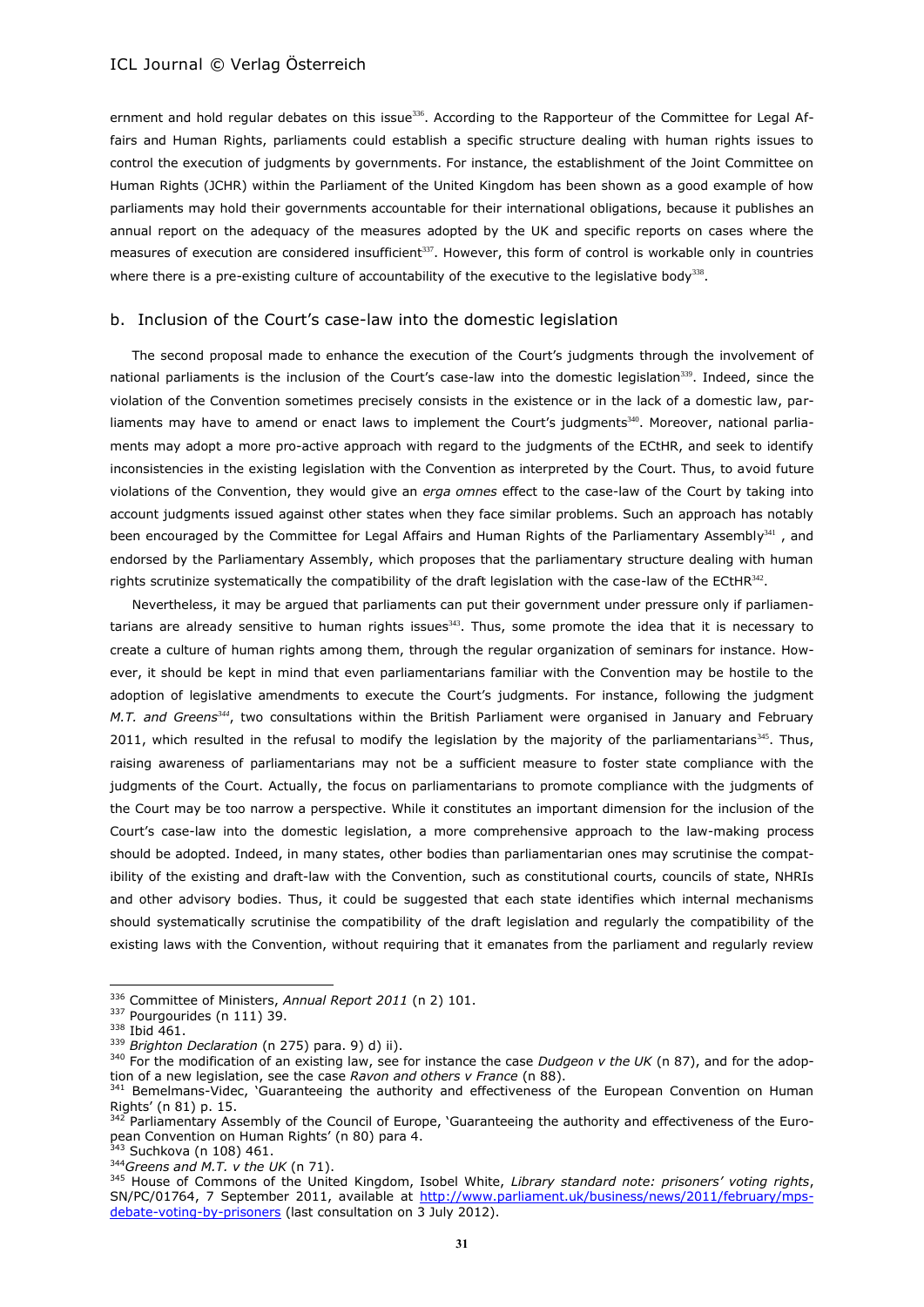the existing law with the ECtHR's case-law. Moreover, when parliaments refuse to adopt a legislative reform while the Court expressed that it would constitute the appropriate measure to comply with a judgment, states should establish appropriate mechanisms to make sure that the law which violates the Convention would at least not be applied in the future by domestic courts and administrations.

At the national level, several measures have been suggested to improve the execution of the judgments. The monitoring of the execution could be facilitated through the involvement of the NHRIs and the parliaments in the process, and the reinforcement of their control over the governments.

The proposals with regard to the role of domestic courts, namely the transfer at national level of the award of a just satisfaction, and the possibility to request an advisory opinion from Strasbourg, appear to be promising to lighten the workload of the Court, and develop its constitutional role. Therefore, it is suggested that the opinions from Strasbourg should be considered as part of its case-law of the Court, and thus enjoy a binding force. However, safeguards would have to be established to make sure that individuals will actually receive reparation for a violation of the Convention's rights.

Eventually, the inclusion of the case-law of the Court into the domestic legislations by national parliaments could also contribute to the reinforcement of the constitutional role of the Court. However, the focus on parliamentarians could be too narrow a perspective. Thus, a more comprehensive approach to the law-making process should be adopted in each state to scrutinize the compatibility of the laws and the draft-laws with the case-law of the Court.

# B. Measures to be taken within the Council of Europe

The second set of measures proposed during the Interlaken process aims at improving the supervision of the execution at the European level, either to enhance the pressure on states to persuade them to implement the judgments when they refuse to do so, or to improve the capacity of the Council of Europe's machinery to deal with the important caseload of the Court. This chapter will examine successively the main proposals which have been formulated to facilitate the supervision of the Court's judgments by the Committee of Ministers (1), the Court (2), the Parliamentary Assembly and the Commissioner for Human Rights (3).

# 1. The Committee of Ministers

Bearing in mind that the full and rapid execution of the Court's judgments and the effective supervision by the Committee of Ministers constitute one of the three objectives of the Interlaken Declaration<sup>346</sup>, the Brighton Conference invited states to consider whether there could be more effective measures to foster states' compliance<sup>347</sup>. As pointed out by the Steering Committee for Human Rights, which is a body composed of state representatives to start a reflection on the reform of the long term efficiency of the Convention's system, proposals should aim at developing a greater pressure on states which do not execute judgments of the Court, particularly those relating to repetitive cases and serious violations of the Convention<sup>348</sup>. In the following paragraphs, three proposals will be discussed: the increase of "soft pressure" on states, the reform of the infringement procedure, and the adoption of sanctions.

#### a. The increase of the "soft pressure" on states

A first means to enhance the supervision by the Committee of Ministers could be to reinforce the "soft pressure" on states, to persuade them to perceive the implementation of the judgments as obligatory $349 - 350$ . To

<sup>346</sup>*Interlaken Declaration* (n [270\)](#page-24-3) para PP. 9 iii).

<sup>347</sup>*Brighton Declaration* (n [275\)](#page-24-1) para 29 d).

<sup>348</sup> Steering Committee for Human Rights, 'Contribution to the Ministerial Conference organised by the United Kingdom Chairmanship of the Committee of Ministers' (n [333\)](#page-29-1) para 13 iv).

<sup>&</sup>lt;sup>349</sup> Amnesty International, the Aire Centre, European Human Rights Advocacy Centre, Human Rights Watch, Interights, the International Commission of Jurists, Justice, Liberty and Redress, 'Joint NGO Appeal (7 Decem-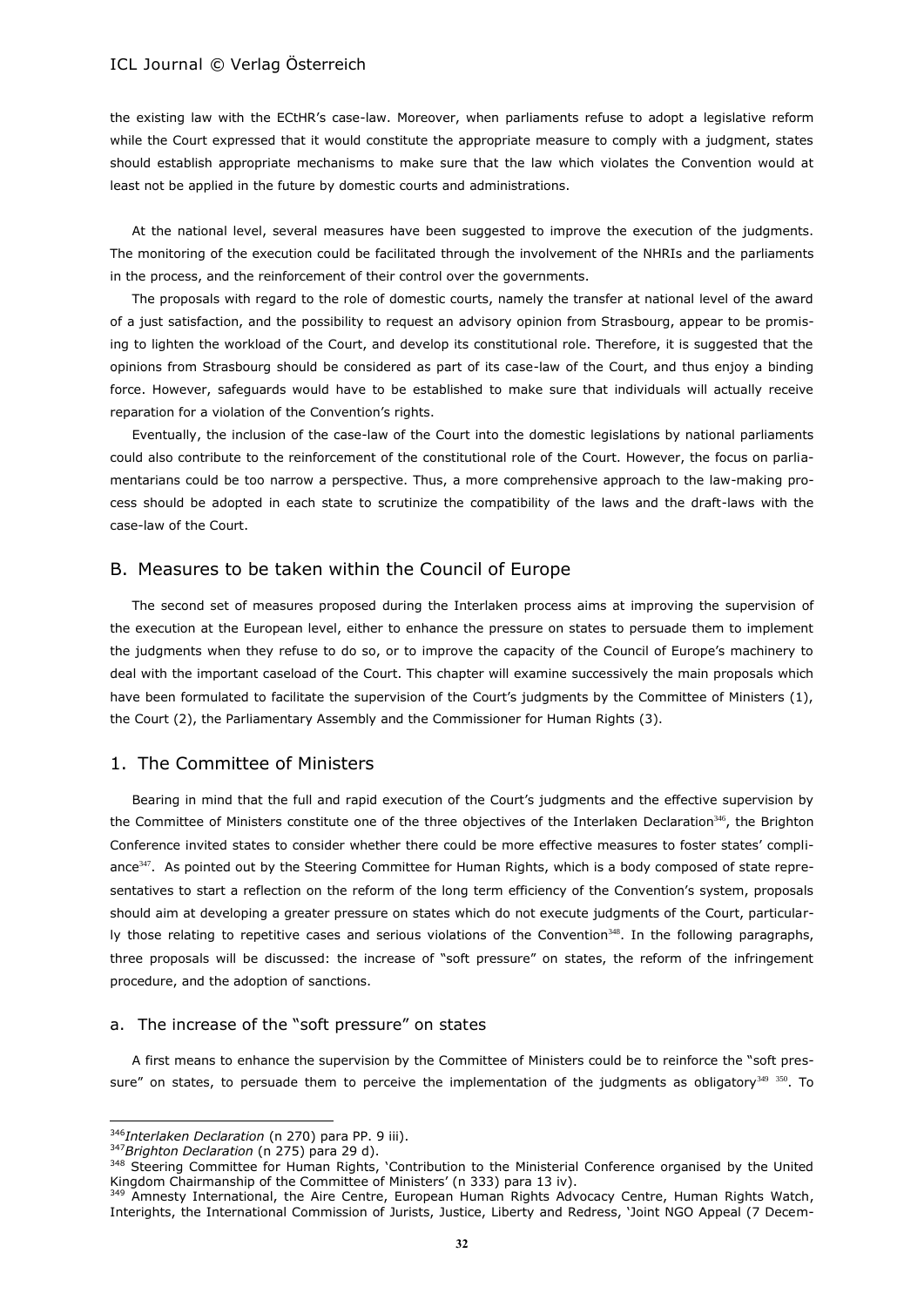<span id="page-32-0"></span>achieve this result, the role and visibility of the Committee of Ministers in the supervision process could be strengthened<sup>351</sup>. Some measures have already been applied, such as the adoption of interim resolutions, decisions and press releases, but they have proved not to be completely satisfactory<sup>352</sup>. Thus, new kinds of measures could be adopted by the Committee of Ministers, to intensify the "soft pressure" on states.

<span id="page-32-1"></span>One proposal put forward at the Wilton Park Conference, which preceded the Brighton Conference, is the establishment of an annual peer review mechanism, such as the Universal Periodic Review existing within the Human Rights Council<sup>353</sup>. The aim of such a procedure would be to give more visibility to the obligation to implement the judgments, through the presentation of an annual report to the Committee, explaining how they have implemented the Court's judgments, and therefore convince states of the gravity of this issue<sup>354</sup>. It is hoped that the publication of good practices would encourage the standardisation of states' behaviour regarding the execution of judgments and introduce the idea of a constructive dialogue between peers to overcome difficulties with respect to the implementation of judgments<sup>355</sup>. Moreover, since national authorities and the civil society could be allowed to participate in the process, through the submission of their own views, the possible contribution of these actors in the process of execution would be institutionalised. This could be welcomed insofar as their public support for the judgments of regional courts increases the likeliness that governments will seek to implement them<sup>356 357</sup>.

<span id="page-32-2"></span>However, it may objected that this proposal would constitute an additional burden for states which are already submitted to the regular scrutiny of the Committee of Ministers in all individual cases when the Court issued a judgment finding a violation of the Convention. Moreover, the Committee of Ministers has published since 2007 annual reports on the execution of the Court's judgments, which present in detail statistics by states revealing the degree of compliance with the Court's judgments, and identify the main issues which have remained unsolved. Thus, since the Committee of Ministers already reviews annually how each state seeks to execute the Court's judgments, the establishment of a peer review mechanism could be superfluous. Nevertheless, it could be proposed that a debate would be held following the publication of the annual report by the Committee of Ministers, during which the other institutions of the Council of Europe, as well as national authorities and civil society could intervene.

#### b. The improvement of the infringement procedure

Secondly, proposals have been formulated to reform the infringement procedure under Article 46-4 of the Convention. Actually, this procedure has proved to be insufficient, since it has still not been applied, despite the existence of situations where states refuse to enforce Court's judgment. For instance, despite the refusal from the United Kingdom to execute the judgments *Hirst (No. 2)<sup>358</sup>* and *M.T. and Greens<sup>359</sup>* concerning the voting rights of prisoners, no infringement procedure has been stared, which may constitute a threat to legitimacy and

ber 2009)', in Directorate General of Human Rights and Legal Affairs of the Council of Europe, *Preparatory contributions to the High-Level Conference on the future of the European Court of Human Rights, organised in Interlaken* (Council of Europe 2010) 34.

<sup>350</sup> Kanstantsi Dzehtsiarou, Alan Greene, 'Legitimacy and the future of the European Court of Human Rights: Critical Perspectives from Academia and Practitioners', 12 *German Law Journal* 10 (2011) 1709.

<sup>&</sup>lt;sup>51</sup> Brighton Declaration (n [275\)](#page-24-1) para 29 d).

<sup>352</sup> Constantin Cojocariu, 'Improving the effectiveness of the implementation of Strasbourg Court judgments in light of ongoing reform discussions', *Roma Rights* (2010) 13.

<sup>&</sup>lt;sup>353</sup> Wilton Park Conference, 'Conference report 2020 Vision for the European Court of Human Rights', WP1139, 17-19 November 2011, available at [http://www.wiltonpark.org.uk/resources/en/pdf/22290903/2011/wp1139](http://www.wiltonpark.org.uk/resources/en/pdf/22290903/2011/wp1139-report) [report](http://www.wiltonpark.org.uk/resources/en/pdf/22290903/2011/wp1139-report) (last consultation on 3 July 2012), 3.

<sup>&</sup>lt;sup>354</sup> Ryan Goodman, Derek Jinks, `How to influence states: socialisation and international human rights law', 54 *Duke Law Journal* 3 (2004) 699.

<sup>&</sup>lt;sup>355</sup> Ibid. 699.

<sup>356</sup> Cavallaro, James L., Brewer, Stephanie Erin, 'Reevaluating regional human rights litigation in the twentyfirst century: the case of the Inter-American Court', *Harvard Law School Public Law and Legal Theory Working Paper Series, Paper No. 09-31*, 2008, available at<http://ssrn.com/abstract=1404608> (last consultation on 3 July 2012) 788.

<sup>357</sup> Laurence Helfer, Anne-Marie Slaughter, 'Toward a theory of effective supranational adjudication', 107 *Yale Law Journal* (1998) 331.

<sup>358</sup> *Hirst v the UK (No. 2)* (n [170\)](#page-15-0).

<sup>359</sup> *Greens and M.T. v the UK* (n 71).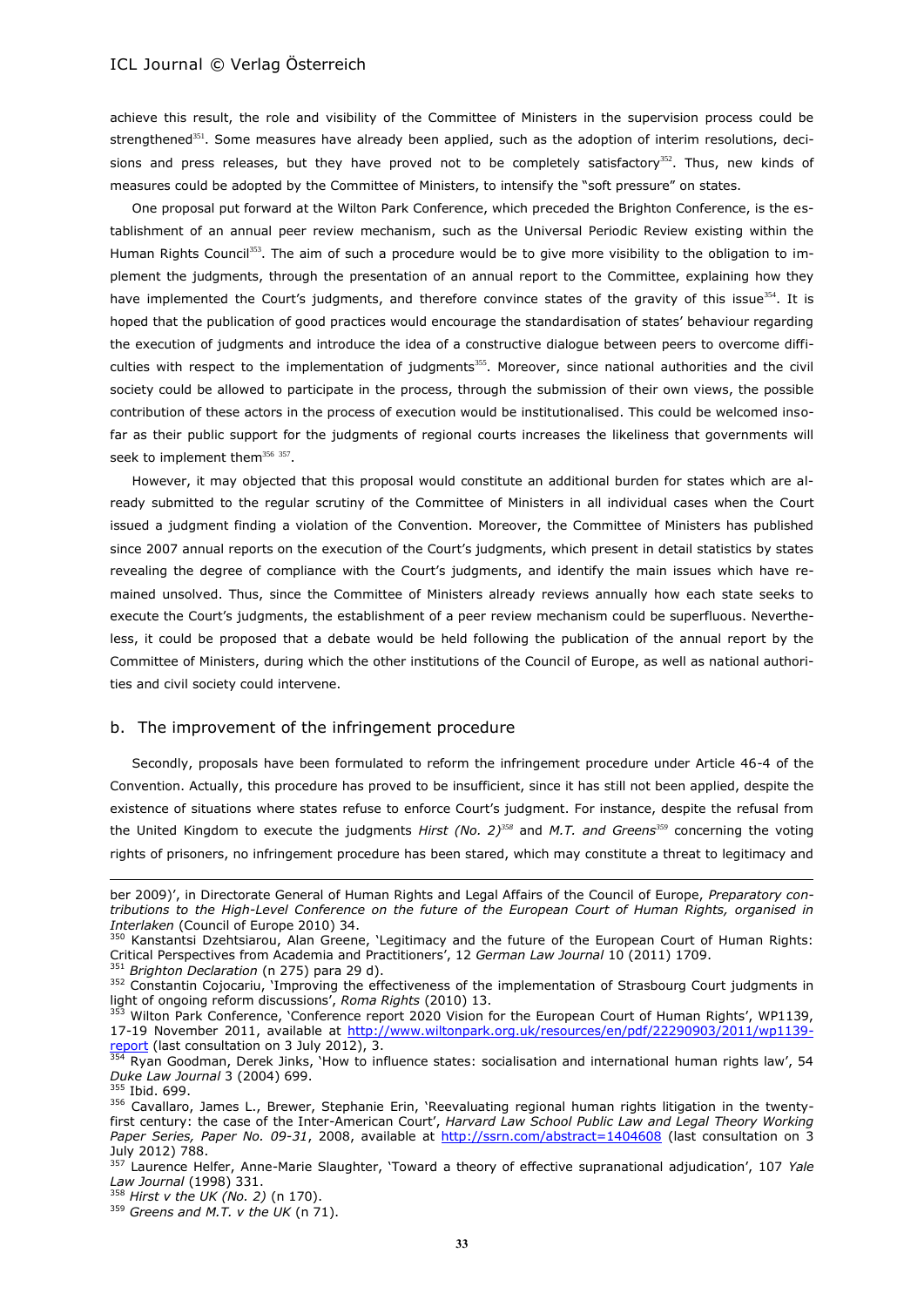to the credibility of the system of supervision. Therefore, proposals have been formulated to reform the procedure, and make it more likely to be applied.

At the stage of the decision to start the procedure, a proposal was thus suggested to enable the other institutions of the Council of Europe, such as the Parliamentary Assembly and the Commissioner for Human Rights, to grant the request the Court. On the one hand, it has been argued that in cases where the initiative to implement the infringement procedure would emanate from the Parliamentary Assembly, the finding of a violation of Article 46 by the Court would have a greater legitimacy, because it would have the support of the elected body of the Council of Europe. It would also enhance the pressure on the national delegations at the Parliamentary Assembly to urge their government to implement the judgment. On the other hand, the Commissioner for Human Rights could overcome the inaction from the Committee of Ministers or the Parliamentary Assembly. However, insofar as he does not enjoy a democratic legitimacy, he could be empowered to propose to the Parliamentary Assembly or the Committee of Ministers to start the procedure, rather to initiate it himself.

Moreover, under the existing system, there is no obligation for the Committee of Ministers to start the procedure when it appears that a state is unwilling to implement a judgment. Thus, a disposal could state that the procedure shall be started after a determined period of time during which the state failed to implement the judgment, or when the deadline to execute the judgment imposed by the Court has been exceeded. It would have the double effect of avoiding a possible arbitrariness or double standard in the decision to implement the procedure, and of reinforcing the pressure on states to respect the deadlines decided by the Court or the Committee of Ministers. Nevertheless, the establishment of a determined period of time during which the state proved unwilling to implement the judgment would probably meet resistance from member states, and risks to increase the workload of the Court.

During the proceedings, greater attention could be paid to the opportunity given to all actors having an interest in the case to intervene. Since the procedure has never been applied yet, the procedures to be applied during the proceedings are not clear, and for instance, the possibility of a third party intervention $360$  is left open. Thus, it could be included in Article 46-4 that a systematic intervention of the victim and the Commissioner for Human Rights, as well as others actors with the relevant expertise would be allowed.

Finally, it has been argued that the procedure would not be effective without the threat of material sanctions, which could be imposed by the Court of the Committee on states as the result of non-compliance with the Court's judgments<sup>361</sup>. This question will be addressed in the next section.

#### c. The adoption of sanctions

A last proposal to enhance the pressure put on states would be to identify sanctions that the Committee of Ministers or the Court, could impose against a state that fails to enforce the Court's judgments<sup>362</sup>. They would constitute an intermediate means between the political measures already applied by the Committee (communications between the chair of the Committee and the official authorities of the state, systematic inscription on the agendas of the "Human Rights" meetings of pending cases under the "enhanced" procedure, interim resolutions, press releases, decisions), and the extreme measures of suspension or expulsion from the Council of Europe, which are not likely to be put into practice and could be counter-productive $363$ . These sanctions could more particularly be adopted as a consequence of the infringement procedure<sup>364</sup>, or when a state failed to implement properly a pilot-judgment, for instance if the domestic retroactive remedies are not effective. The ex-

<sup>&</sup>lt;sup>360</sup> European Convention on Human Rights, Article 36

<sup>361</sup> Patricia Egli, 'Protocol No. 14 to the European Convention for the Protection of Human Rights and Fundamental Freedoms: towards a more effective control mechanism', 17 *Journal of Transnational Law and Policy* 1 (2007) 21.

<sup>&</sup>lt;sup>362</sup> Steering Committee for Human Rights, `Contribution to the Ministerial Conference organised by the United Kingdom Chairmanship of the Committee of Ministers' (n [333\)](#page-29-1) para 13 iv); *Brighton Declaration* (n [275\)](#page-24-1) para 29 d).

 $363$  See II. B. of the thesis.

<sup>&</sup>lt;sup>364</sup> Leach, 'On reform of the European Court of Human Rights', (n [330\)](#page-29-0) 733.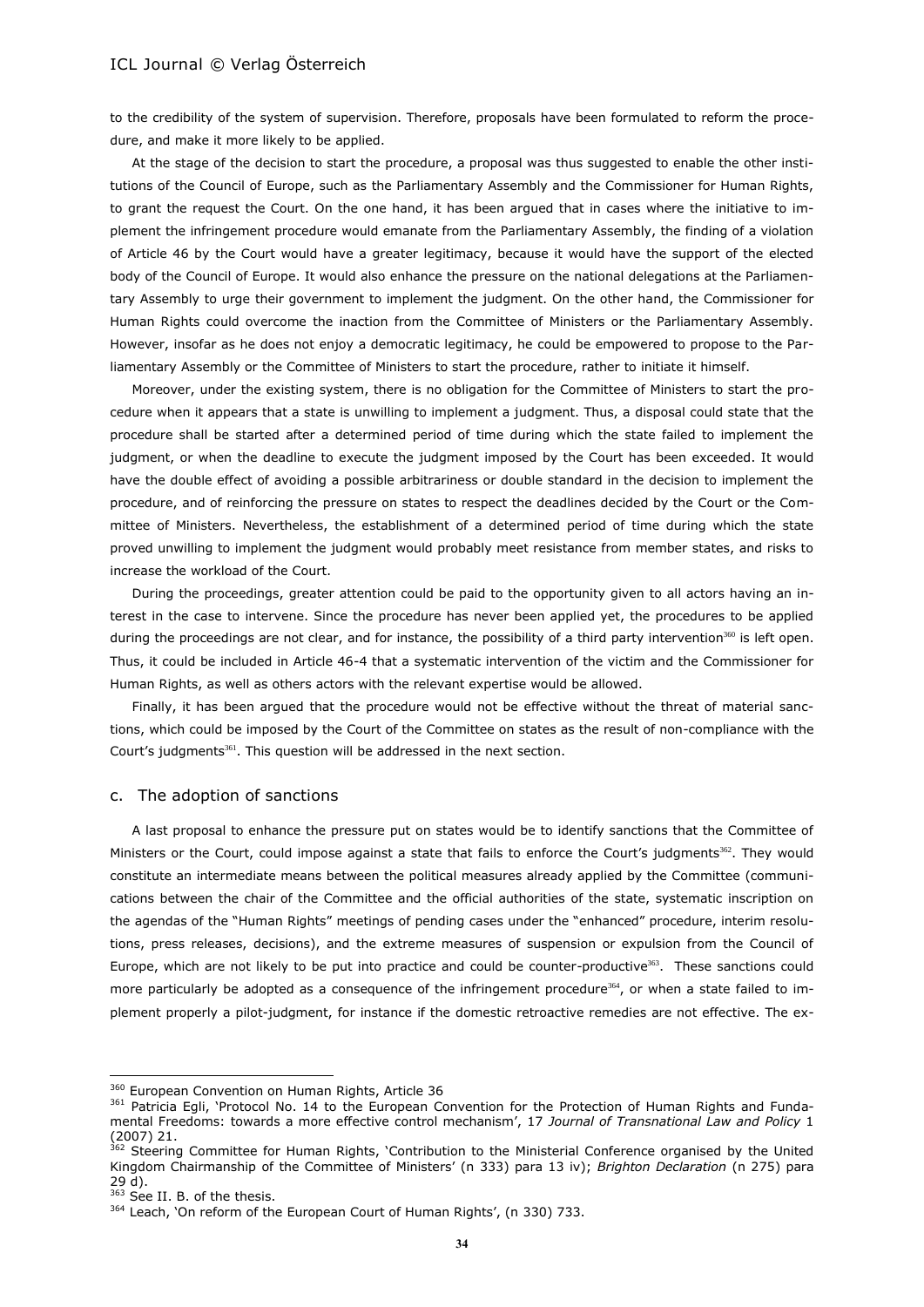pected result is to enhance the pressure on states to implement the judgments, when the non-execution results clearly from a lack of political will or the opposition of the public opinion $365$ .

The material sanctions could be either pecuniary or non-pecuniary. The latter sort of sanctions could include the suspension of voting rights of the state during the sessions of the Committee of Ministers for example. With regard to the pecuniary sanctions, the idea of imposing daily fines or lump sums on states after an infringement procedure has been discussed for several years. Actually, a proposal of a financial penalty was included in the early reflections on the reform of the Court, and supported by the Parliamentary Assembly<sup>366</sup>, but it was finally rejected for the reason that the finding of a breach of the obligation to execute the judgment by the Court would have great symbolic value and would itself represent a sufficient pressure on states<sup>367</sup>. For the Venice Commission, the idea of financial sanctions was to be rejected because it was not suitable in the framework of the Council of Europe, since the legal order is not integrated as it is in the European Union<sup>368</sup>. Moreover, according to the Venice Commission, the notion of "punishment" appears at odds with the system of the Council of Europe $369$ .

The adoption of a system of material sanctions would indeed shift the system of supervision to coercion. According to this mechanism of social influence, states would change their behaviour towards compliance because they perceive that it is in their material interest to do so $370$ . One may doubt that this sort of reasoning is valid under the system of protection of human rights within the Council of Europe. According to Laurence Helfer and Anne-Marie Slaughter for instance, there are several factors which contribute to state compliance with the judgments of transnational tribunals, but the fear of material sanctions is not one of them<sup>371</sup>. For Shai Dothan states generally comply with the Court's judgments despite the absence of material sanctions because they fear the reputational effects resulting from non-compliance<sup>372</sup>. However, while these theories explain that states generally comply with the Court's judgments because they fear the reputational consequences of noncompliance, state practice demonstrates that in some cases, they refuse to implement the judgment despite the reputational cost. The cases *Hirst (No. 2)<sup>373</sup>* and *Greens and M.T<sup>374</sup>* against the United Kingdom for instance illustrate such a resistance to the Court's decisions. Thus, when the "naming and shaming" actions are not sufficient to persuade states to implement the Court's judgments, it may be argued that the adoption of financial sanctions could persuade them to comply with the Court's decision. However, before deciding whether or not a system of financial sanctions should be adopted, it could be preferable to wait and see how the infringement procedure works in practice.

### 2. The Court

At the European level, state compliance with the judgments of the Court could be fostered by reforms of the Court itself. Three proposals have been put forward in this respect: the enhancement of the clarity, consistency and authority of its rulings (a), the reform of the pilot judgment procedure (b), and the improvement of the means to deal with repetitive cases (c).

l

<sup>&</sup>lt;sup>365</sup> Cojocariu (n [352\)](#page-32-0) 13.

<sup>366</sup> Parliamentary Assembly of the Council of Europe, 'Opinion on Draft Protocol No. 14 to the Convention for the Protection of Human Rights and Fundamental Freedoms amending the control system of the Convention', No. 251 (2004), 28 April 2004, available at <http://www.assembly.coe.int/Main.asp?link=/Documents/AdoptedText/ta04/EOPI251.htm> (last consultation on 3 July 2012).

<sup>367</sup> Vandenhole ([n 173\)](#page-16-0) 105.

<sup>368</sup> Alexandre Silinacos, 'La "réforme de la réforme" du système de protection de la CEDH'*,* 49 *Annuaire Français de Droit International* (2003) 637.

<sup>&</sup>lt;sup>369</sup> European Commission for Democracy through Law (Venice Commission) of the Council of Europe, 'Opinion on the implementation of the judgments of the European Court of Human Rights No. 209/2002', CDL-AD(2002)34, 18 December 2002, available at [http://www.venice.coe.int/docs/2002/CDL-AD\(2002\)034-e.pdf](http://www.venice.coe.int/docs/2002/CDL-AD(2002)034-e.pdf) (last consultation on 3 July 2012), para 80.

 $70$  Goodman (n [354\)](#page-32-1) 633.

<sup>371</sup> Helfer ([n 357\)](#page-32-2).

<sup>372</sup> Shai Dothan, 'Judicial tactics in the European Court of Human Rights', 12 *Chicago Journal of International Law* 1 (2011) 119.

<sup>373</sup> *Hirst v the UK (No. 2)* (n [170\)](#page-15-0).

<sup>374</sup> *Greens and M.T. v the UK* (n 71).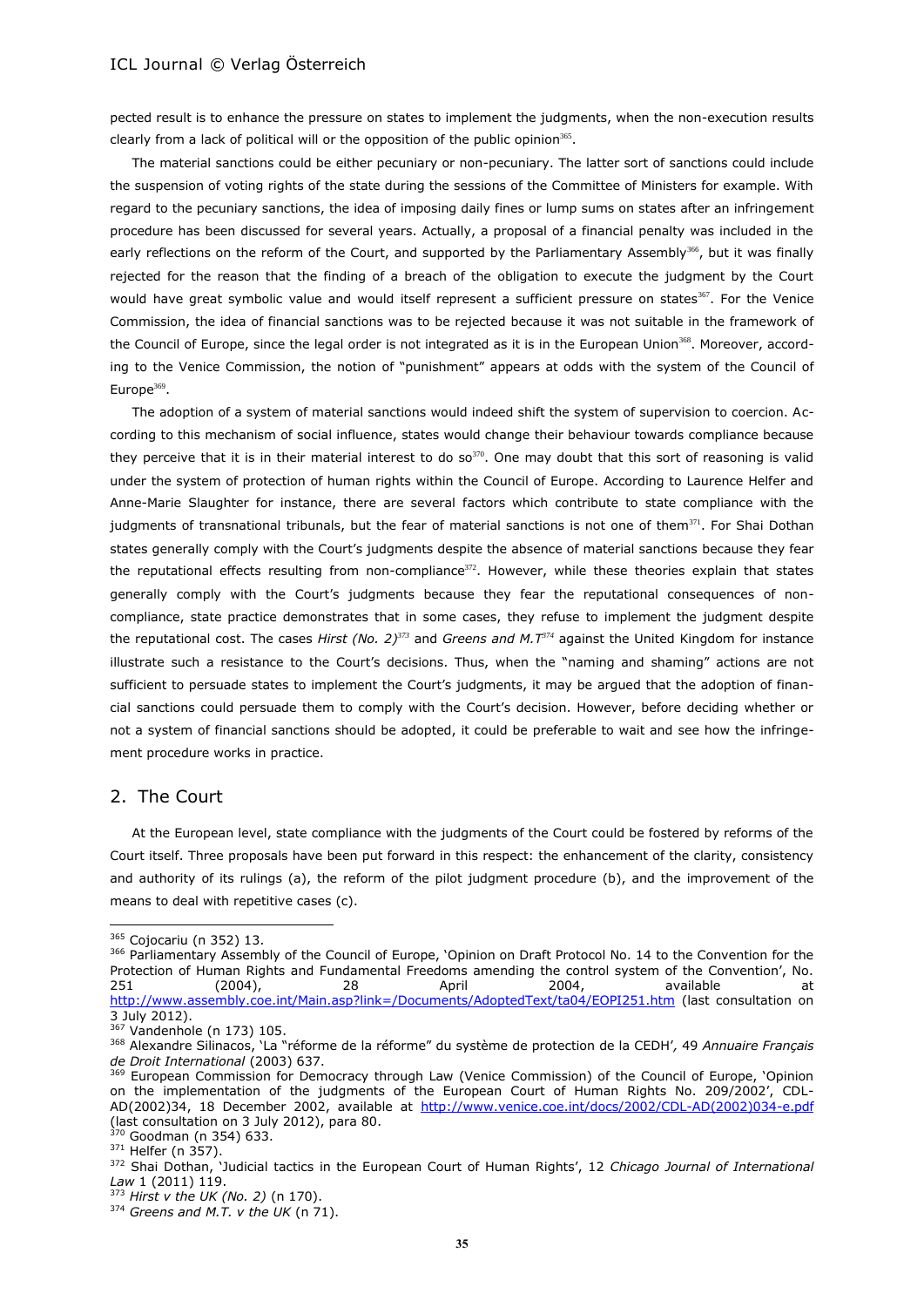#### a. The enhancement of the clarity, consistency, and authority of its case-law

Despite the adoption by the Court of institutional measures to avoid inconsistencies in the judgments issued by its different sections, such as the establishment of a conflict resolution committee composed of the presidents of each court's section and the creation of the post of Jurisconsult<sup>375</sup>, states have regularly recalled, since the very beginning of the Interlaken Process, that the Court should pay more attention to the clarity and consistency of its judgments, in order to facilitate their implementation<sup>376</sup>. Indeed, the quality of the reasoning of a transnational court plays an important role to persuade states to comply with the judgments, and national courts to follow the interpretation of the Convention $377$ . This means that the case-law of the Court should be coherent $378$  and reasoned $379$  to provide quidance to states on the common minimum standards underlying the Convention.

<span id="page-35-0"></span>However, states have failed to prove that the Court does not issue clear, coherent and reasoned judgments. On the contrary, it seems that the Court seeks to clarify its previous interpretation of the Convention in subsequent judgments when it examines new cases. For instance, the representative of Greece<sup>380</sup> during the Interlaken proceedings referred to the case *Vilho Eskelinen and others v Filand<sup>381</sup>* concerning the interpretation of the scope of application of Article 6 of the Convention to civil servants, as an example of good practice of Court to clarify the interpretation of the Convention. In this case, the Court noted that the principles of interpretation of the Convention expressed in the previous judgment *Pellegrin v France*<sup>382</sup>, related to the same issue, led to anomalous results. It explained that the jurisprudence *Pellegrin* was a first step to establish a functional criterion intended to decide whether or not Article 6 could apply to individuals who exercise public powers<sup>383</sup>, and then concluded that this criterion should be further developed<sup>384</sup>. To facilitate the implementation of this new interpretation of the Convention the Court then recapitulated concisely the general principles at the end of its reasoning<sup>385</sup>. This recapitulation constitutes *de facto* of judgment of principle clarifying the scope of application of the Convention's rights, and was intended to have an *erga omnes* effect. In many other cases, the Court has adopted such an approach, through the distinction in its reasoning between the general principle of interpretation of the Convention and its application in the specific case. For instance, in the case *Skibinscy v Poland*, the Court expressed the general principle of interpretation of the Convention, and then applied it to the specific  $\mathsf{case}^\mathsf{386}.$ 

The development of this practice of clearly stating a general principle intended to have an *erga omnes* effect, and then applying it to the specific case, reflects the constitutional role of the Court. According to this point of view, the Court should seek to establish common minimum standards beyond the particular cases which are adjudicated<sup>387</sup>. This constitutes a *de facto* application of a proposal from the Group of Wise Persons to empower the Court to issue judgments of principle, which would have an *erga omnes* effect, when the issue at stake is likely to involve all member-states<sup>388</sup>. Nevertheless, this proposal was finally not included in their Final

<sup>375</sup> Robin C.A.White, Iris Boussiajou, 'Voices from the European Court of Human Rights', 27 *Netherlands Quarterly of Human Rights* 2 (2011) 180-181.

<sup>&</sup>lt;sup>376</sup> Interlaken Declaration (n [270](#page-24-3)) para. 4; Steering Committee for Human Rights, 'Contribution to the Ministerial Conference organised by the United Kingdom Chairmanship of the Committee of Ministers', (n [333\)](#page-29-1) para. 23; *Brighton Declaration* (n [275\)](#page-24-1) para. 23.

Helfer, Slaughter (n [357\)](#page-32-2) 318.

<sup>378</sup> Ibid 320

<sup>379</sup> Ibid 322.

<sup>380</sup> Council of Europe, Directorate General of Human Rights and Legal Affairs, 'Proceedings of the High Level Conference on the Future of the European Court of Human Rights, Interlaken, 18-19 February 2010', H/INF(2010)5, 2010, available at [http://www.ejpd.admin.ch/content/dam/data/staat\\_buerger/menschenrechte/eurokonvention/ber-](http://www.ejpd.admin.ch/content/dam/data/staat_buerger/menschenrechte/eurokonvention/ber-ministerkonf-fe.pdf)

[ministerkonf-fe.pdf](http://www.ejpd.admin.ch/content/dam/data/staat_buerger/menschenrechte/eurokonvention/ber-ministerkonf-fe.pdf) (last consultation on 3 July 2012), p. 57.

<sup>381</sup> *Vilho Eskelinen and others v Finland*, Appl No. 68235/00 (19 April 2007), ECHR 2007-II.

<sup>382</sup> *Pellegrin v France*, Application No. 28541/95 (8 December 1999), ECHR 1999-VIII.

<sup>383</sup> *Vilho Eskelinen v Finland* (n [381\)](#page-35-0), para 50.

<sup>384</sup> Ibid para 56. <sup>385</sup> Ibid para 56.

<sup>&</sup>lt;sup>386</sup> Skibinscy v Poland, Appl No. 5289/99 (ECtHR14 November 2006), para 73.

<sup>387</sup> Wildhaber, 'A constitutional future for the European Court of Human Rights?' (n [7\)](#page-1-0) 162.

<sup>388 &#</sup>x27;Report of the Group of Wise Persons' (n [269\)](#page-24-2) para 66.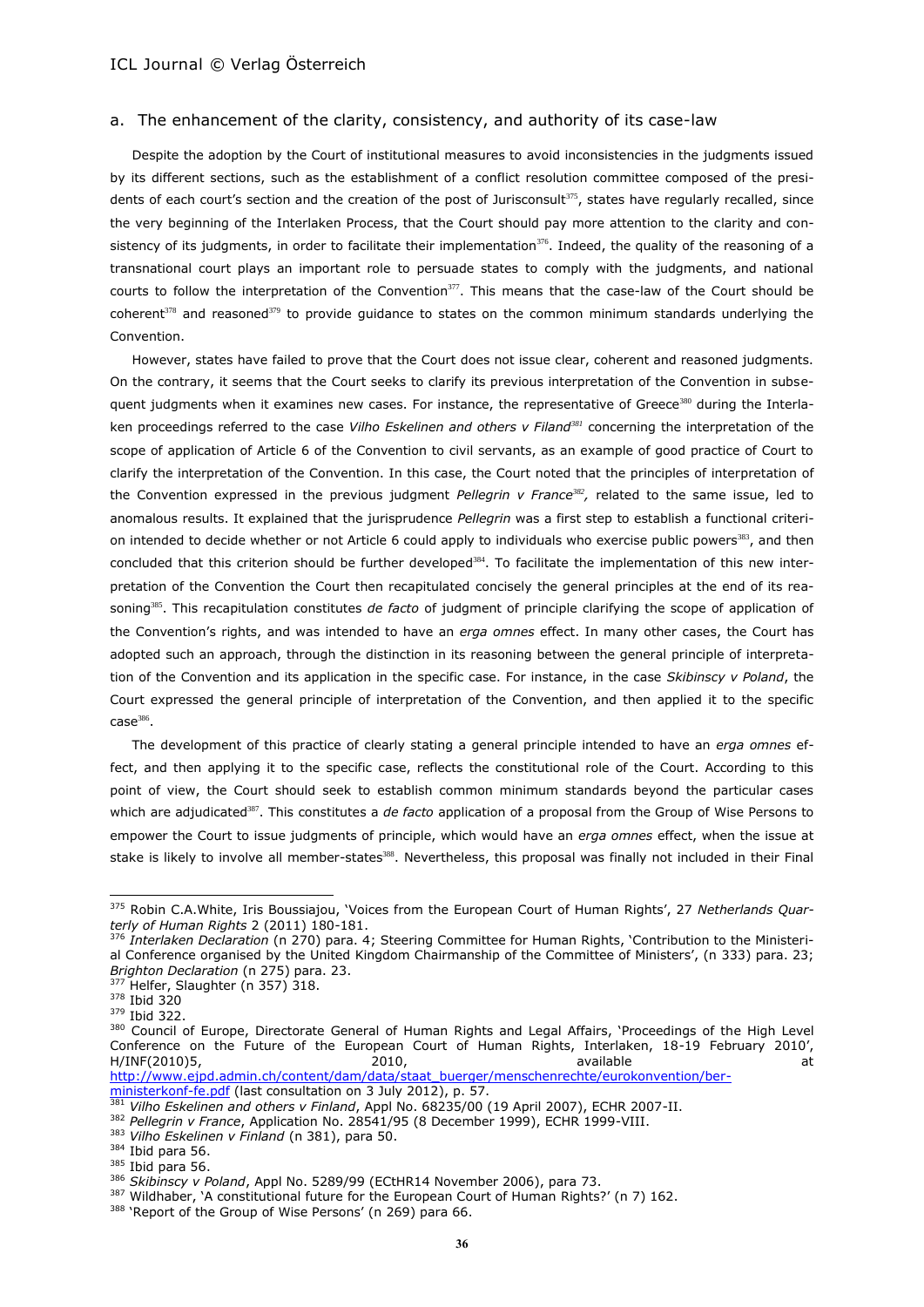Report, because it was argued that the Court would not be able to decide *ex ante* which judgments would have such effect 389, or they would be difficult to implement at the national level, because the Court would rule with a high degree of generality<sup>390</sup>. The practice of the Court shows on the contrary that the adoption of such judgments is suitable, and even desirable, because it facilitates the application of common minimum standards by all the states party to the Convention.

Another proposal to enhance the clarity of the case law of the Court is related to the application of Article 41. If the award of just satisfaction remains within the competence of the Court and is not transferred to the domestic courts, there is a general agreement that the Court should be more consistent when dealing with this issue. One measure would be to decide which approach the Court finally decides to adopt, namely the dissociation of the merits and the just satisfaction following the letter of Article 41 or the award of the just satisfaction in the same judgment as the merits. Some advocate for a return to the former application of Article 41, namely dissociating the judgment on the merits and the award of just satisfaction<sup>391</sup>. Indeed, this would enable the Court to exercise the application of the principle of subsidiarity $392$ , since the state would have time to adopt remedial measures before the examination of the just satisfaction. Another possibility would be to acknowledge the most recent practice of the Court, and to admit that the Court allows a just satisfaction independently of the obligation to adopt individual and general measures $393$ . Thus, the award of just satisfaction would turn into a form of punitive sanction, independent from the obligation to provide for reparation. It can be argued that a return to the former application of Article 41 would be more desirable because it is coherent with the application of the principle of subsidiarity, and because it constitutes a tool for the Court supervise the adoption of remedial measures by states.

Furthermore, it has been proposed that the Court should refrain from dealing with the issue of just satisfaction, and lets the Committee of Ministers take a decision on this issue, to avoid confusion between the roles of two institutions<sup>394</sup>. However, this solution does not appear to be satisfactory, because it would undermine the obligation of states to pay the just satisfaction. Indeed, Article 46-1 states that states have to abide by the final judgments of the Court. Thus, if it was for the Committee of Ministers to take a decision on the award of a just satisfaction, questions could arise with respect to the binding nature of the decision.

Finally, as pointed out by the Steering Committee for Human Rights, the Court should also clarify the amount of money awarded to the applicant and publish a guidance to avoid that applicants make claims which are out of proportion<sup>395</sup>.

#### b. The improvement of the pilot judgment procedure

A second possible reform relates to the improvement of the pilot judgment procedure. As already said, it is one of the areas in which the Court has been the most involved in the execution of its own judgments. However, if there is a general consensus about the usefulness of this mechanism, shortcomings have been identified with regard to several aspects of the procedure.

First of all, the pilot judgment procedure is not enshrined in the text of the Convention, but in the Rules of the Court<sup>396</sup>. Given the fact that the Court is empowered to order far-reaching measures to the responding

<sup>389</sup> Haeck, Vande Lanotte (n [284\)](#page-25-0) 98.

<sup>&</sup>lt;sup>390</sup> Jonas Christoffersen, Individual and constitutional justice: can the power balance of adjudication be reversed?', in Jonas Christoffersen, Michael Rask Madsen, (eds.), *The European Court of Human Rights between Law and Politics* (Oxford University Press 2011) 195.

<sup>391</sup> Flauss ([n 138\)](#page-13-1) 47.

<sup>392</sup> De Salvia, Michele, 'Le principe de l'octroi subsidiaire des dommages-intérêts: d'une morale des droits de l'Homme à une morale simplement indemnitaire?', in Jean-François Flauss, Elisabeth Lambert-Abdelgawad, *La pratique d'indemnisation de la Cour Européenne des Droits de l'Homme* (Bruylant 2011) 11. <sup>393</sup> *Scordino (No. 1) v Italy* (n [210\)](#page-19-0), para 233.

<sup>394</sup> Ruedin (n 9) 198.

<sup>&</sup>lt;sup>395</sup> Steering Committee for Human Rights, 'Contribution to the Ministerial Conference organised by the United Kingdom Chairmanship of the Committee of Ministers' (n [333](#page-29-1)) Appendix Collective response to the Court's Jurisconsult's notes on the principle of subsidiarity and on the clarity and consistency of the Court's case-law, para 20.

<sup>396</sup> European Court of Human Rights, *Rules of the Court,* (n [204\)](#page-18-4) Article 61.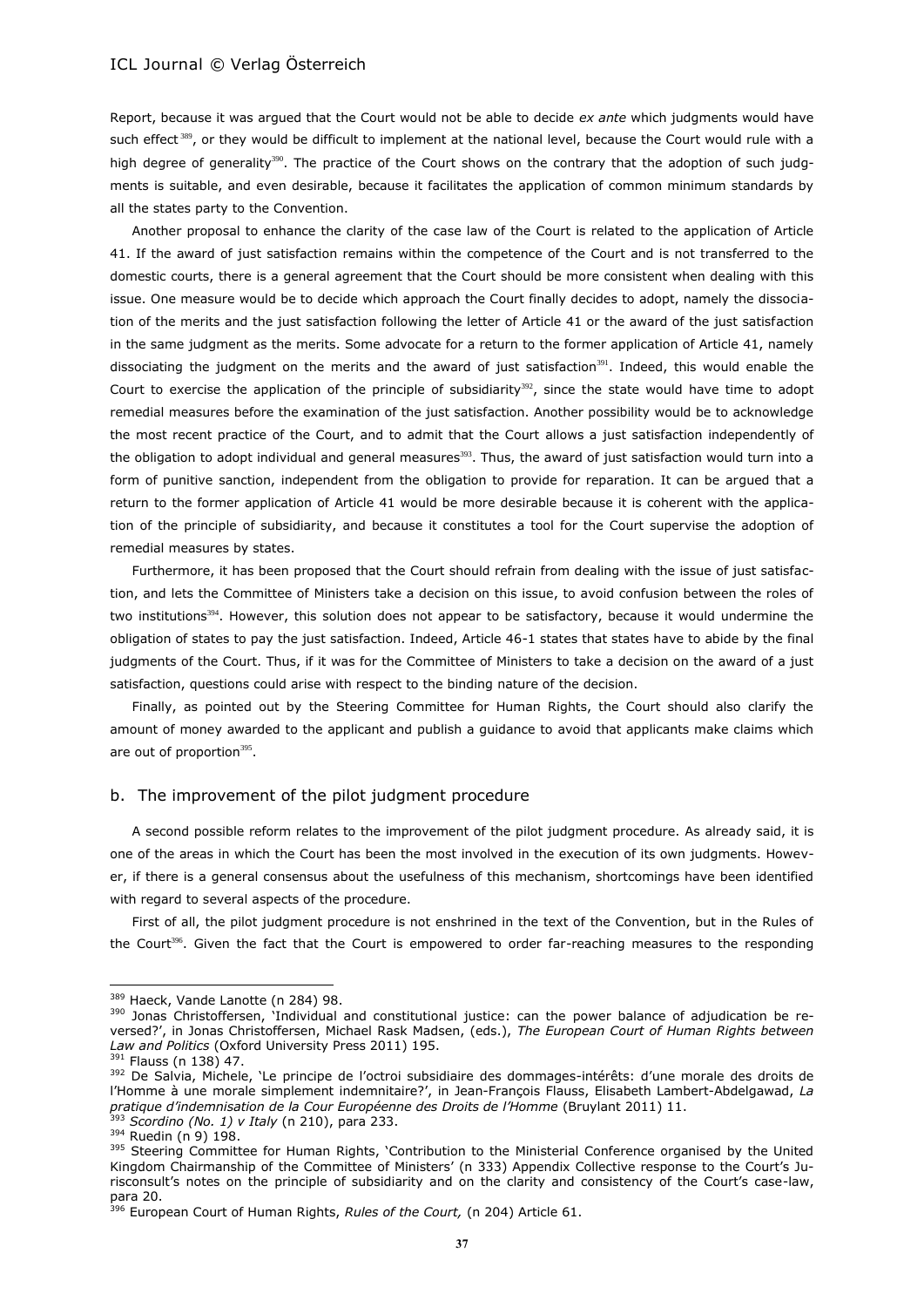state, the inclusion of the pilot judgment procedure in the text of the Convention would probably enhance its legitimacy to be so active in the supervision<sup>397</sup>, and reflect the fact that states bound to take the required measures.

Furthermore, the decision to apply the pilot judgment procedure remains unclear. As explained above, the Court has applied a continuum of several procedures to deal with structural or systemic problems, from the "full" application of the pilot judgment procedure, to a more flexible way to address systemic issues<sup>398</sup>. To avoid this uncertainty, which in turn could undermine the legitimacy and authority of the pilot judgments, the Court could decide to apply the procedure when a set of clear criteria would be fulfilled. These criteria could include, for instance, the clear identification of the structural problem, and the pre-existence of a well functioning domestic judicial system to make sure that national remedies will be accessible to the frozen requests<sup>399</sup>. Another criterion, probably more controversial, could be the agreement of the state, since it is a crucial element for the effectiveness of the procedure<sup>400</sup>. The Court could also limit the application of the pilot judgment to situations where its case law is well established. This would facilitate the adoption of measures at the national level, particularly if it is foreseen that they will be difficult to adopt, for instance because of the opposition of the public opinion.

Another issue is related to the choice of the representative case. The procedure has often been criticised for the reason that the selection of one case may not reflect all the legal issues related to the systemic problem $^{401}$ . In other words, under the actual pilot judgment procedure, it is alleged that the Court may only deal with identical cases, not similar ones<sup>402</sup>. Thus, a proposal has been presented at the Brighton Conference to empower the Court to select not only one representative case, but "a small number of representative applications from a group of applications that allege the same violation against the same respondent State Party"<sup>403</sup>. This proposal for a 'representative application procedure' would aim at enabling the Court to have a better understanding of the systemic problem, and therefore to propose remedies which encompass all the aspects of the violation. However, the Court has indeed already started to assess the multiple aspects of the structural violation of the Convention beyond the particular case when it applies the pilot judgment procedure. For instance, in the case *Burdov v Russia (No. 2)<sup>404</sup>*, the applicant claimed that the Russian Federation violated Article 6-1 because of the excessive delays of enforcement of domestic judicial decisions. The Court examined the merits under this heading, but decided also to look at whether or not there was a lack of effective domestic remedies required by Article 13 on its own motion because the alleged ineffectiveness of domestic remedies in the Russian Federation had been increasingly complained of before it<sup>405</sup>. It seems therefore that the Court already uses various flexible tools to deal with these similar applications, and that there would be no need to introduce a 'representative application procedure<sup>'406</sup>.

However, one could propose to go further and exceptionally establish a system of collective complaint for structural and systemic violations of the Convention, such as the mechanism under the European Social Charter. According to this mechanism, a restricted number of organisations (accredited NGOs, NHRIs, trade-unions) could be empowered to file a collective complaint to the Court when they identified a systemic violation of the

l

<sup>397</sup> Haeck, Vande Lanotte (n [284\)](#page-25-0) 108.

<sup>398</sup> Philip Leach, Helen Hardman, Svetlana Stephenson, 'Can the European Court's pilot judgments procedure help resolve systemic human rights violations ? *Burdov* and the failure to implement domestic court decisions in Russia', *Human Rights Law Review* (2010) 172.

<sup>399</sup> Keller, Fischer, Kühne (n [290\)](#page-26-1) 1043.

<sup>400</sup> Ibid 1043.

<sup>401</sup> Fyrnys (n [207\)](#page-18-1) 1042.

<sup>402</sup> Bemelmans-Videc, 'Comments on the Wise person's Report from the perspective of the Parliamentary Assembly of the Council of Europe', in 'The future of the European Court of Human Rights – San Marino Colloquy', 28 *Human Rights Law Journal* (2007) 17.

<sup>403</sup> *Brighton Declaration* (n [275\)](#page-24-1) para 20 d).

<sup>404</sup> *Burdov (No. 2) v Federation of Russia* (n 96).

<sup>405</sup> Ibid para 89

<sup>406</sup> Committee of Ministers of the Council of Europe, Steering Committee for Human Rights, Committee of experts on the reform of the Court, 'Draft CDDH report on the advisability and modalities of a "representative application procedure"', DH-GDR(2013)R3 Addendum III, 15 February 2013 available at [http://www.coe.int/t/dghl/standardsetting/cddh/reformechr/DHGDR\\_en.asp](http://www.coe.int/t/dghl/standardsetting/cddh/reformechr/DHGDR_en.asp) (last consultation on 24 February 2013) para 26.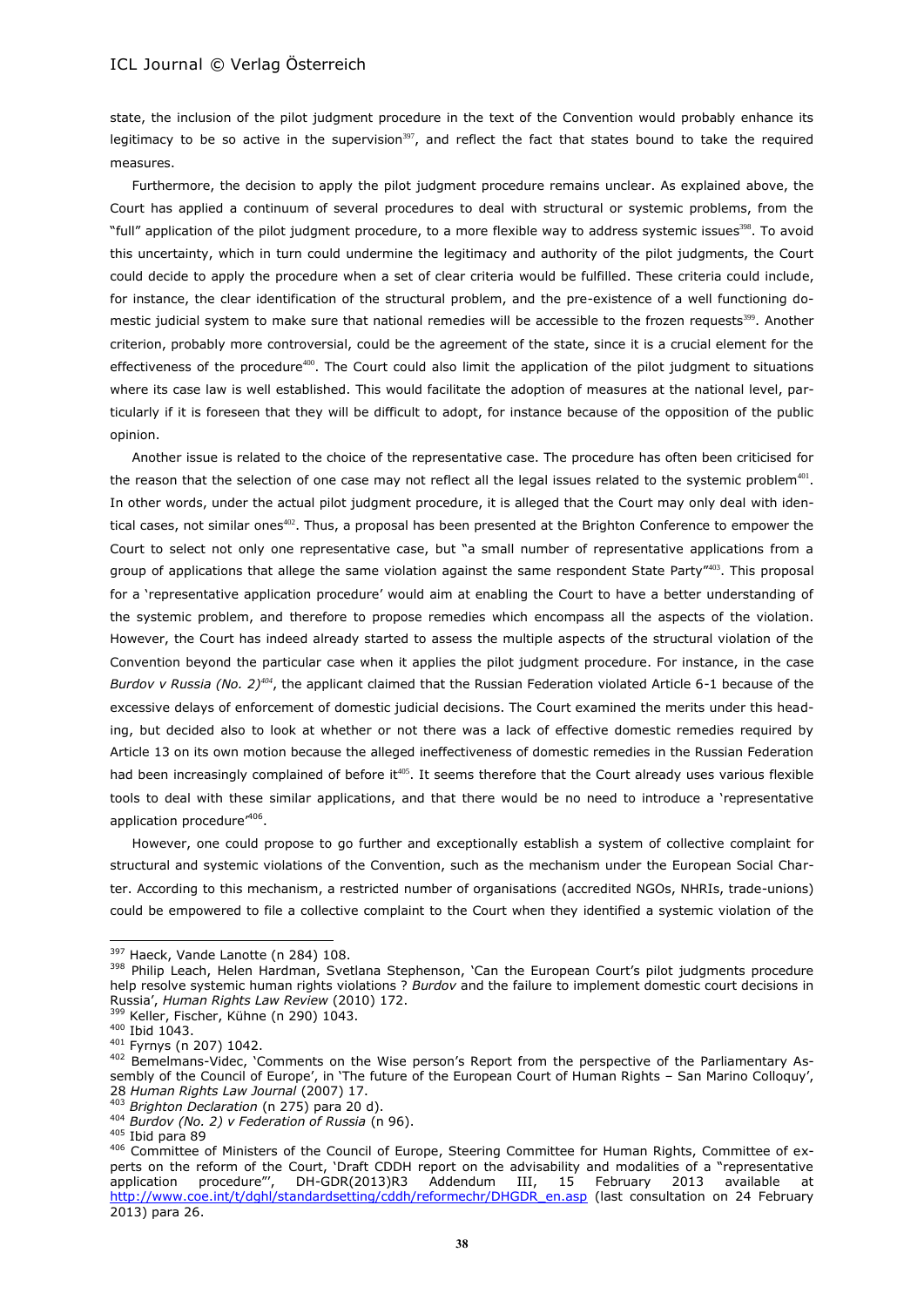Convention resulting from a national legislation or practice. This collective mechanism would suit better for systemic violations of the Convention than the usual form of individual adjudication, because the organisation would describe the structural or systemic violation of the Convention through all its aspects beyond the particular situation of one or a small group of representative applicant.

Eventually, the procedure before the Court and the Committee of Ministers could be reformed to increase the authority of the pilot judgments, and improve the situation of the individuals. For instance, it could be decided that pilot judgments would be delivered by the Grand Chamber exclusively, so that the judgment would be more legitimate and more pressure would be put on the national actors to take active steps to execute the judgment<sup>407</sup>. Moreover, the decision to freeze the repetitive cases could be applied in a more rigorous way. For instance, the Court could decide to freeze the repetitive judgments only in cases where a time-limit was imposed to the state to adopt the necessary measures<sup>408</sup>.

#### c. The enhancement of the processing of repetitive cases

A third set of measures to enhance the ability of the Court to participate in the execution of its own judgments is the reform of the processing of repetitive cases, which reveal the failure of states to implement properly previous judgments. Protocol No. 14 introduced a new procedure under Article 28 of the Convention to enable the three-judge committees to take joint decisions on both admissibility and merits if the underlying question in the case is already the subject of well-established case-law of the Court. However, this reform proved not to be satisfactory because it still constitutes a heavy burden for the Court<sup>409</sup>, at the expense of the examination of cases raising new issues. Two proposals have therefore been suggested to enhance the processing of repetitive cases: the introduction of a "bounce-back" procedure, and the creation of a new judicial body exclusively in charge of the repetitive cases.

The first proposal, the introduction of a "bounce-back" procedure, consists in the possibility for the Court to return repetitive cases, which only raise an issue consistent with the well-established case-law, to domestic courts which would have to apply its jurisprudence<sup>410</sup>. The expected result of this reform would be to diminish the burden of the Court, and foster the principle of subsidiarity<sup>411</sup>. However, it has been criticised for two main reasons. Firsts of all, it would constitute an impediment to the individual right to petition to the Court. Indeed, if applicants would have already exhausted all the domestic remedies to lodge their application to Strasbourg, it would be unfair to force them to go back to domestic courts to claim their rights. Moreover, since the Court would not issue a judgment, it would prevent the Committee of Ministers from supervising the execution of the judgment. This would be particularly problematic in states where there is no well functioning judiciary. Nevertheless, safeguards could be established to secure the position of the applicant. It could be suggested to introduce an amendment in the Convention, stating that states have to designate a national judicial body to apply the Court's case-law when a repetitive application is sent back from Strasbourg to the national level. It could also be included that the Court could decide to deal itself with the case if it is necessary to secure the rights of the applicant. Finally, a system of appeal could be introduced, which would enable the applicant to contest the decision of the national judicial body to the ECtHR when it departed from the well-established case-law.

The Steering Committee for Human Rights recommended in another proposal that repetitive cases would continue to be examined by the Court to secure the right to individual petition, but by another judicial body than the ordinary judges, composed of a new category of judges whose task would be exclusively to deal with

 $\overline{\phantom{a}}$ 

<sup>407</sup> Buyse, Antoine, 'The pilot judgment procedure at the European Court of Human Rights: possibilities and challenges', 57 *Greek Law Journal* (2009) 1898. Ibid.

<sup>&</sup>lt;sup>409</sup> Even if in 2011, the number of repetitive cases transmitted by the Court to the Committee of Ministers has decreased for the first time, there are still 30 000 repetitive cases pending before the Court. Committee of Ministers *Annual Report 2011* (n [2\)](#page-0-1) 9.

<sup>410</sup> Keller ([n 290\)](#page-26-1) 1040.

<sup>411</sup> Ibid 1041.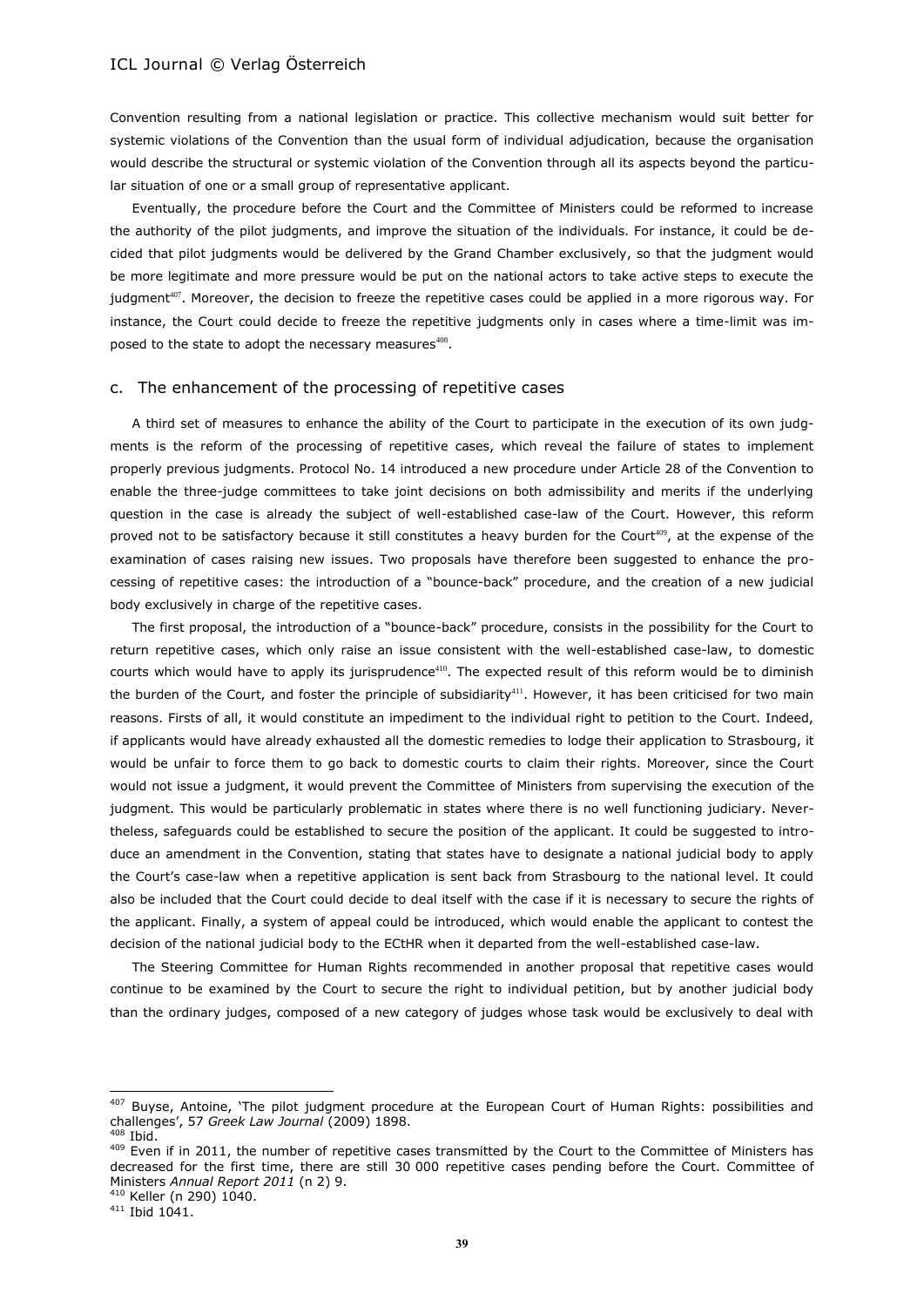the repetitive cases<sup>412</sup>. The advantage of this system would be that ordinary judges would have more time to deal with cases raising new issues under the Convention, but at the same time, all repetitive cases would still be examined by judges. Moreover, the cases would then be transmitted to the Committee of Ministers for the supervision of the execution, which would maintain the pressure on states to adopt the necessary measures. However, this system may be criticised for the reason that it would depart from the single-body system of the Court, and create a category of "second class" of judges. It seems thus that this proposal has been suggested as an alternative to the increase of the number of judges who sit in the Court, because this latter suggestion would have too important budgetary consequences. Nevertheless, it is doubtful that the creation of a judicial body devoted to the adjudication of repetitive cases would be a solution, since it would probably not constitute an attractive work for the judges appointed to this position. Actually, three-judges committees have been established since the entry into force of Protocol No. 14 to judge cases where the underlying question is already the subject of the well-established case-law of the Court (repetitive cases)<sup>413</sup>. Since reform increased the efficiency of the Court, further reforms to deal with repetitive cases could be superfluous<sup>414</sup>.

# 3. Other organs of the Council of Europe: the Parliamentary Assembly and the Commissioner for Human Rights

At the European level, the supervision of the execution of the Court's judgments could be facilitated through a greater involvement of the Parliamentary Assembly and the Commissioner for Human Rights.

#### a. The Parliamentary Assembly

In the Interlaken process, the Steering Committee for Human Rights pointed out two possible directions to enhance the role of the Parliamentary Assembly in the execution of judgments: the oversight of the execution and its involvement in calling specific governments to fulfil their responsibilities concerning the execution of judgments<sup>415</sup>.

On the one hand, it has been suggested that the oversight by the Parliamentary Assembly of the execution of the Court's judgments could be improved to complement the political pressure put on states by the Committee of Ministers. The underlying idea is that the Parliamentary Assembly could take actions to speed up the execution of judgments when the Committee of Ministers does not react promptly to the failure of a state to implement a Court's judgment. For instance, the Parliamentary Assembly could request the Court to examine whether or not a state fulfilled its obligations to implement the judgments under the infringement procedure in Article 46-4.

On the other hand, it has been proposed that the Parliamentary Assembly could increase the responsibility of national parliaments by putting additional pressure on the national delegations. Stronger measures than "naming and shaming" have therefore been proposed to persuade national delegations to advocate for an active involvement in their own parliament. For instance, the voting rights of the national delegations to the Parliamentary Assembly could be temporarily suspended when national parliaments do not seriously oversee how the

<sup>412</sup> Steering Committee for Human Rights, 'Final Report on measures requiring amendments of the European Convention on Human Rights' (n [304\)](#page-27-0) Appendix IV, para 16.

<sup>413</sup> European Convention on Human Rights, Article 28.

<sup>414</sup> 206 Committee judgments were delivered in 2012, European Court of Human Rights, *Annual Report 2012* (Registry of the European Court of Human Right 2013), available at <http://www.echr.coe.int/ECHR/EN/Header/Reports+and+Statistics/Reports/Annual+Reports/> (last consultation on 24 February 2013); Steering Committee for Human Rights, Committee of experts on the reform of the Court, 'Draft CDDH report containing elements to contribute to the evaluation of the effects of Protocol No. 14 to the Convention and the implementation of the Interlaken and Izmir Declarations on the Court's situation', DH-GDR(2012)R2 Addendum II, 31 October 2012, available at [http://www.coe.int/t/dghl/standardsetting/cddh/reformechr/DHGDR\\_en.asp](http://www.coe.int/t/dghl/standardsetting/cddh/reformechr/DHGDR_en.asp) (last consultation on 24 February 2013), para 25.

<sup>415</sup> Steering Committee for Human Rights, 'Contribution to the Ministerial Conference organised by the United Kingdom Chairmanship of the Committee of Ministers' (n [333\)](#page-29-1) para 14.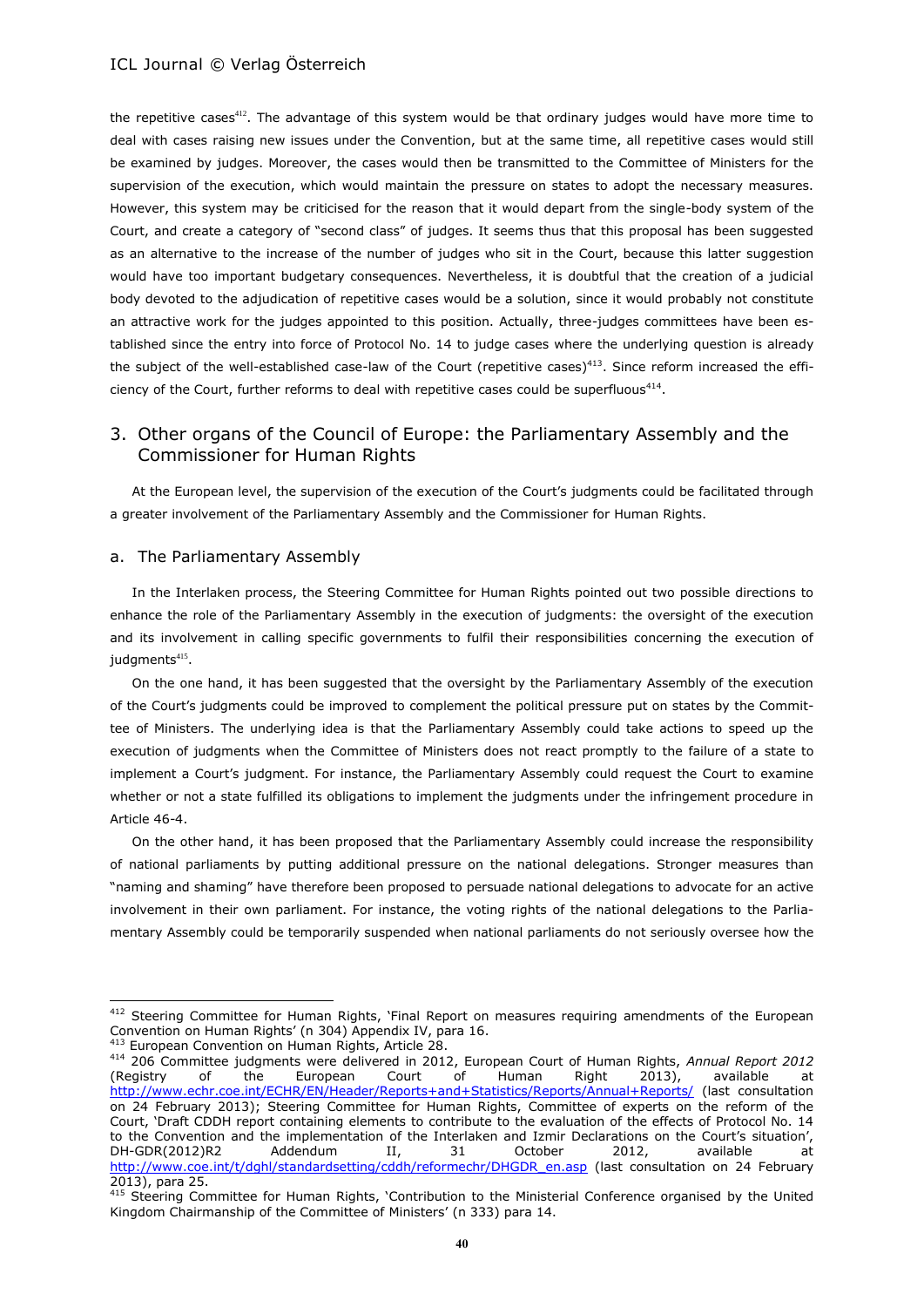government implements the Court's judgments<sup>416</sup>. The aim of such a measure would be to give more visibility to the role of national parliaments in scrutinising how governments fulfil their obligations under the Convention. However, one may wonder if the Parliamentary Assembly is likely to implement such sanctions. Moreover, sanctions against a national delegation could possibly have counter-productive effects if double standards are applied. Thus, to avoid arbitrariness in the implementation of the procedure, clear criteria of the "serious oversight of the national parliament on the government" would need to be defined. The national delegation could have to prove that questions are regularly asked to the government on the execution of the contested judgment, or that it is actively engaged in the identification of the general measures for instance.

#### b. The Commissioner for Human Rights

In its contribution to the Conference of Brighton, the Steering Committee for Human Rights highlighted that proposals for the improvement of the execution of judgments should include a closer involvement of the Commissioner for Human Rights<sup>417</sup>.

While a right to directly bring a case revealing a structural or systemic problem in a state to the Court for the Commissioner has been rejected<sup>418</sup>, one major proposal which has been suggested after the adoption of Protocol No. 14 is the systematisation of the third party intervention before the Court under Article 36-3. Nicholas Croquet proposed that the Commissioner plays the role of "Advocate General" before the Court based on the EU model<sup>419</sup>. Indeed, the Commissioner could be required to intervene when certain rights are at stake, when the case raises a new question of interpretation of the Convention, or when the case is pending before the Grand Chamber<sup>420</sup>. Particular attention could also be paid to structural violations of the Convention, and he could therefore assist the Court in identifying pilot judgment cases $421$ , and suggesting remedies.

The reasons behind these proposals are that the Commissioner is supposed to have a good knowledge on the situation of the country, and constitutes a central actor between the institutions of the Council of Europe, the national authorities, civil society and the NHRIs. This should enable him to shed light on the definition and scope of the issue at stake<sup>422</sup>. Nevertheless, insofar as for the moment, the Commissioner for Human Rights has not used the procedure of the third party intervention very often<sup>423</sup>, one may wonder if he has indeed the capacity to fulfil this task. A separate post of Advocate General would therefore be a better solution.

At the European level, new tools could empower the Committee of Ministers, the Court, the Parliamentary Assembly and the Commissioner for Human Rights to put additional pressure on states to execute the judgments of the Court.

With regard to the Committee of Ministers, if the establishment of an annual peer review mechanism does not seem an effective mechanism to foster states' compliance with the judgments of the Court, the improvement of the infringement procedure, through the enlargement of the Parliamentary Assembly's power to request the Court to start the procedure, the adoption of a time-limit to start the procedure, and the establishment of a system of sanctions, appear to be necessary.

<sup>416</sup> Lambert-Abdelgawad, 'L'exécution des arrêts de la Cour Européenne des Droits de l'Homme (2010)' (n 93) 956.

<sup>417</sup> Steering Committee for Human Rights, 'Contribution to the Ministerial Conference organised by the United Kingdom Chairmanship of the Committee of Ministers' (n [333\)](#page-29-1) para 14 iii). <sup>418</sup> Haeck, Vande Lanotte (n [284\)](#page-25-0) 113.

<sup>419</sup> *Treaty on the Functioning of the European Union,* Article 252; Croquet ([n 315\)](#page-27-1) 368.

<sup>420</sup> Ibid 369.

<sup>421</sup> Anne Weber, 'A possible role for the Council of Europe Commissioner for Human Rights in the pilot judgment procedure', *Pilot Judgment seminar responding to systemic human rights violations: an analysis of "pilot judgments" of the European Court of Human Rights and their impact within national systems* – Strasbourg, 14 June 2010, available and the state at the control of the control of the control of the control of the control of th

[http://www.londonmet.ac.uk/fms/MRSite/Research/HRSJ/Events/Pilot%20Strasbourg/Presentation%20Pilot%2](http://www.londonmet.ac.uk/fms/MRSite/Research/HRSJ/Events/Pilot%20Strasbourg/Presentation%20Pilot%20judgments%20seminar%20Anne%20Weber.pdf) [0judgments%20seminar%20Anne%20Weber.pdf](http://www.londonmet.ac.uk/fms/MRSite/Research/HRSJ/Events/Pilot%20Strasbourg/Presentation%20Pilot%20judgments%20seminar%20Anne%20Weber.pdf) (last consultation on 3 July 2012), p. 2.  $422$  Ibid. 4.

<sup>423</sup> See II. B. 2. c.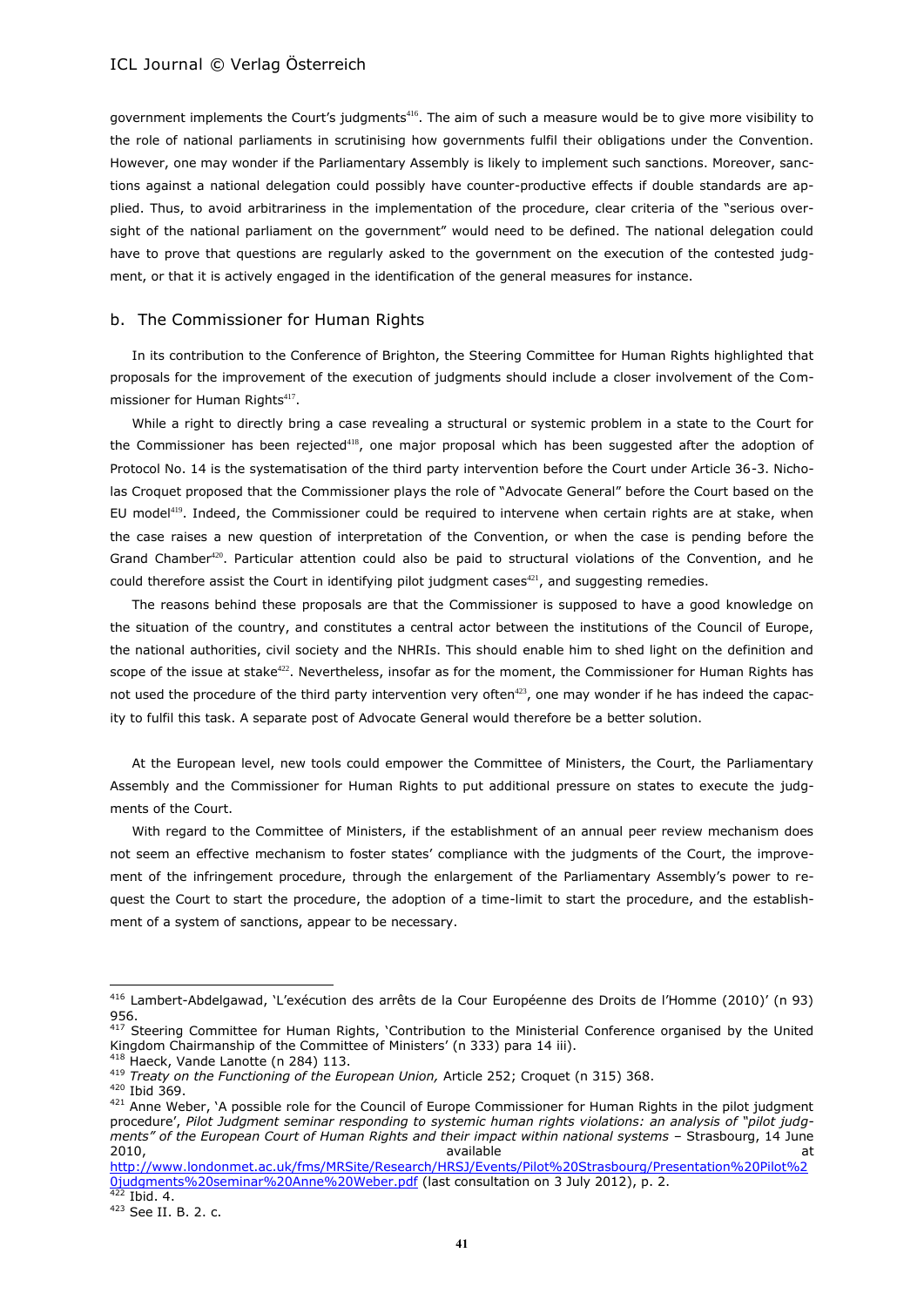Furthermore, it is proposed to reform the working methods of the Court to facilitate the implementation of its own judgments, and to combine a reinforcement of both its constitutional role and its capacity to adjudicate disputes. On the one hand, the adoption *de facto* of judgments of principle, the dissociation of the judgment on merits and the award of a just satisfaction, the application of the "bounce-back" clause, and the improvement of the pilot judgment procedure, would foster the constitutional role of the Court, since it would concentrate on the development of the interpretation of the Convention and give more weight to the principle of subsidiarity. Indeed, the Court could limit the application of the pilot judgment procedure to cases where a set of criteria would be objectively fulfilled, establish the possibility to lodge a collective complaint, and systematically set a time-limit in the judgment. On the other hand, the increase of the number of judges would enable the Court to deal with the high number of repetitive applications, and therefore promote the "individual justice".

Finally, the Parliamentary Assembly could enhance the pressure put on the national delegations when national parliaments do not seriously oversee how the government implements the Court's judgments through the temporary suspension of the voting rights of the national delegation. A closer involvement of the Commissioner for Human Rights would also be welcomed, particularly in states where systemic violations of the Convention have been identified.

# IV. General conclusion

Under the mechanism of the Convention, states have an obligation to execute the judgments of the Court expressed in Article 46-1. This general obligation gives rise to other specific obligations, namely the obligation to execute the violated obligation, to put an end to the international wrongful act, to repair the prejudice and to prevent future similar violations, and implies the adoption of individual and general measures. While the adoption of individual measures are rather linked to the adjudicative role of the Court, because they aim at restoring the rights to an individual as they were before the breach, general measures reflect the constitutional role of the Court, which is to set the minimum standards of protection of human rights under the Convention beyond the specific case at issue. It is argued that the reform of the Convention's system should aim at both reinforcing the constitutional and adjudicative roles of the Court to ensure that individuals throughout Europe are equally protected, and that the European standards of human rights are progressively raised. Thus, the Council of Europe could seek to adopt some measures in priority to improve the execution of the Court's judgments.

At the national level first of all, it could be emphasised that if governments have the primary responsibility to execute the judgments under the supervision of the Committee of Ministers, the other branches of the state may also be required to participate in this process. Thus, parliaments may be requested to adopt or amend domestic legislative acts, and the judiciary may have to modify its jurisprudence. Moreover, a specific body (NHRIs, parliamentarian commission, etc) could systematically control how their governments execute the judgments, to make sure that justice is made to the applicants, and that no similar cases would be subsequently lodged to Strasbourg.

Furthermore, the execution of judgments is to be understood from a broad perspective, which encompasses not only the duty under Article 46-1, but also the obligation to "secure" the rights of the Convention under Article 1, taking into account the case-law of the Court. In other words, it is assumed that the minimum standards of protection of human rights, as interpreted by the Court in its judgments have an *erga omnes* effect. In this respect, states could create internal mechanisms to systematically scrutinize the compliance draft laws with the Convention, and regularly review the existing laws in the light of the Court's case-law. Eventually, the dialogue between domestic courts and Strasbourg through the transfer to a national judicial body of the competence to award a just satisfaction, and the possibility for domestic judges to request an advisory opinion to the ECtHR, should be established.

At the European level, the infringement procedure should be reformed to make it more likely to be applied through the empowerment of the Parliamentary Assembly to start the procedure, and the inclusion of the possibility of sanctions. It is also stated that the Court should continue to indicate the possible measures execution in its judgments and to condemn states for a second time in a further judgment when an earlier one has not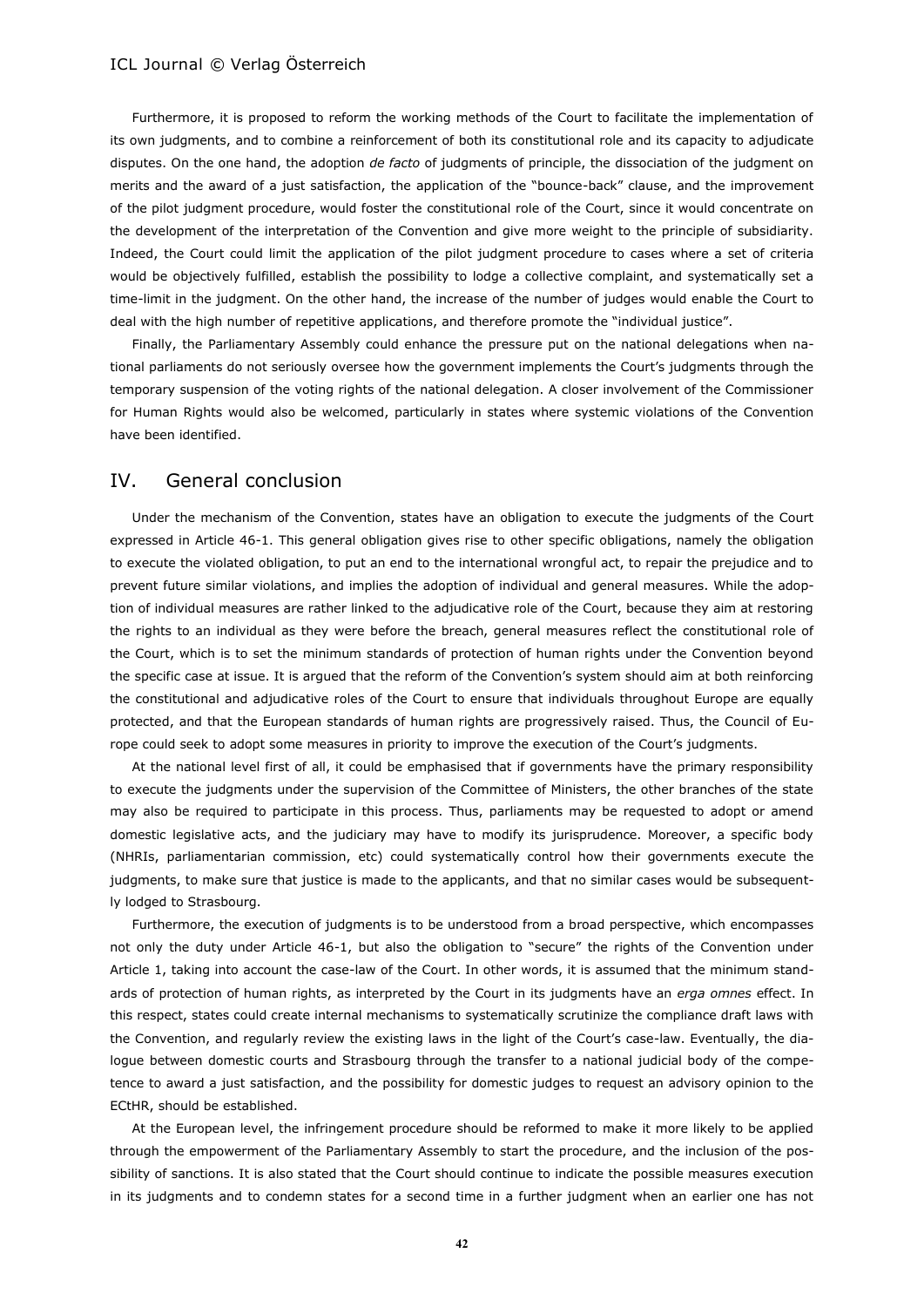been executed properly. Moreover, the Court should develop its constitutional role through the practice of awarding a just satisfaction according to the letter of Article 41, the systematic adoption of *de facto* judgments of principle, the application of the "bounce-back" clause, and the inclusion in the Convention of the possibility to lodge collective complaints under the pilot judgment procedure. Finally, given that the amount of repetitive cases remains important, it would be more appropriate to increase the number of ordinary judges rather than to create a second category of judges.

Eventually, the Parliamentary Assembly could increase the pressure put on the national delegations through the adoption of sanctions, such as a temporarily suspension of voting rights, when national parliaments do not seriously oversee how their government have implemented the Court's judgments.

**Déborah Forst:** deborahforst@gmail.com

#### **Reference List**

#### **Books and articles**

Amnesty International, the Aire Centre, European Human Rights Advocacy Centre, Human Rights Watch, Interights, the International Commission of Jurists, Justice, Liberty and Redress, 'Joint NGO Appeal (7 December 2009)', in Directorate General of Human Rights and Legal Affairs of the Council of Europe, *Preparatory contributions to the High-Level Conference on the future of the European Court of Human Rights, organised in Interlaken* (Council of Europe 2010) 32-35.

Barkhuysen Tom and Van Emmerik Michiel, 'A comparative view on the execution of the judgments of the European Court of Human Rights', in Christou Theodora A., Raymond Juan Pablo (ed.), *European Court of Human Rights, remedies, execution of judgments* (British Institute of International and Comparative Law 2003) 1-23.

Bates Ed, 'Supervising the execution of judgments delivered by the European Court of Human Rights: the challenges facing the Committee of Ministers' in Christou Theodora A. Raymond, Juan Pablo (ed.), *European Court of Human Rights, remedies, execution of judgments* (British Institute of International and Comparative Law 2005) 49-106.

Bates, Ed, *The evolution of the European Convention of Human Rights* (Oxford University Press 2010).

Bemelmans-Videc Marie-Louise, 'Comments on the Wise person's Report from the perspective of the Parliamentary Assembly of the Council of Europe', in 'The future of the European Court of Human Rights – San Marino Colloquy', 28 *Human Rights Law Journal* (2007) 16-19.

Buyse Antoine, 'The pilot judgment procedure at the European Court of Human Rights: possibilities and challenges', 57 *Greek Law Journal* (2009) 1890-1902.

Buyse Antoine, 'The Court's ears and arms: national human rights institutions and the European Court of Human Rights', in Meuwissen Katrien and Wouters Jan (eds), *National Human Rights Institutions in Europe: Comparative, European and Interna*tional Perspectives (Intersentia forthcoming 2013) available at [http://papers.ssrn.com/sol3/papers.cfm?abstract\\_id=2102496](http://papers.ssrn.com/sol3/papers.cfm?abstract_id=2102496) (last consultation on 24 February 2013).

Calidonio Schmid Julie, 'Advisory opinions on human rights: moving beyond a pyrrhic victory', 16 *Duke Journal of Comparative and International Law* (2006) 415-455.

Cavallaro James L. and Brewer Stephanie Erin, 'Reevaluating regional human rights litigation in the twenty-first century: the case of the Inter-American Court', *Harvard Law School Public Law and Legal Theory Working Paper Series, Paper No. 09-31* (2008) available at<http://ssrn.com/abstract=1404608> (last consultation on 26 May 2012) 768-827.

Christoffersen Jonas, *Fair balance: proportionality, subsidiarity and primarity in the European Convention of Human Rights* (Martinus Nijhoff Publishers 2009).

Christoffersen Jonas, 'Individual and constitutional justice: can the power balance of adjudication be reversed?' in Christoffersen Jonas and Rask Madsen, Michael (eds.), *The European Court of Human Rights between Law and Politics* (Oxford University Press 2011) 181-203.

Christoffersen Jonas and Rask Madsen Mikael, *The European Court of Human Rights between Law and Politics* (Oxford University Press 2011).

Christou Theodora A. and Raymond Juan Pablo (eds.), *European Court of Human Rights, Remedies and execution of judgments* (British Institute of International and Comparative Law) 2005.

Cohen-Jonathan Gérard, 'Quelques considerations sur l'autorité des arrêts de la Cour Européenne des Droits de l'Homme', in Cohen-Jonathan Gérard, Flauss Jean-François and Lambert Pierre, *Liber Amicorum Marc-André Eissen* (Bruylant 1995) 39-64.

Cojocariu Constantin, 'Improving the effectiveness of the implementation of Strasbourg Court judgments in light of ongoing reform discussions', *Roma Rights* (2010) 9-16.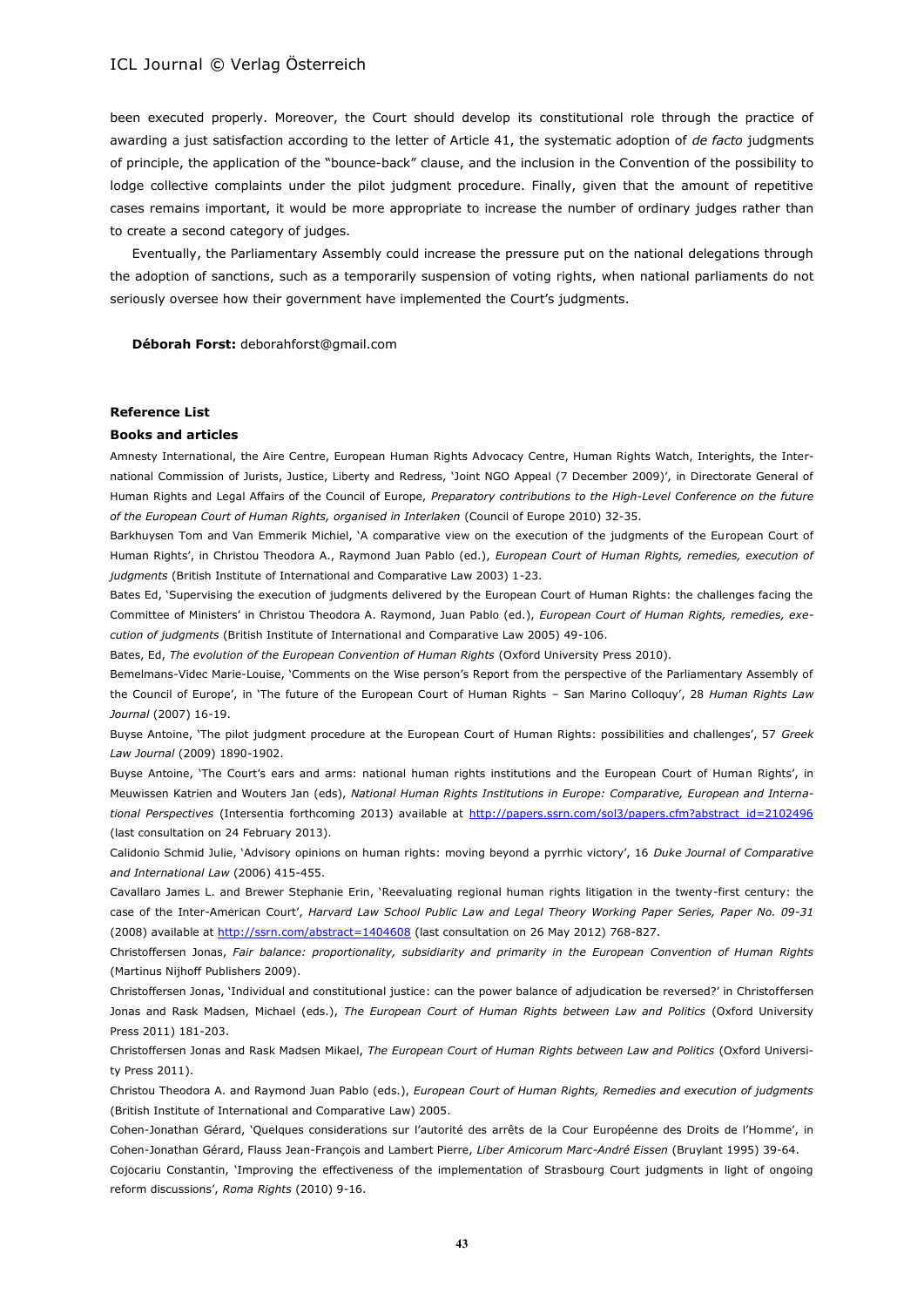Colandrea Valerio, 'On the power of the European Court of Human Rights to order specific non-monetary measures: some remarks in light of the *Assanidze, Borniowski* and *Sejdovic* cases', 7 *Human Rights Law Review* 2 (2007) 396-411.

Commission nationale consultative des droits de l'Homme (CNCDH) and Médiateur de la République, 'Communication de la Commission nationale consultative des droits de l'Homme et du Médiateur de la République au titre de la Règle 9§2 des Règles du Comité des Ministres pour la surveillance de l'exécution des arrêts et des termes des règlements amiables'*, Arrêt* Frérot c/. France, CEDH, 12 juin 2007, Octobre 2008, available at [http://www.cncdh.fr/article368d.html?id\\_article=876](http://www.cncdh.fr/article368d.html?id_article=876) (last consultation on 3 July 2012).

House of Commons of the United Kingdom, Isobel White, *Library standard note: prisoners' voting rights*, SN/PC/01764, 7 September 2011, available at <http://www.parliament.uk/business/news/2011/february/mps-debate-voting-by-prisoners> (last consultation on 3 July 2012).

Costa Jean-Paul 'Comments on the Wise Person's report from the perspective of the European Court of Human Rights' in 'The future of the European Court of Human Rights – San Marino Colloquy', 28 *Human Rights Law Journal* (2007) 13-16.

Croquet Nicholas A. J., "The European Court of Human Rights' norm-creation and norm-limiting processes: resolving a normative tension", 17 *Columbia Journal of European Law* 2 (2011) 307-374.

De Beco Gauthier, 'La contribution des institutions nationales des droits de l'homme au renforcement de l'efficacité de la Cour Européenne des Droits de l'Homme', 77 *Revue Trimestrielle des Droits de l'Homme* (2009) 165-194.

Delzangles Béatrice, *Activisme et autolimitation de la Cour Européenne des Droits de l'Homme*. (LGDJ 2009).

De Salvia Michele, 'Le principe de l'octroi subsidiaire des dommages-intérêts: d'une morale des droits de l'Homme à une morale simplement indemnitaire?' in Flauss Jean-François and Lambert-Abdelgawad Elisabeth, *La pratique d'indemnisation de la Cour Européenne des Droits de l'Homme* (Bruylant 2011) 9-26.

Dothan Shai, 'Judicial tactics in the European Court of Human Rights', 12 *Chicago Journal of International Law* 1 (2011) 115- 142.

Drzemczewki Andrew, 'The Parliamentary Assembly's involvement in the supervision of the judgments of the Strasbourg Court', 28 *Netherlands Quarterly of Human Rights* 2 (2010) 164-178.

Dzehtsiarou Kanstantsi and Greene Alan, 'Legitimacy and the future of the European Court of Human Rights: Critical Perspectives from Academia and Practitioners', 12 *German Law Journal* 10 (2011) 1707-1715.

Egli Patricia, 'Protocol No. 14 to the European Convention for the Protection of Human Rights and Fundamental Freedoms: towards a more effective control mechanism', 17 *Journal of Transnational Law and Policy* 1 (2007) 1-34.

Esposito Vitaliano, 'La liberté des Etats dans le choix des moyens de mise en oeuvre des arrêts de la Cour Européenne des Droits de l'Homme', 55 *Revue Trimestrielle des Droits de l'Homme* (2003) 823-849.

European Law Institute, 'Statement on case-overload at the European Court of Human Rights', 6 July 2012, available at <http://www.europeanlawinstitute.eu/projects/publications/> (last consultation on 24 February 2013)

Flauss Jean-François, 'L'effectivité des arrest de la Cour Européenne des Droits de l'Homme: du politique au juridique ou viceversa', 77 *Revue Trimestrielle des Droits de l'Homme* (2009) 27-71.

Flauss Jean-François, Lambert-Abdelgawad, Elisabeth, *La pratique d'indemnisation par la Cour Européenne des Droits de l'Homme* (Bruylant 2011).

Fyrnys Markus, 'Expanding competences by the judicial lawmaking: the pilot-judgment procedure of the European Court of Human Rights', 12 *German Law Journal* 10 (2011) 1231-1260.

Goodman Ryan and Jinks Derek, 'How to influence states: socialisation and international human rights law', 54 *Duke Law Journal* 3 (2004) 621-703.

Greer Steven, *The European Convention on Human Rights: achievements, problems and prospects* (Cambridge University Press) 2006.

Greer Steven and Wildhaber Luzius, 'Revisiting the debate about "constitutionalising' the European Court of Human Rights', 12 *Human Rights Law Review* 4 (2012) 654-687.

Haeck Yves and Vande Lanotte, Johan, 'Desperately trying to keep the Titanic afloat – The reform proposals concerning the European Convention on Human Rights after Protocol 14: the report of the Group of Wise Persons… and some further proposals', 1 *Inter-American and European Human Rights Journal* 1 (2008) 87-124.

Harmsen Robert, 'The reform of the Convention system: institutional restructuring and the (geo-) politics of human rights', in Christoffersen Jonas and Madsen Michael Rask (eds.), *The European Court of Human Rights between Law and Politics* (Oxford University Press 2011) 119-143.

Harris David, O'Boyle Michael, Warbrick Colin, Bates Ed, Buckley Carl, Kilkelly Ursula, Cumper Peter, Arai Yukata and Lardy Heather, *Law of the European Convention on Human Rights* (2<sup>nd</sup> ed., Oxford University Press, 2009).

Helfer Laurence R., 'Redesigning the European Court of Human Rights: Embeddedness as a deep structural principle of the European human rights regime', 19 *European Journal of International Law* 1 (2008) 125-159.

Helfer Laurence R. and Slaughter Anne-Marie, 'Toward a theory of effective supranational adjudication', 107 *Yale Law Journal* (1998) 273-391.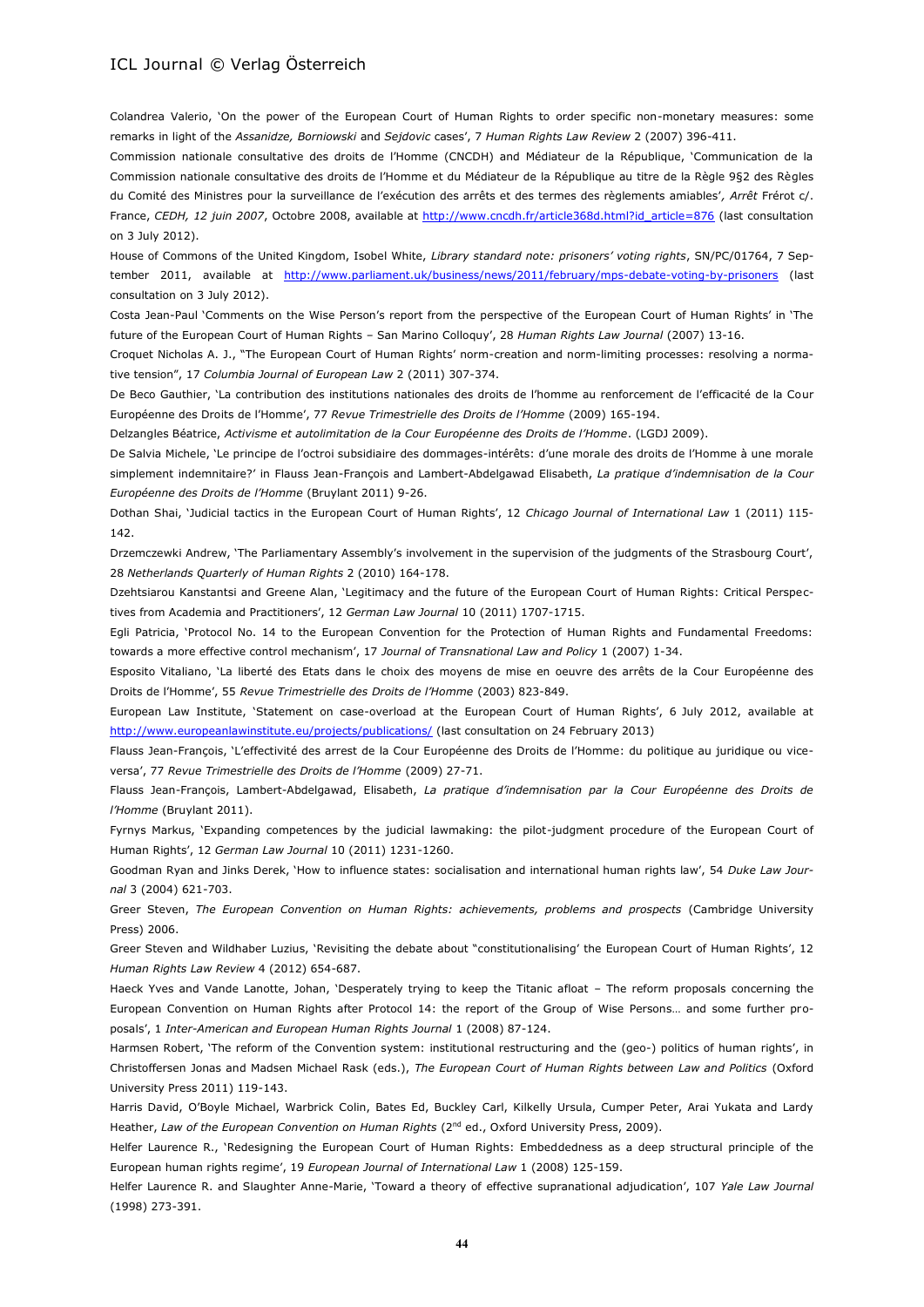Hertig Randall Maya and Ruedin Xavier-Baptiste, 'L'exécution des arrêts de la Court Européenne des Droits de l'Homme à la lumière de l'arrêt *Verein gegen Tierfabriken Schweiz (VGT) c Suisse* du 4 octobre 2007', 6 *Pratique Juridique Actuelle* (2008) 651-664.

Hervieu Nicolas, 'Contrôle juridictionnel de la bonne exécution d'un arrêt et incertitudes sur l'étendue de la pratique', *Lettre 'Actualités Droits-Libertés' du CREDOF* (16 October 2011).

Keller Ellen, Fischer Andreas and Kühne Daniela, 'Debating the future of the European Court of Human Rights after the Interlaken Conference: two proposals', 21 *The European Journal of International Law* 4 (2010) 1025-1048

Lambert Elisabeth, *Les effets des arrêts de la Cour Européenne des Droits de l'Homme, contribution à une approche pluraliste du droit européen des droits de l'Homme* (Bruylant 1999).

Lambert-Abdelgawad Elisabeth, *L'exécution des arrêts de la Cour Européenne des Droits de l'Homme* (Council of Europe 2005).

Lambert-Abdelgawad Elisabeth, *L'exécution des arrêts de la Cour Européenne des Droits de l'Homme* (2<sup>nd</sup> edition; Council of Europe 2008).

Lambert-Abdelgawad Elisabeth, 'L'exécution des arrêts de la Cour Européenne des Droits de l'Homme', 79 *Revue Trimestrielle des Droits de l'Homme* (2010) 793-814.

Lambert-Abdelgawad Elisabeth, 'L'exécution des arrêts de la Cour Européenne des Droits de l'Homme (2010)', 88 *Revue Trimestrielle des Droits de l'Homme*, (2011) 939-958.

Leach Philip, 'On reform of the European Court of Human Rights', 6 *European Human Rights Law Journal* (2009) 725-735.

Leach Philip, Hardman Helen, Stephenson and Svetlana, 'Can the European Court's pilot judgments procedure help resolve systemic human rights violations ? *Burdov* and the failure to implement domestic court decisions in Russia', *Human Rights Law Review* (2010) 346-359.

Leach Philip, Hardman Helen, Stephenson Svetlana and Blitz Brad K., *Responding to systematic human rights violations: an analysis of 'pilot judgments' of the European Court of Human Rights and their impact at national level* (Intersentia 2010).

Mowbray Alastair, 'Faltering steps on the path to reform the Strasbourg enforcement system', 7 *Human Rights Law Journal* 3 (2007) 609-618.

NGOs, 'Ensuring the long-term effectiveness of the European Court of Human Rights: NGOs comments on the Group of Wise Person's Report', in 'The future of the European Court of Human Rights – San Marino Colloquy', 28 *Human Rights Law Journal* (2007) 27-33.

NGOs, 'Joint NGO comments on the drafting of Protocols 15 and 16 to the European Convention for the Protection of Human Rights and Fundamental Freedoms', 16 November 2012, available at [http://www.londonmet.ac.uk/fms/MRSite/Research/HRSJ/EHRAC/Advocacy/Draft%20Protocols%2015%20and%2016%20to%2](http://www.londonmet.ac.uk/fms/MRSite/Research/HRSJ/EHRAC/Advocacy/Draft%20Protocols%2015%20and%2016%20to%20the%20ECHR%20-%20Joint%20NGO%20submission%20-%204%20October%202012.pdf) [0the%20ECHR%20-%20Joint%20NGO%20submission%20-%204%20October%202012.pdf](http://www.londonmet.ac.uk/fms/MRSite/Research/HRSJ/EHRAC/Advocacy/Draft%20Protocols%2015%20and%2016%20to%20the%20ECHR%20-%20Joint%20NGO%20submission%20-%204%20October%202012.pdf) (last consultation on 24 February 2013).

Nifosi-Sutton Ingrid, 'The power of the European Court of Human Rights to order specific non-monetary relief: a critical appraisal from a right to health perspective', 23 *Harvard Human Rights Journal* 1 (2010) 51-74.

O'Boyle Michael, 'The future of the European Court of Human Rights', 12 *German Law Journal* 10 (2011) 1862-1878.

Paraskeva Costas, *The relationship between the domestic implementation of the European Convention on Human Rights and the ongoing reforms of the European Court of Human Rights (with a case study on Cyprus and Turkey)* (Intersentia 2010).

Phan Hao Duy, A blueprint for a Southeast Asian Court of Human Rights', 10 *Asian-Pacific Law and Policy Journal* 2 (2009) 384- 433.

Polakiewicz Jörg, 'The execution of judgments of the European Court of Human Rights', in Blackburn Robert and Polakiewicz Jörg, *Fundamental rights in Europe: the European Convention on Human Rights and its member states, 1950-2000* (Oxford University Press 2001) 55-57.

Renucci Jean-François, 'Mesures générales et/ou individuelles: l'ingérence de la Cour européenne des droits de l'Homme (année 2010)', 30 Recueil Dalloz (2011) 193-200.

Ress Georg, 'The effects of decisions and judgments of the European Court of Human Rights in the domestic legal order', 40 *Texas International Law Journal* 3 (2005) 359-382.

Ress Georg, 'Les arrêts pilotes de la Cour Européenne des Droits de l'Homme: mesures générales et effectivité des recours internes', in Cohen-Jonathan Gérard, Flauss Jean-François and Lambert-Abdelgawad Elisabeth, *De l'effectivité des recours internes dans l'application de la Convention Européenne des Droits de l'Homme*, (Bruyant 2006) 277-283.

Ruedin Xavier-Baptiste, *L'exécution des arrêts de la Cour Européenne des Droits de l'Homme: procédure, obligations des Etats, pratique et réforme* (Bruylant 2009)

Silinacos Alexandre, 'La "réforme de la réforme" du système de protection de la CEDH'*,* 49 *Annuaire Français de Droit International* (2003) 611-640.

Suchkova Maria, 'An analysis of the institutional arrangements within the Council of Europe and within certain Member States for securing the enforcement of judgments', 4 *European Human Rights Law Review* (2011) 448-463.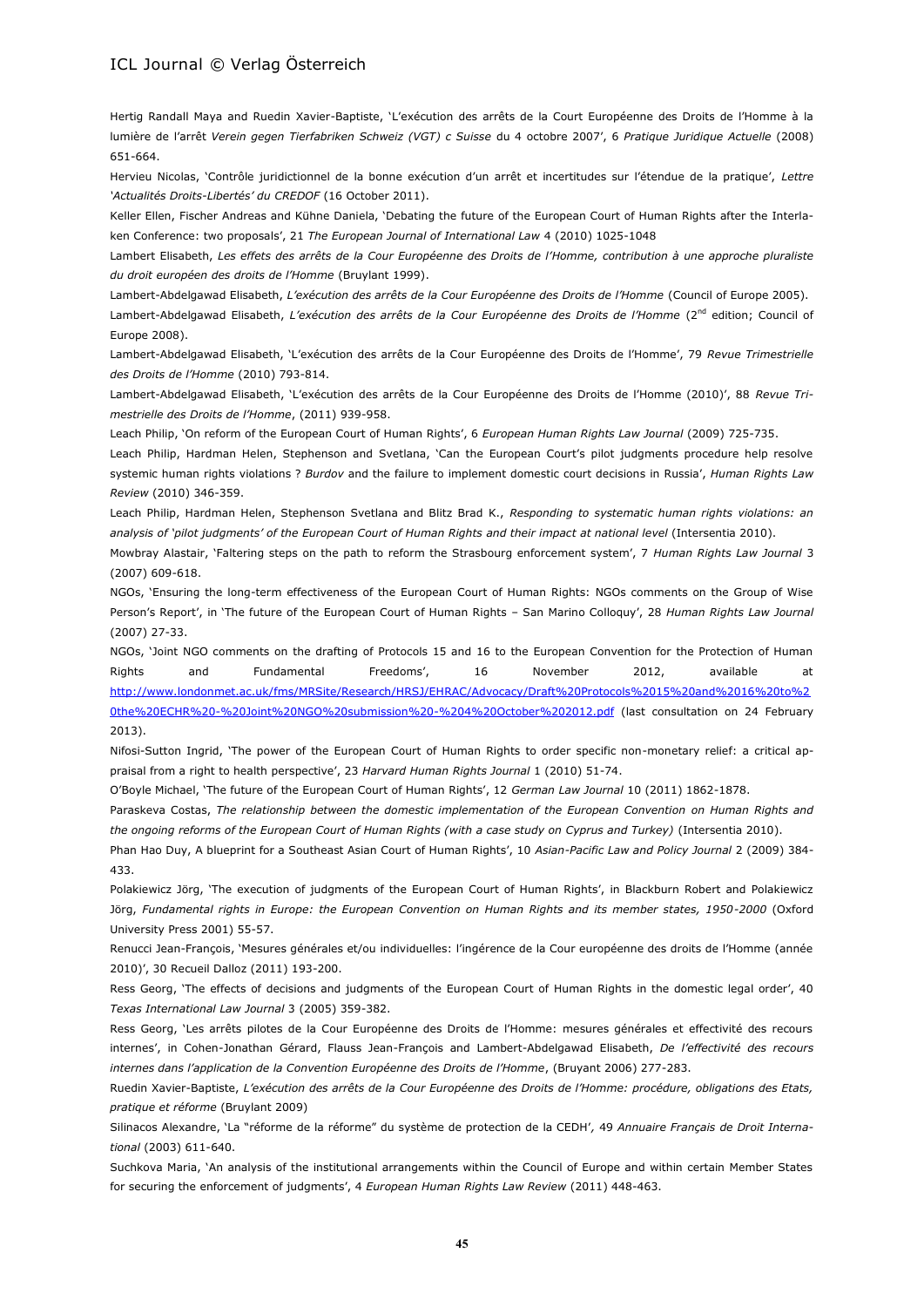Sundberg Frederik, 'L'effectivité des recours internes suite à des arrêts pilotes', in Cohen-Jonathan Gérard, Flauss Jean-François and Lambert-Abdelgawad, Elisabeth, *De l'effectivité des recours internes dans l'application de la Convention Européenne des Droits de l'Homme*, (Bruyant 2006) 256-275.

Sundberg Frederik, 'Le principe de l'octroi subsidiaire des dommages-intérêts – Coté Comité des Ministres', in Flauss Jean-François, Lambert-Abdelgawad Elisabeth, *La pratique d'indemnisation par la Cour Européenne des Droits de l'Homme* (Bruylant 2011) 27-51.

Thomassen Wilhelmina, 'The relations between the Court and states parties to the Convention", in "The future of the European Court of Human Rights – San Marino Colloquy', 28 *Human Rights Law Journal* (2007) 22-24.

Vandenhole Wouter, 'Execution of judgments', in Lemmens Paul, and Vandenhole Wouter, *Protocol No. 14 and the reform of the European Court of Human Rights* (Intersentia 2005).

Weber Anne, 'A possible role for the Council of Europe Commissioner for Human Rights in the pilot judgment procedure', *Pilot*  Judgment seminar responding to systemic human rights violations: an analysis of "pilot judgments" of the European Court of *Human Rights and their impact within national systems* – Strasbourg, 14 June 2010, available at [http://www.londonmet.ac.uk/fms/MRSite/Research/HRSJ/Events/Pilot%20Strasbourg/Presentation%20Pilot%20judgments%20](http://www.londonmet.ac.uk/fms/MRSite/Research/HRSJ/Events/Pilot%20Strasbourg/Presentation%20Pilot%20judgments%20seminar%20Anne%20Weber.pdf) [seminar%20Anne%20Weber.pdf](http://www.londonmet.ac.uk/fms/MRSite/Research/HRSJ/Events/Pilot%20Strasbourg/Presentation%20Pilot%20judgments%20seminar%20Anne%20Weber.pdf) (last consultation on 3 July 2012).

White Robin C. A., Ovey Clare, *The European Convention on Human Rights* (Oxford University Press 2010).

White Robin C.A., Boussiajou Iris, 'Voices from the European Court of Human Rights', 27 *Netherlands Quarterly of Human Rights* 2 (2011) 167-189.

Wildhaber Luzius, 'A constitutional future for the European Court of Human Rights?', 23 *Human Rights Law Journal* 5 (2002) 161-165.

Wildhaber Luzius*, The European Court of Human Rights, 1998-2006: history, achievements, reform* (Engel 2006).

Wilton Park Conference, 'Conference report 2020 Vision for the European Court of Human Rights', WP1139, 17-19 November 2011, available at<http://www.wiltonpark.org.uk/resources/en/pdf/22290903/2011/wp1139-report> (last consultation on 3 July 2012).

#### **Resolutions of the Committee of Ministers of the Council of Europe**

Committee of Ministers, 'Resolution CM/ResDH(83)13', 27 October 1983. Committee of Ministers, 'Resolution CM/ ResDH(2001)70', 26 June 2001. Committee of Ministers, 'Interim Resolution CM/ResDH(2001)80', 28 July 2001. Committee of Ministers, Interim resolution 'CM/ResDH(2003)174', 12 November 2003. Committee of Ministers, 'Resolution CM/ResDH(2004)87', 9 December 2004. Committee of Ministers 'Resolution CM/ResDH(2007)32', 20 April 2007. Committee of Ministers, 'Resolution CM/ResDH(2007)83', 20 April 2007. Committee of Ministers, 'Resolution CM/ResDH(2007)90', 20 June 2007. Committee of Ministers, 'Resolution CM/InfDH(2008)42', 28 November 2008. Committee of Ministers, 'Interim Resolution CM/ResDH(2010)33', 4 March 2010. Committee of Ministers, 'Resolution CM/ResDH(2010)60', 3 June 2010. Committee of Ministers, 'Resolution CM/ResDH(2010)115', 15 September 2010. Committee of Ministers, 'Resolution CM/ResDH(2011)82', 8 August 2011. Committee of Ministers, 'Resolution CM/ResDH(2011)189', 2 December 2011. Committee of Ministers, 'Resolution CM/ResDH(2011)104', 14 September 2011. Committee of Ministers, 'Resolution CM/ResDH(2011)173', 14 September 2011. Committee of Ministers, 'Resolution CM/ResDH(2011)189', 2 December 2011. Committee of Ministers, 'Resolution CM/ResDH(2012)28', 8 March 2012.

#### **Other documents of the Committee of Ministers of the Council of Europe**

Committee of Ministers of the Council of Europe, 'Recommendation on the re-examination or reopening of certain cases at domestic level following judgments of the European Court of Human Rights' Rec(2000)2, 19 January 2000, available at <https://wcd.coe.int/ViewDoc.jsp?id=334147&Sector=secCM&Language=lanEnglish&Ver=original> (last consultation on 3 July 2012).

Committee of Ministers of the Council of Europe, 'Report of the evaluation group to the Committee of Ministers on the European Court of Human Rights', EG Court(2001)1, 27 September 2001, available at <https://wcd.coe.int/ViewDoc.jsp?id=226195&Lang=fr> (last consultation on 3 July 2012).

Committee of Ministers of the Council of Europe, *'*Recommendation on the publication and dissemination in the member states of the text of the ECHR and of the case-law of the ECtHR', Recommendation Rec(2002)13, 18 December 2002, available at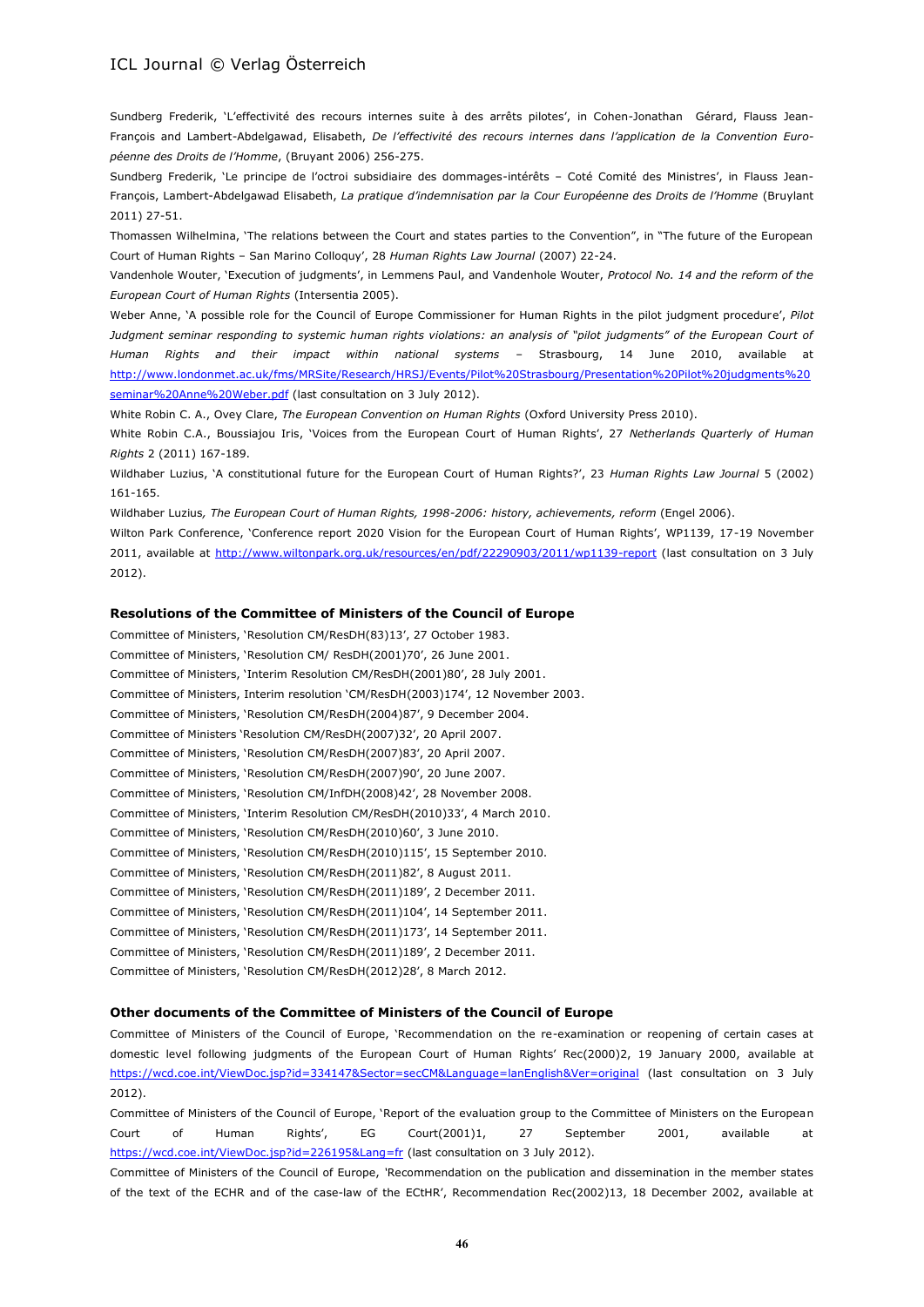[5](https://wcd.coe.int/ViewDoc.jsp?id=331589&BackColorInternet=9999CC&BackColorIntranet=FFBB55&BackColorLogged=FFAC75) (last consultation on 3 July 2012).

<https://wcd.coe.int/ViewDoc.jsp?id=331657&Sector=secCM&Language=lanEnglish&Ver=original> (last consultation on 3 July 2012).

Committee of Ministers of the Council of Europe, 'Resolution on the publication and dissemination of the case-law of the ECtHR', Res(2002)58, 18 18 December 2002, available at [https://wcd.coe.int/ViewDoc.jsp?id=331589&BackColorInternet=9999CC&BackColorIntranet=FFBB55&BackColorLogged=FFAC7](https://wcd.coe.int/ViewDoc.jsp?id=331589&BackColorInternet=9999CC&BackColorIntranet=FFBB55&BackColorLogged=FFAC75)

Committee of Ministers, 'Resolution on judgments revealing an underlying systemic problem', Res(2004)3, 12 May 2004, available at<https://wcd.coe.int/ViewDoc.jsp?id=743257&Lang=en> (last consultation on 3 July 2012).

Committee of Ministers of the Council of Europe, 'Recommendation on the ECHR in university education and professional training',  $Rec(2004)4$ ,  $12$  May 2004, available at [https://wcd.coe.int/ViewDoc.jsp?Ref=Rec\(2004\)4&Sector=secCM&Language=lanEnglish&Ver=original](https://wcd.coe.int/ViewDoc.jsp?Ref=Rec(2004)4&Sector=secCM&Language=lanEnglish&Ver=original) (last consultation on 3 July 2012).

Committee of Ministers of the Council of Europe, 'Recommendation to the member states on the verification of the compatibility of draft laws, existing laws and administrative practice with the standards laid down in the ECHR', Rec(2004)5, 12 May 2004, available at<https://wcd.coe.int/ViewDoc.jsp?id=743297> (last consultation on 3 July 2012).

Committee of Ministers of the Council of Europe, 'Rules of the Committee of Ministers for the supervision of the execution of judgments and of the terms of friendly settlements', 10 May 2006, available at [http://www.coe.int/t/dghl/monitoring/execution/Source/Documents/Docs\\_a\\_propos/CMrules2006\\_en.pdf](http://www.coe.int/t/dghl/monitoring/execution/Source/Documents/Docs_a_propos/CMrules2006_en.pdf) (last consultation on 3 July 2012).

Committee of Ministers of the Council of Europe, 'Recommendation on efficient domestic capacity for rapid execution of judgments of the ECtHR', CM/Rec(2008)2, 6 February 2008, available at <https://wcd.coe.int/ViewDoc.jsp?id=1246081&Site=COE> (last consultation on 3 July 2012).

Committee of Ministers of the Council of Europe, Press Release 'Albania : Progress in the execution of judgments of the European Court of Human Rights concerning problems relating to the functioning of justice', 934(2009), 8 December 2009, available at

[https://wcd.coe.int/ViewDoc.jsp?id=1555757&Site=CM&BackColorInternet=C3C3C3&BackColorIntranet=EDB021&BackColorLo](https://wcd.coe.int/ViewDoc.jsp?id=1555757&Site=CM&BackColorInternet=C3C3C3&BackColorIntranet=EDB021&BackColorLogged=F5D383) [gged=F5D383](https://wcd.coe.int/ViewDoc.jsp?id=1555757&Site=CM&BackColorInternet=C3C3C3&BackColorIntranet=EDB021&BackColorLogged=F5D383) (last consultation on 3 July 2012).

Committee of Ministers of the Council of Europe, 'Supervision of the execution of judgments and decisions of the European Court of Human Rights: implementation of the Interlaken Action Plan – Modalities for a twin-track supervision system', CM/Inf/DH(2010)37, 6 September 2010, available at [https://wcd.coe.int/ViewDoc.jsp?Ref=CM/Inf/DH\(2010\)37&Language=lanEnglish&Ver=original&Site=CM&BackColorInternet=C](https://wcd.coe.int/ViewDoc.jsp?Ref=CM/Inf/DH(2010)37&Language=lanEnglish&Ver=original&Site=CM&BackColorInternet=C3C3C3&BackColorIntranet=EDB021&BackColorLogged=F5D383) [3C3C3&BackColorIntranet=EDB021&BackColorLogged=F5D383](https://wcd.coe.int/ViewDoc.jsp?Ref=CM/Inf/DH(2010)37&Language=lanEnglish&Ver=original&Site=CM&BackColorInternet=C3C3C3&BackColorIntranet=EDB021&BackColorLogged=F5D383) (last consultation on 3 July 2012).

Secretariat of the Committee of Ministers of the Council of Europe, 'Communications from different NGOs (AIRE, UNLOK, PRI, PRT) in the case of Hirst No. 2 against the United Kingdom', DH - DD(2010)609E, 1 December 2010, available at <https://wcd.coe.int/ViewDoc.jsp?id=1714637&Site=CM> (last consultation on 3 July 2012).

Committee of Ministers of the Council of Europe, *Supervision of the execution of judgments of the European Court of Human Rights, 4th Annual Report 2010* (Council of Europe 2011) available at [http://www.coe.int/t/dghl/monitoring/execution/Source/Publications/CM\\_annreport2010\\_en.pdf](http://www.coe.int/t/dghl/monitoring/execution/Source/Publications/CM_annreport2010_en.pdf) (last consultation on 3 July 2012).

Committee of Ministers of the Council of Europe, Steering Committee for Human Rights, Committee of experts on the reform of the Court, 'Report on the proposal to extend the Court's jurisdiction to give advisory opinions', DH-GDR(2011), R8 Appendix VII, 2-4 November 2011, available at [http://www.coe.int/t/dghl/standardsetting/cddh/DH\\_GDR/DH-](http://www.coe.int/t/dghl/standardsetting/cddh/DH_GDR/DH-GDR_8th_Appendix%20VII.pdf)[GDR\\_8th\\_Appendix%20VII.pdf](http://www.coe.int/t/dghl/standardsetting/cddh/DH_GDR/DH-GDR_8th_Appendix%20VII.pdf) (last consultation on 3 July 2012).

Committee of Ministers of the Council of Europe, *Supervision of the execution of judgments and decisions of the European Court of Human Rights, Annual Report 2011* (Council of Europe 2012) available at [http://www.coe.int/t/dghl/monitoring/execution/Source/Publications/CM\\_annreport2011\\_en.pdf](http://www.coe.int/t/dghl/monitoring/execution/Source/Publications/CM_annreport2011_en.pdf) (last consultation on 3 July 2012).

Committee of Ministers of the Council of Europe, Steering Committee for Human Rights, 'Final Report on measures requiring amendments of the European Convention on Human Rights', CDDH(2012)R74 Addendum I, 15 February 2012, available at [http://www.coe.int/t/dghl/standardsetting/cddh/Meeting%20reports%20committee/74\\_Final\\_Report\\_en.pdf](http://www.coe.int/t/dghl/standardsetting/cddh/Meeting%20reports%20committee/74_Final_Report_en.pdf) (last consultation on 3 July 2012).

Council of Europe, Steering Committee for Human Rights, 'Contribution to the Ministerial Conference organised by the United Kingdom Chairmanship of the Committee of Ministers', CDDH(2012)R74 Addendum III, 15 February 2012, available at http://www.coe.int/t/dghl/standardsetting/cddh/Meeting%20reports%20committee/74 Contribution\_en.pdf (last consultation on 3 July 2012).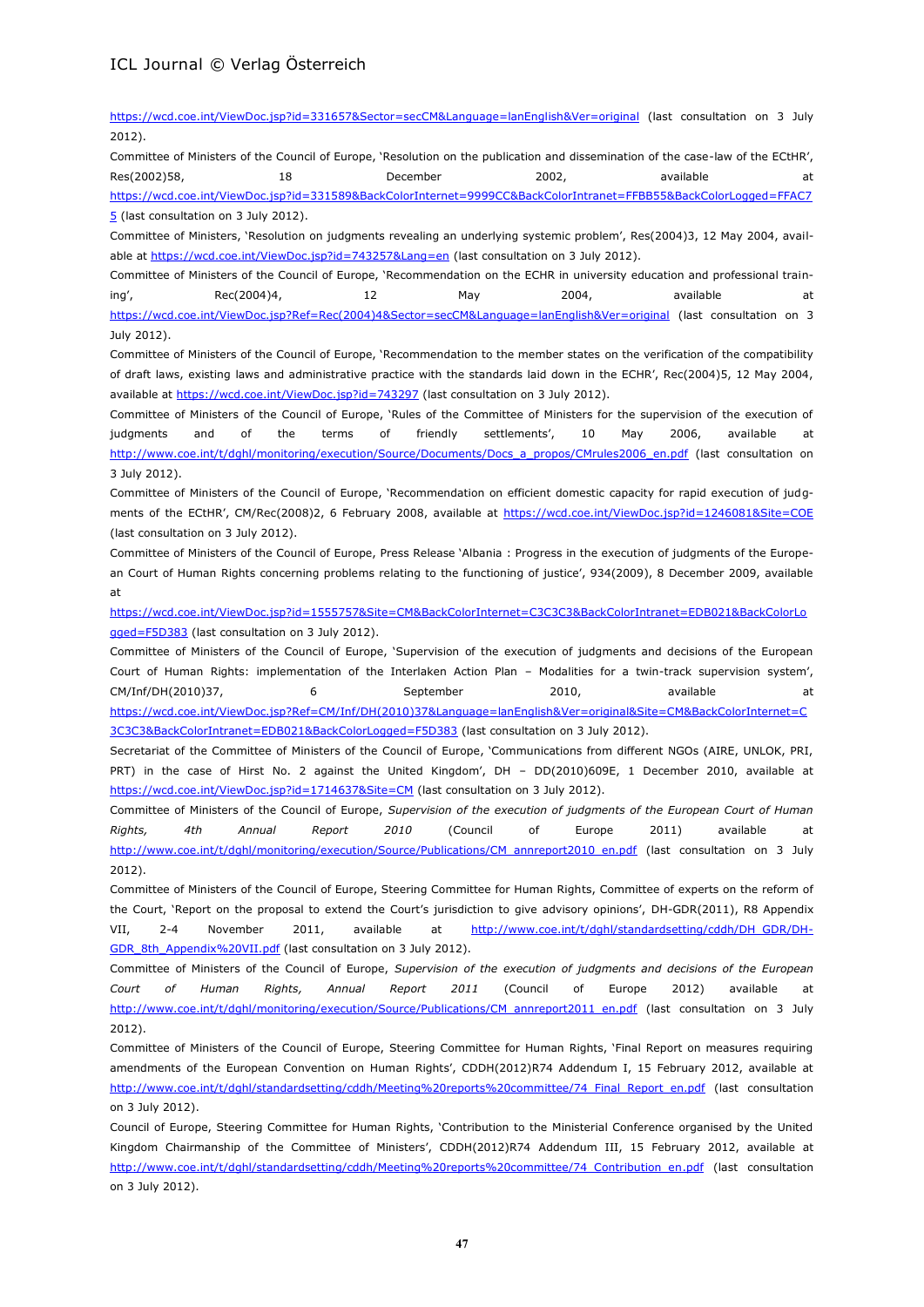Committee of Ministers of the Council of Europe, Steering Committee for Human Rights, Committee of experts on the reform of the Court, 'Draft CDDH report on measures taken by the member states to implement relevant parts of the Interlaken and Izmir declarations', DH-GDR(2012)R2 Addendum I, 31 October 2012, available at [http://www.coe.int/t/dghl/standardsetting/cddh/reformechr/DHGDR\\_en.asp](http://www.coe.int/t/dghl/standardsetting/cddh/reformechr/DHGDR_en.asp) (last consultation on 24 February 2013) Committee of Ministers of the Council of Europe, Steering Committee for Human Rights, Committee of experts on the reform of the Court, 'Draft CDDH report containing elements to contribute to the evaluation of the effects of Protocol No. 14 to the Convention and the implementation of the Interlaken and Izmir Declarations on the Court's situation', DH-GDR(2012)R2 Addendum II, 31 October 2012, available at [http://www.coe.int/t/dghl/standardsetting/cddh/reformechr/DHGDR\\_en.asp](http://www.coe.int/t/dghl/standardsetting/cddh/reformechr/DHGDR_en.asp) (last consultation on 24 February 2013).

Council of Europe, Steering Committee for Human Rights, Committee of experts on the reform of the Court, 'Draft Protocol No. 15 to the Convention', DH-GDR(2012)R2 Addendum III, 31 October 2012 available at [http://www.coe.int/t/dghl/standardsetting/cddh/reformechr/GT-GDR-B\\_en.asp](http://www.coe.int/t/dghl/standardsetting/cddh/reformechr/GT-GDR-B_en.asp) (last consultation on 20 February 2013).

Council of Europe, Steering Committee for Human Rights, Committee of experts on the reform of the Court, 'Draft Protocol No. 16 to the Convention', DH-GDR(2012)R2 Addendum V, 31 October 2012, available at [http://www.coe.int/t/dghl/standardsetting/cddh/reformechr/GT-GDR-B\\_en.asp](http://www.coe.int/t/dghl/standardsetting/cddh/reformechr/GT-GDR-B_en.asp) (last consultation on 20 February 2013).

Committee of Ministers of the Council of Europe, Steering Committee for Human Rights, Committee of experts on the reform of the Court, 'Draft explanatory report to Protocol No. 16', DH-GDR(2013)R3 Addendum I, 15 February 2013, available at [http://www.coe.int/t/dghl/standardsetting/cddh/reformechr/DHGDR\\_en.asp](http://www.coe.int/t/dghl/standardsetting/cddh/reformechr/DHGDR_en.asp) (last consultation on 24 February 2013)

Committee of Ministers of the Council of Europe, Steering Committee for Human Rights, Committee of experts on the reform of the Court, 'Draft CDDH report on the advisability and modalities of a "representative application procedure"', DH-GDR(2013)R3 Addendum III, 15 February 2013 available at [http://www.coe.int/t/dghl/standardsetting/cddh/reformechr/DHGDR\\_en.asp](http://www.coe.int/t/dghl/standardsetting/cddh/reformechr/DHGDR_en.asp) (last consultation on 24 February 2013).

#### **Case-law of the European Court of Human Rights**

*Abuyeva and others v Russia*, Appl No. 27065/05 (ECtHR 2 December 2010). *Aka v Turkey,* Appl No. 19639/92 (23 September 1998), ECHR 1998-VI. *Alver v Estonia,* Appl No. 64812/01 (ECtHR, 8 November 2005). *Assanidze v Georgia*, Appl No. 71503/01 (8 April 2004), ECHR 2004-II. *Broniowski v Poland*, Appl No. 31443/96 (22 June 2004), ECHR 2006-V. *Brumarescu v Romania*, App No. 28342/95 (23 January 2001), ECHR 2001-I. *Brusco v. France*, Appl No. 1466/07 (ECtHR 14 October 2010). *Burdov (No. 2) v the Russian Federation*, Appl No. 33509/04 (15 January 2009), ECHR 2009. *Ceteroni and other similar cases v Italy,* Appl No. 22461/9 (15 November 1996), ECHR 1996-V. *Cocchiarella v. Italy*, Appl No. 64886/01 (29 March 2006) ECHR 2006-V. *Colak and Filizer v Turkey,* Appl No. 32578/96 and 32579/96 (ECtHR 8 January 2004). *Dayanan v Turkey*, Appl No. 7377/03 (ECtHR 13 October 2009). *Denmark v Turkey*, Appl No. 34382/97 (ECtHR 8 June 1999 friendly settlement). *Dorigo v Italy,* Appl No. 33286/96 (ECtHR 16 November 2000). *Driza v Albania*, Appl No. 33771/02 (13 November 2007), ECHR 2007-V. *Dudgeon v the UK,* Appl No. 7525/76 (22 October 1981), Series A no 45. *Eder v Germany,* Appl No. 11816/02 (ECtHR, 13 October 2005). *Emre v Switzerland (No. 2)*, Appln No. 5056/10 (ECtHR 11 October 2011). *Fabris v France*, Appl No. 16574/08 (7 February 2013). *Frérot v France*, Appl No. 70204/01 (ECtHR 12 June 2007). *Gongadze v Ukraine*, Appl No. 34056/02 (28 November 2005), ECHR 2005-XI. *Grant v the UK,* Appl No. 32570/03 (23 May 2006), ECHR 2006-VII. *Greens and M.T. v the UK,* Appl No. 60041/08 and 60054/08 (23 November 2010), ECHR 2010. *Gubiyev v Russia*, Appl No. 29309/03 (ECtHR 8 March 2012). *Hirsi Jamaa and others v Italy,* Appl No. 27765/09 (ECtHR 23 February 2012). *Hirst (No. 2) v the UK,* Appl No. 74025/01 (6 October 2005), ECHR 2005-IX. *Hutten-Czapska v Poland*, Appl No. 35014/97 (19 June 2006), ECHR 2006-V. *Ilascu and others v Moldova and Russia*, Appl No. 48787/99 (8 July 2004), ECHR 2004-VII. *Ireland v The UK*, Appl No. 5310/71 (18 January 1978) Series A no 25. *Isayeva, Ysupova and Bazayeva v Russia*, Appl No. 57950/00 (ECtHR 27 February 2005). *Karakas and Yesilirmak v Turkey,* Appl No. 43925/98 (ECtHR 28 June 2005). *L. v Lithuania*, Appl No. 27527/03 (11 September 2007), ECHR 2007-IV.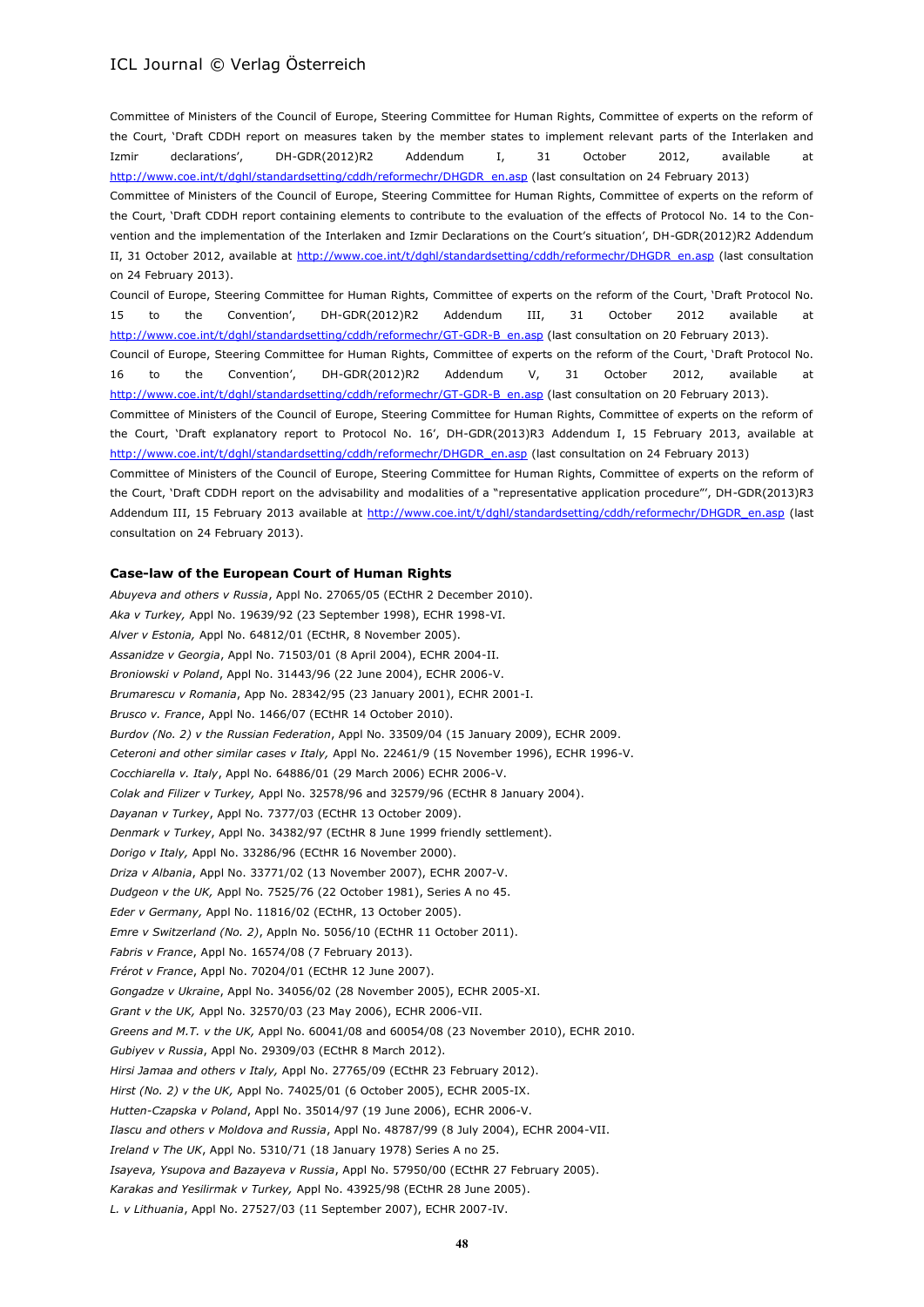*Loizidou v Turkey*, Appl No. 15318/89 (18 December 1996), ECHR 1996-VI. *Lukenda v Slovenia*, Appl No. 23032/02 (6 October 2005), ECHR 2005-X. *Lyons and others v the UK*, Appl No. 15227/03 (8 July 2003), ECHR 2003-IX. *Maestri v Italy,* App No. 39748/98 (17 February 2004), ECHR 2004-I. *Mamère v France,* Appl No. 12679/03 (7 November 2006), ECHR 2006-XIII. *Manole and others v Modova*, Appl No. 13936/02 (17 September 2009), ECHR 2009. *Marckx v Belgium,* App No. 6833/74 (13 June 1979), Series A no 31. *Mehemi v France (No. 2),* Appl No. 5370/99 (10 April 2003), ECHR 2003-IV. *M.S.S. v Belgium and Greece*, Application No. 30696/09 (21 January 2011), ECHR 2011. *Öcalan v Turkey,* Application No. 46221/99 (12 May 2005), ECHR 2005-IV. *Omojudi and A.W. Khan v the UK,* Appl No. 1820/08 (ECtHR 24 November 2009). *Papamichalopoulos v Greece*, App No. 14556/89 (31 November 1995), Series A no 330-B. *Pellegrin v France*, Application No. 28541/95 (8 December 1999), ECHR 1999-VIII. *Ravon and others v France,* Appl No. 18497/03 (ECtHR, 21 February 2008). *Rodrigues Da Silva and Hoogkamer v Netherlands,* Appl No. 50435/99 (31 January 2006), ECHR 2006-I. *Salduz v Turkey*, Appl No. 36391/02 (27 November 2008) ECHR 2008. *Scordino (No. 1) v Italy*, Appl No. 36813/97 (26 March 2006), ECHR 2006-V. *Scozzari and Giunta v Italy,* Appl No. 39221/98 and 41963/98 (13 July 2000), ECHR 2000-VIII. *Sejdovic v Italy*, Appl No. 56581/00 (1 March 2006), ECHR 2006-II. *Selçuk v Turkey,* Appl No. 21768/02 (ECtHR 10 January 2006). *Skibinscy v Poland*, Appl No. 5289/99 (ECtHR14 November 2006). *Verein Gegen Tierfabriken Schweiz (VGT) (No. 2) v Switzerland*, Appl No. 32772/02 (30 June 2009), ECHR 2009. *Vermeire v Belgium,* App No. 12849/87 (29 November 1991), Series A no 214-C. *Vilho Eskelinen and others v Finland*, Appl No. 68235/00 (19 April 2007), ECHR 2007-II. *Yuriy Nikolayevich Ivanov v. Ukraine*, Appl No. 40450/04 (ECtHR 15 October 2009). *Xenides-Arestis v Turkey*, Appl No. 46347/99 (ECtHR 7 December 2006).

### **Other documents of the European Court of Human Rights**

European Court of Human Rights, 'Press release: *"*Romania: extension of time allowed"', 25 June 2012, available at [http://www.echr.coe.int/ECHR/homepage\\_en](http://www.echr.coe.int/ECHR/homepage_en) (last consultation on 10 July 2012).

European Court of Human Rights, 'Reflection paper on the proposal to extend the Court's advisory jurisdiction', 2012, available at [http://www.coe.int/t/dgi/brighton-conference/documents/Court-Advisory-opinions\\_en.pdf](http://www.coe.int/t/dgi/brighton-conference/documents/Court-Advisory-opinions_en.pdf) (last consultation on 3 July 2012). European Court of Human Rights, *Rules of the Court,* 1 May 2012, available at [http://www.echr.coe.int/NR/rdonlyres/6AC1A02E-9A3C-4E06-94EF-E0BD377731DA/0/REGLEMENT\\_EN\\_2012.pdf](http://www.echr.coe.int/NR/rdonlyres/6AC1A02E-9A3C-4E06-94EF-E0BD377731DA/0/REGLEMENT_EN_2012.pdf) (last consultation on 3 July 2012).

European Court of Human Rights, *Annual Report 2012* (Registry of the European Court of Human Right 2013), available at <http://www.echr.coe.int/ECHR/EN/Header/Reports+and+Statistics/Reports/Annual+Reports/> (last consultation on 24 February 2013).

#### **Documents of the Parliamentary Assembly of the Council of Europe**

Parliamentary Assembly of the Council of Europe, 'Execution of judgments of the European Court of Human Rights', Resolution 1226(2000), 28 28 September 2000, available at <http://assembly.coe.int/main.asp?Link=/documents/adoptedtext/ta00/eres1226.htm> (last consultation on 3 July 2012).

Parliamentary Assembly of the Council of Europe, Committee on Legal Affairs and Human Rights, Marie-Louise Bemelmans-Videc, 'Guaranteeing the authority and effectiveness of the European Convention on Human Rights', doc 12811, 3 January 2012, available at<http://assembly.coe.int/Main.asp?link=/Documents/WorkingDocs/Doc12/EDOC12811.htm> (last consultation on 3 July 2012).

Parliamentary Assembly of the Council of Europe, 'Guaranteeing the authority and effectiveness of the European Convention on Human Rights', Resolution 1856(2012), 24 January 2012, available at <http://assembly.coe.int/ASP/Doc/XrefViewPDF.asp?FileID=18060&Language=EN> (last consultation on 3 July 2012).

Parliamentary Assembly of the Council of Europe, 'Opinion on Draft Protocol No. 14 to the Convention for the Protection of Human Rights and Fundamental Freedoms amending the control system of the Convention', No. 251 (2004), 28 April 2004, available at<http://www.assembly.coe.int/Main.asp?link=/Documents/AdoptedText/ta04/EOPI251.htm> (last consultation on 3 July 2012).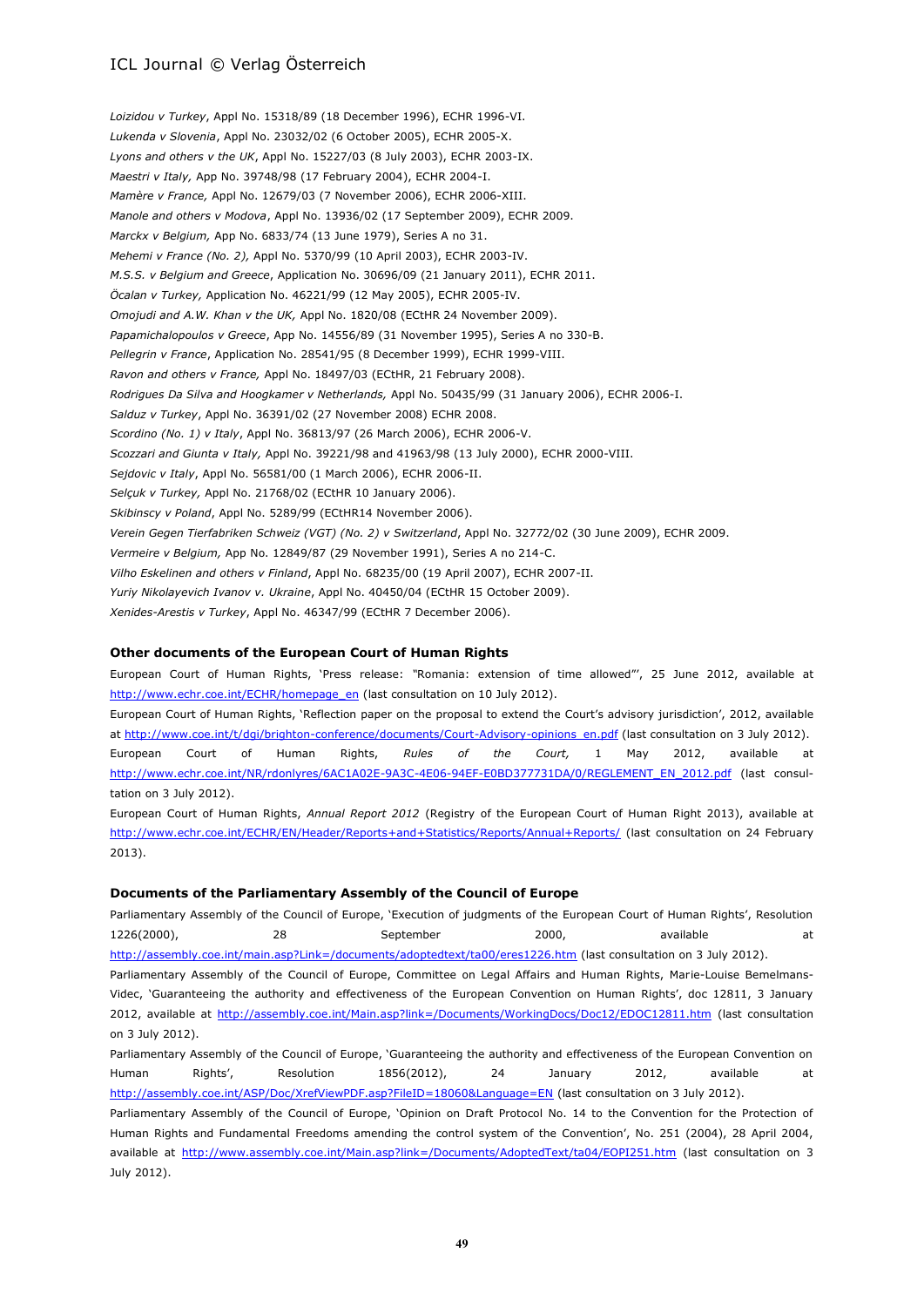Parliamentary Assembly of the Council of Europe, Committee on Legal Affairs and Human Rights, 'Press release: Bulgaria promises better implementation of the European Human Right Court judgments', 29 May 2009, available at [http://assembly.coe.int/ASP/NewsManager/EMB\\_NewsManagerView.asp?ID=4679](http://assembly.coe.int/ASP/NewsManager/EMB_NewsManagerView.asp?ID=4679) (last consultation on 3 July 2012).

Parliamentary Assembly of the Council of Europe, 'Recommendation to the Committee of Ministers on the Implementation of judgments of the European Court of Human Rights', PACE/Rec(2011)1955, 26 January 2011, available at <http://assembly.coe.int/ASP/Doc/XrefViewPDF.asp?FileID=17954&Language=EN> (last consultation on 3 July 2012).

Parliamentary Assembly of the Council of Europe, Committee on Legal Affairs and Human Rights, Christos Pourgourides, 'Report on the implementation of judgments of the European Court of Human Rights', doc. 12455, 20 December 2010, available at <http://assembly.coe.int/ASP/Doc/XrefViewPDF.asp?FileID=12589&Language=EN> (last consultation on 3 July 2012).

Parliamentary Assembly of the Council of Europe, 'Resolution on the implementation of judgments of the European Court of Human Rights', PACE/Res(2011)1787, 26 January 2011, available at <http://assembly.coe.int/ASP/Doc/XrefViewPDF.asp?FileID=17953&Language=EN> (last consultation on 3 July 2012).

Parliamentary Assembly of the Council of Europe, Committee on Legal Affairs and Human Rights, Serhii Kovalov, 'Ensuring the viability of the Strasbourg Court: structural deficiencies in Stats Parties', doc. 13087, 7 January 2013, available at [http://assembly.coe.int/Communication/pressajdoc29\\_2012rev.pdf](http://assembly.coe.int/Communication/pressajdoc29_2012rev.pdf) (last consultation on 20 February 2013).

#### **Documents of the Commissioner for Human Rights of the Council of Europe**

Commissioner for Human Rights of the Council of Europe, 'List of third party intervention', available at [http://www.coe.int/t/commissioner/Activities/3PIntervention\\_en.asp](http://www.coe.int/t/commissioner/Activities/3PIntervention_en.asp) (last consultation on 3 July 2012)

Commissioner for Human Rights of the Council of Europe, 'Enhancing the role of National Human Rights Structures in the execution of the European Court of Human Rights' Judgments, debriefing and follow-up of the pilot project meeting', CommDH/NHRS(2008)7, 7 February 2008, available at <https://wcd.coe.int/ViewDoc.jsp?id=1282117&Site=CommDH> (last consultation on 3 July 2012).

Commissioner for Human Rights of the Council of Europe, 'Third party intervention in the case M.S.S. v Belgium and Greece', CommDH(2010)22, 31 May 2010, available at<https://wcd.coe.int/ViewDoc.jsp?id=1661397> (last consultation on 3 July 2012). Commissioner for Human Rights of the Council of Europe, Hammarberg, Thomas, 'Report following its visit to Ukraine from 19 to 26 November 2011', ComDH(2012)6, 23 February 2012, available at [https://wcd.coe.int/com.instranet.InstraServlet?command=com.instranet.CmdBlobGet&InstranetImage=2075485&SecMode=1](https://wcd.coe.int/com.instranet.InstraServlet?command=com.instranet.CmdBlobGet&InstranetImage=2075485&SecMode=1&DocId=1883332&Usage=2) [&DocId=1883332&Usage=2](https://wcd.coe.int/com.instranet.InstraServlet?command=com.instranet.CmdBlobGet&InstranetImage=2075485&SecMode=1&DocId=1883332&Usage=2) (last consultation on 3 July 2012).

#### **Other documents of the Council of Europe**

Council of Europe, Directorate General of Human Rights and Legal Affairs, 'Proceedings of the High Level Conference on the Future of the European Court of Human Rights, Interlaken, 18-19 February 2010', H/INF(2010)5, 2010, available at [http://www.ejpd.admin.ch/content/dam/data/staat\\_buerger/menschenrechte/eurokonvention/ber-ministerkonf-fe.pdf](http://www.ejpd.admin.ch/content/dam/data/staat_buerger/menschenrechte/eurokonvention/ber-ministerkonf-fe.pdf) (last consultation on 3 July 2012).

Council of Europe, Department of the Execution of Judgments, 'List of general measures', H/Exe(2006)1, May 2006, available at [http://www.coe.int/t/dghl/monitoring/execution/Documents/MGindex\\_en.asp](http://www.coe.int/t/dghl/monitoring/execution/Documents/MGindex_en.asp) (last consultation on 3 July 2012).

Council of Europe, Department of the Execution of Judgments, 'List of individual measures' H/Exec (2006)2, April 2006 available at [http://www.coe.int/t/dghl/monitoring/execution/Documents/MIindex\\_en.asp](http://www.coe.int/t/dghl/monitoring/execution/Documents/MIindex_en.asp) (last consultation on 3 July 2012).

Council of Europe, Group of Wise Persons 'Report of the Group of Wise Persons to the Committee of Ministers', CM(2006)203, 15 November 2006, available a[t https://wcd.coe.int/ViewDoc.jsp?id=1063779&Site=CM](https://wcd.coe.int/ViewDoc.jsp?id=1063779&Site=CM) (last consultation on 3 July 2012).

European Commission for Democracy through Law (Venice Commission) of the Council of Europe, 'Opinion on the implementation of the judgments of the European Court of Human Rights No. 209/2002', CDL-AD(2002)34, 18 December 2002, available at [http://www.venice.coe.int/docs/2002/CDL-AD\(2002\)034-e.pdf](http://www.venice.coe.int/docs/2002/CDL-AD(2002)034-e.pdf) (last consultation on 3 July 2012).

High Level Conference on the Future of the European Court of Human Rights*, Interlaken Declaration*, 19 February 2010, available at [http://www.eda.admin.ch/etc/medialib/downloads/edazen/topics/europa/euroc.Par.0133.File.tmp/final\\_en.pdf](http://www.eda.admin.ch/etc/medialib/downloads/edazen/topics/europa/euroc.Par.0133.File.tmp/final_en.pdf) (last consultation on 3 July 2012).

High Level Conference on the Future of the European Court of Human Rights, *Brighton Declaration*, 20 April 2012, available at <http://www.coe.int/en/20120419-brighton-declaration> (last consultation on 3 July 2012).

#### **Case-law**

*Case concerning the Factory at Chorzow*, (1927) PICJ Serie A No. 9

Conseil Constitutionnel, *M. Daniel W et autres*, decision No. 2010-14/22 QPC (30 July 2010), *Journal Officiel 31 juillet 2010*, p. 14198.